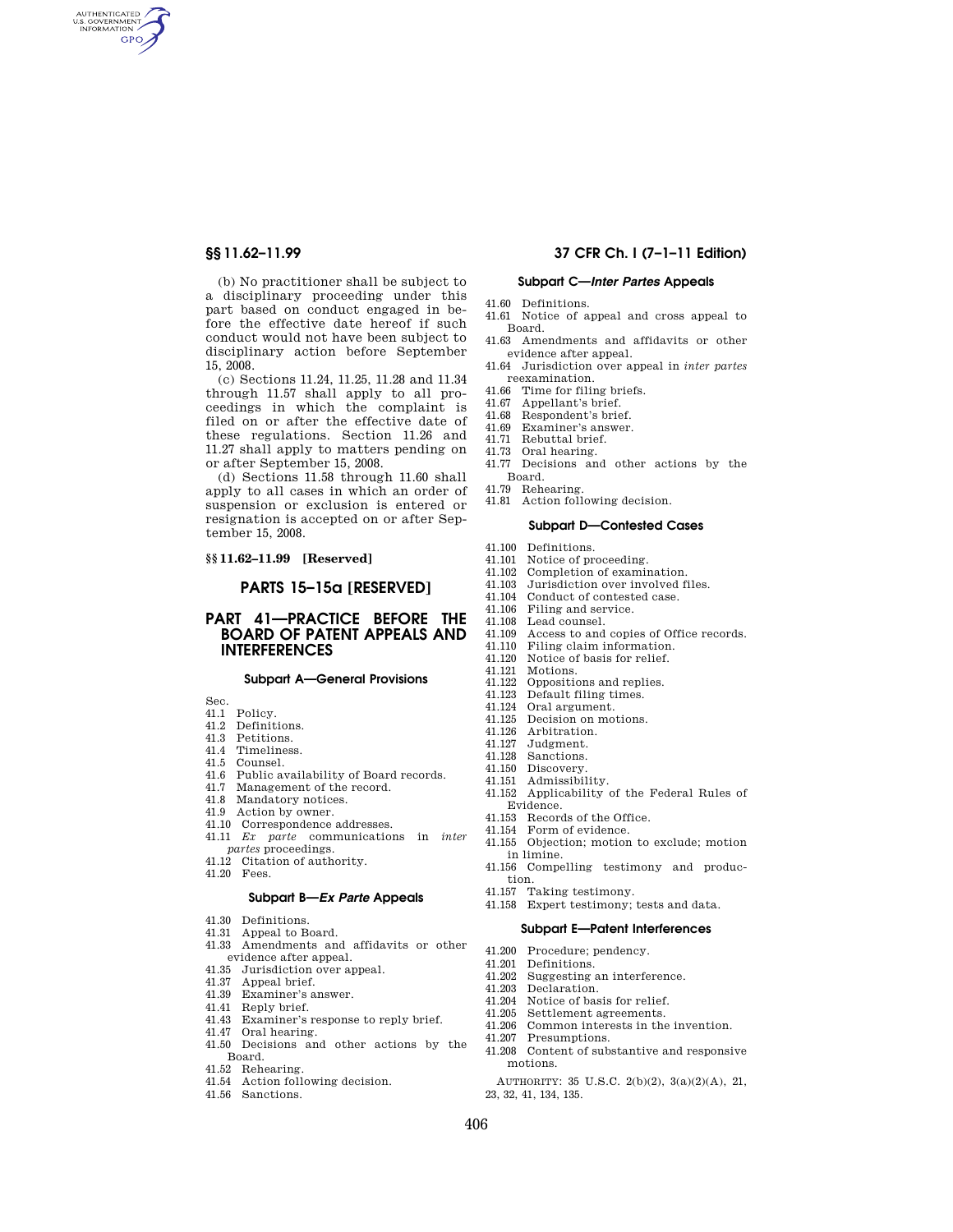EFFECTIVE DATE NOTE: At 73 FR 32972, June 10, 2008, the authority citation for Part 41 was revised, effective December 10, 2008. Per a subsequent final rule published at 73 FR 74972, Dec. 10, 2008, the effective date of this action was delayed indefinitely.

For the convenience of the user, the revised text is set forth as follows:

AUTHORITY:  $35 \text{ U.S.C. } 2(b)(2), 3(a)(2)(A), 21,$ 23, 32, 132, 133, 134, 135, 306, and 315.

SOURCE: 69 FR 50003, Aug. 12, 2004, unless otherwise noted.

#### **Subpart A—General Provisions**

#### **§ 41.1 Policy.**

(a) *Scope*. Part 41 governs proceedings before the Board of Patent Appeals and Interferences. Sections 1.1 to 1.36 and 1.181 to 1.183 of this title also apply to practice before the Board, as do other sections of part 1 of this title that are incorporated by reference into part 41.

(b) *Construction*. The provisions of Part 41 shall be construed to secure the just, speedy, and inexpensive resolution of every proceeding before the Board.

(c) *Decorum*. Each party must act with courtesy and decorum in all proceedings before the Board, including interactions with other parties.

#### **§ 41.2 Definitions.**

Unless otherwise clear from the context, the following definitions apply to proceedings under this part:

*Affidavit* means affidavit, declaration under §1.68 of this title, or statutory declaration under 28 U.S.C. 1746. A transcript of an *ex parte* deposition may be used as an affidavit in a contested case.

*Board* means the Board of Patent Appeals and Interferences and includes:

(1) For a final Board action:

(i) In an appeal or contested case, a panel of the Board.

(ii) In a proceeding under §41.3, the Chief Administrative Patent Judge or another official acting under an express delegation from the Chief Administrative Patent Judge.

(2) For non-final actions, a Board member or employee acting with the authority of the Board.

*Board member* means the Under Secretary of Commerce for Intellectual Property and Director of the United States Patent and Trademark Office, the Deputy Under Secretary of Commerce for Intellectual Property and Deputy Director of the United States Patent and Trademark Office, the Commissioner for Patents, the Commissioner for Trademarks, and the administrative patent judges.

*Contested case* means a Board proceeding other than an appeal under 35 U.S.C. 134 or a petition under §41.3. An appeal in an *inter partes* reexamination is not a contested case.

*Final* means, with regard to a Board action, final for the purposes of judicial review. A decision is final only if:

(1) *In a panel proceeding*. The decision is rendered by a panel, disposes of all issues with regard to the party seeking judicial review, and does not indicate that further action is required; and

(2) *In other proceedings*. The decision disposes of all issues or the decision states it is final.

*Hearing* means consideration of the issues of record. *Rehearing* means reconsideration.

*Office* means United States Patent and Trademark Office.

*Panel* means at least three Board members acting in a panel proceeding.

*Panel proceeding* means a proceeding in which final action is reserved by statute to at least three Board members, but includes a non-final portion of such a proceeding whether administered by a panel or not.

*Party,* in this part, means any entity participating in a Board proceeding, other than officers and employees of the Office, including:

(1) An appellant;

(2) A participant in a contested case; (3) A petitioner; and

(4) Counsel for any of the above, where context permits.

EFFECTIVE DATE NOTE: At 73 FR 32972, June 10, 2008, §41.2 was amended by revising the definitions of ''Board'' and ''Contested case'', effective December 10, 2008. Per a subsequent final rule published at 73 FR 74972, Dec. 10, 2008, the effective date of this action was delayed indefinitely. For the convenience of the user, the revised text is set forth as follows:

### **§ 41.2 Definitions.**

#### \* \* \* \* \*

*Board* means the Board of Patent Appeals and Interferences and includes: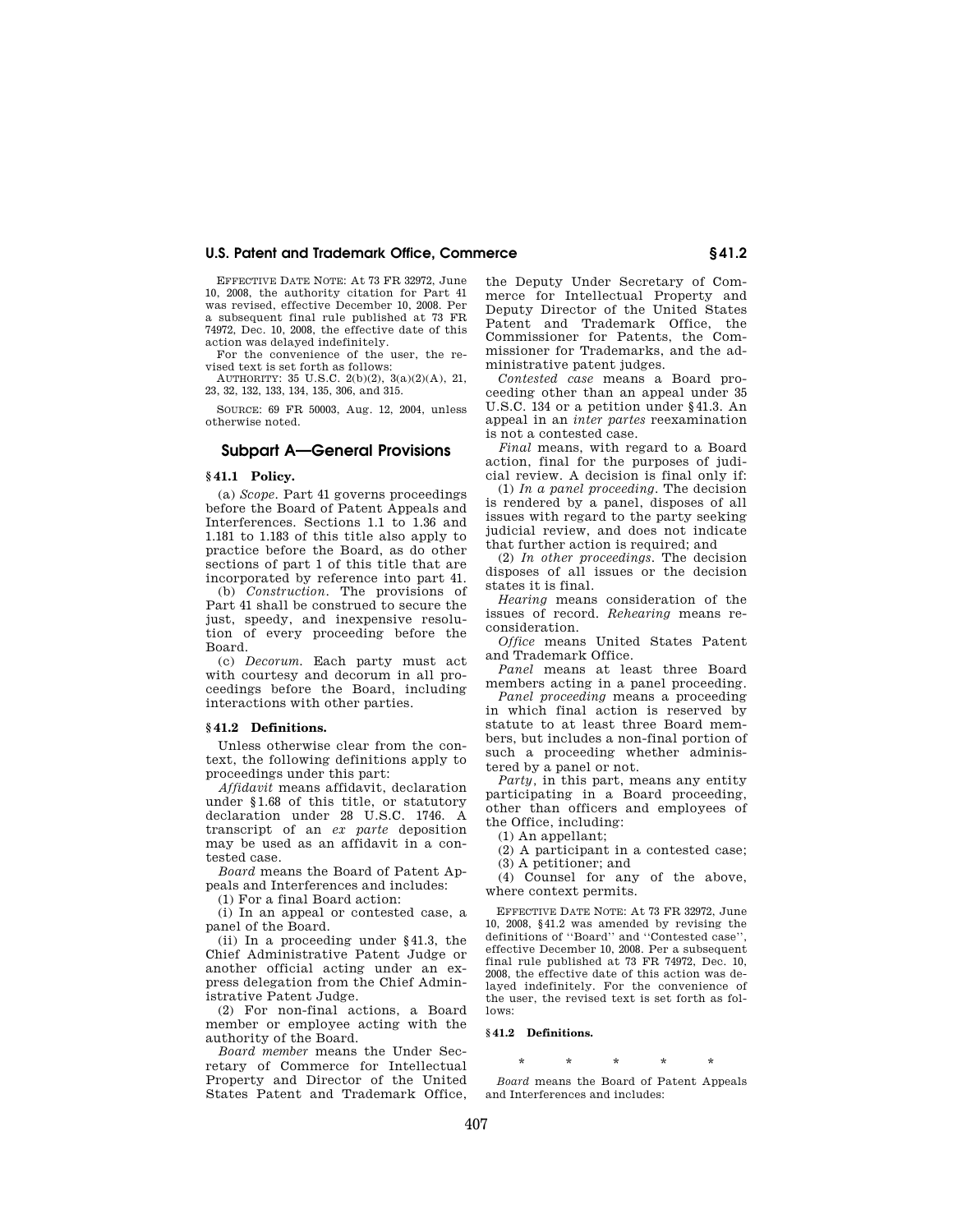(1) For a final Board action in an appeal or contested case, a panel of the Board.

(2) For non-final actions, a Board member or employee acting with the authority of the Board.

\* \* \* \* \*

*Contested case* means a Board proceeding other than an appeal under 35 U.S.C. 134. An appeal in an *inter partes* reexamination proceeding is not a contested case.

\* \* \* \* \*

#### **§ 41.3 Petitions.**

(a) *Deciding official*. Petitions must be addressed to the Chief Administrative Patent Judge. A panel or an administrative patent judge may certify a question of policy to the Chief Administrative Patent Judge for decision. The Chief Administrative Patent Judge may delegate authority to decide petitions.

(b) *Scope*. This section covers petitions on matters pending before the Board (§§41.35, 41.64, 41.103, and 41.205); otherwise, see §§1.181 to 1.183 of this title. The following matters are not subject to petition:

(1) Issues committed by statute to a panel, and

(2) In pending contested cases, procedural issues. See §41.121(a)(3) and §41.125(c).

(c) *Petition fee*. The fee set in §41.20(a) must accompany any petition under this section except no fee is required for a petition under this section seeking supervisory review.

(d) *Effect on proceeding*. The filing of a petition does not stay the time for any other action in a Board proceeding.

(e) *Time for action.* (1) Except as otherwise provided in this part or as the Board may authorize in writing, a party may:

(i) File the petition within 14 days from the date of the action from which the party is requesting relief, and

(ii) File any request for reconsideration of a petition decision within 14 days of the decision on petition or such other time as the Board may set.

(2) A party may not file an opposition or a reply to a petition without Board authorization.

[69 FR 50003, Aug. 12, 2004, as amended at 69 FR 58260, Sept. 30, 2004]

### **§ 41.3 37 CFR Ch. I (7–1–11 Edition)**

EFFECTIVE DATE NOTE: At 73 FR 32973, June 10, 2008, §41.3 was amended by revising paragraphs (a) and (b), effective December 10, 2008. Per a subsequent final rule published at 73 FR 74972, Dec. 10, 2008, the effective date of this action was delayed indefinitely. For the convenience of the user, the revised text is set forth as follows:

#### **§ 41.3 Petitions.**

(a) *Deciding official.* A petition authorized by this part must be addressed to the Chief Administrative Patent Judge. The Chief Administrative Patent Judge may delegate authority to decide petitions.

(b) *Scope.* This section covers petitions on matters pending before the Board, petitions authorized by this part and petitions seeking relief under 35 U.S.C. 135(c); otherwise see §§1.181 to 1.183 of this title. The following matters are not subject to petition:

(1) Issues committed by statute to a panel. (2) In pending contested cases, procedural issues. See §41.121(a)(3) and §41.125(c).

\* \* \* \* \*

### **§ 41.4 Timeliness.**

(a) *Extensions of time*. Extensions of time will be granted only on a showing of good cause except as otherwise provided by rule.

(b) *Late filings*. (1) A late filing that results in either an application becoming abandoned or a reexamination prosecution becoming terminated under §1.550(d) or §1.957(b) of this title or limited under §1.957(c) of this title may be revived as set forth in §1.137 of this title.

(2) A late filing that does not result in either an application becoming abandoned or a reexamination prosecution becoming terminated under  $§1.550(d)$  or  $§1.957(b)$  of this title or limited under §1.957(c) of this title will be excused upon a showing of excusable neglect or a Board determination that consideration on the merits would be in the interest of justice.

(c) *Scope*. This section governs all proceedings before the Board, but does not apply to filings related to Board proceedings before or after the Board has jurisdiction, such as:

(1) Extensions during prosecution (see §1.136 of this title),

(2) Filing of a brief or request for oral hearing (see §§41.37, 41.41, 41.47, 41.67, 41.68, 41.71 and 41.73), or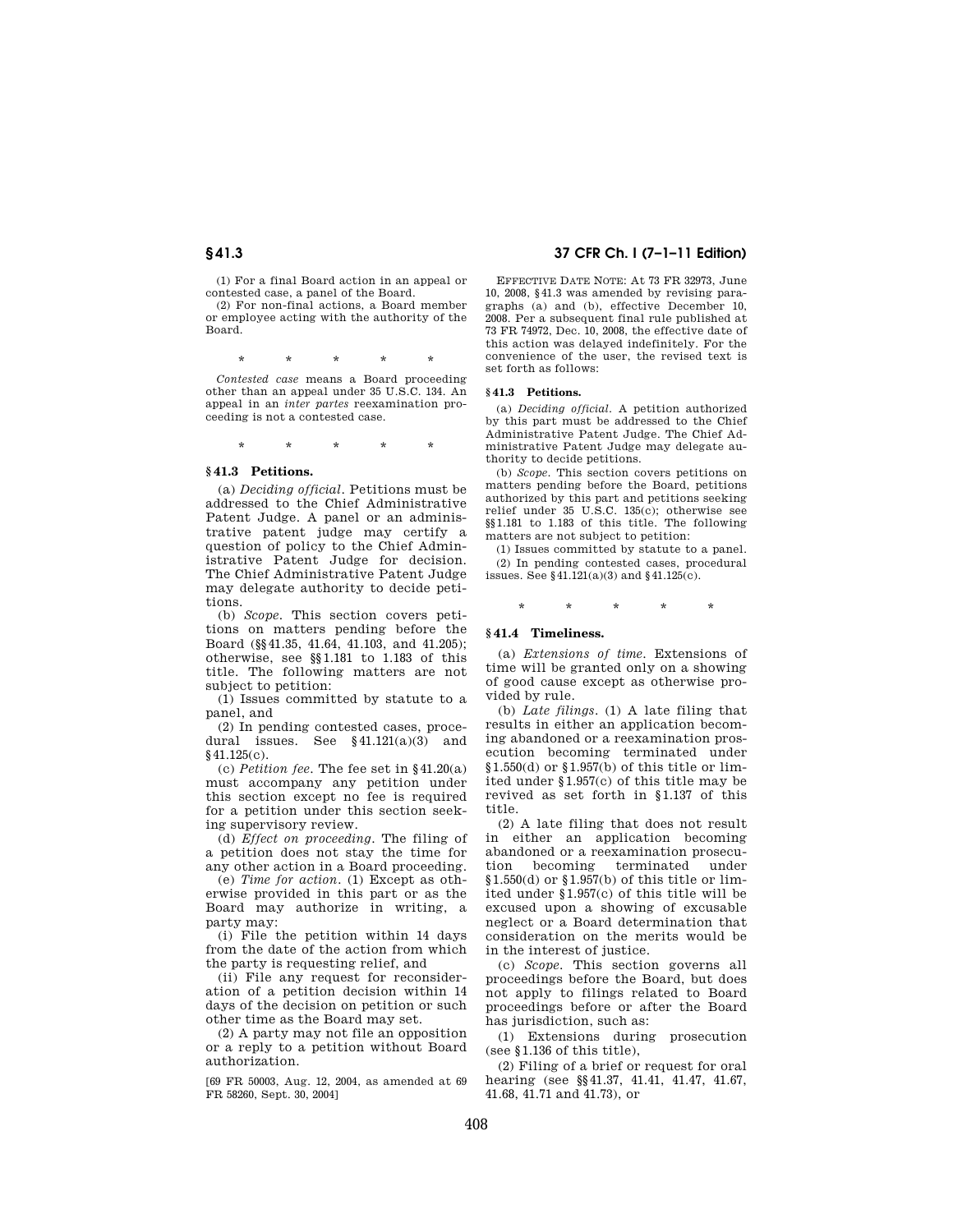(3) Seeking judicial review (see §§1.301 to 1.304 of this title).

[69 FR 50003, Aug. 12, 2004, as amended at 72 FR 18907, Apr. 16, 2007]

EFFECTIVE DATE NOTE: At 73 FR 32973, June 10, 2008, §41.4 was amended by revising paragraphs (b) and (c), effective December 10, 2008. Per a subsequent final rule published at 73 FR 74972, Dec. 10, 2008, the effective date of this action was delayed indefinitely. For the convenience of the user, the revised text is set forth as follows:

#### **§ 41.4 Timeliness.**

\* \* \* \* \*

(b) *Late filings.* (1) A request to revive an application which becomes abandoned or a reexamination proceeding which becomes terminated under  $\S$ 1.550(d) or 1.957(b) or (c) of this title as a result of a late filing may be filed pursuant to §1.137 of this title.

(2) A late filing that does not result in an application becoming abandoned or a reexamination proceeding becoming terminated under §§1.550(d) or 1.957(b) or limited under §1.957(c) of this title may be excused upon a showing of excusable neglect or a Board determination that consideration on the merits would be in the interests of justice.

(c) *Scope.* Except to the extent provided in this part, this section governs proceedings before the Board, but does not apply to filings related to Board proceedings before or after the Board has jurisdiction (§41.35), such as:

(1) Extensions during prosecution (*see*  §1.136 of this title).

(2) Filing of a notice of appeal and an appeal brief (see  $\S$  $41.31(c)$  and  $41.37(c)$ ).

(3) Seeking judicial review (*see* §§1.301 to 1.304 of this title).

#### **§ 41.5 Counsel.**

While the Board has jurisdiction:

(a) *Appearance pro hac vice*. The Board may authorize a person other than a registered practitioner to appear as counsel in a specific proceeding.

(b) *Disqualification*. (1) The Board may disqualify counsel in a specific proceeding after notice and an opportunity to be heard.

(2) A decision to disqualify is not final for the purposes of judicial review until certified by the Chief Administrative Patent Judge.

(c) *Withdrawal*. Counsel may not withdraw from a proceeding before the Board unless the Board authorizes such withdrawal. See §10.40 of this title regarding conditions for withdrawal.

(d) *Procedure*. The Board may institute a proceeding under this section on its own or a party in a contested case may request relief under this section.

(e) *Referral to the Director of Enrollment and Discipline.* Possible violations of the disciplinary rules in part 11 of this subchapter may be referred to the Office of Enrollment and Discipline for investigation. See §11.22 of this subchapter.

[69 FR 50003, Aug. 12, 2004, as amended at 73 FR 47704, Aug. 14, 2008]

#### **§ 41.6 Public availability of Board records.**

(a) *Publication*—(1) *Generally*. Any Board action is available for public inspection without a party's permission if rendered in a file open to the public pursuant to §1.11 of this title or in an application that has been published in accordance with §§1.211 to 1.221 of this title. The Office may independently publish any Board action that is available for public inspection.

(2) *Determination of special circumstances*. Any Board action not publishable under paragraph (a)(1) of this section may be published or made available for public inspection if the Director believes that special circumstances warrant publication and a party does not, within two months after being notified of the intention to make the action public, object in writing on the ground that the action discloses the objecting party's trade secret or other confidential information and states with specificity that such information is not otherwise publicly available. If the action discloses such information, the party shall identify the deletions in the text of the action considered necessary to protect the information. If the affected party considers that the entire action must be withheld from the public to protect such information, the party must explain why. The party will be given time, not less than twenty days, to request reconsideration and seek court review before any contested portion of the action is made public over its objection.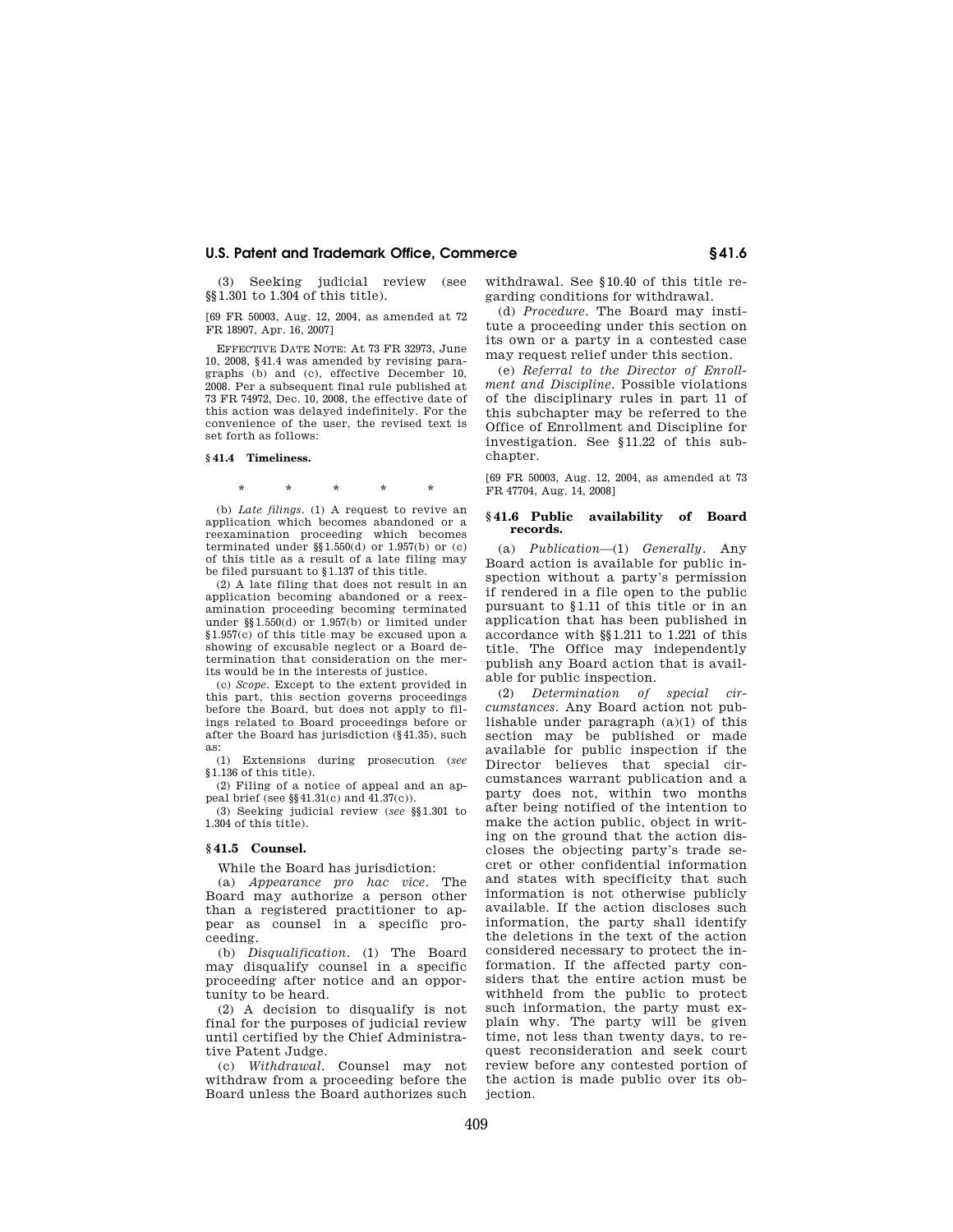(b) *Record of proceeding*. (1) The record of a Board proceeding is available to the public unless a patent application not otherwise available to the public is involved.

(2) Notwithstanding paragraph (b)(1) of this section, after a final Board action in or judgment in a Board proceeding, the record of the Board proceeding will be made available to the public if any involved file is or becomes open to the public under §1.11 of this title or an involved application is or becomes published under §§1.211 to 1.221 of this title.

#### **§ 41.7 Management of the record.**

(a) The Board may expunge any paper directed to a Board proceeding, or filed while an application or patent is under the jurisdiction of the Board, that is not authorized under this part or in a Board order, or that is filed contrary to a Board order.

(b) A party may not file a paper previously filed in the same Board proceeding, not even as an exhibit or appendix, without Board authorization or as required by rule.

#### **§ 41.8 Mandatory notices.**

(a) In an appeal brief (§§41.37, 41.67, or 41.68) or at the initiation of a contested case (§41.101), and within 20 days of any change during the proceeding, a party must identify:

(1) Its real party-in-interest, and

(2) Each judicial or administrative proceeding that could affect, or be affected by, the Board proceeding.

(b) For contested cases, a party seeking judicial review of a Board proceeding must file a notice with the Board of the judicial review within 20 days of the filing of the complaint or the notice of appeal. The notice to the Board must include a copy of the complaint or notice of appeal. See also §§1.301 to 1.304 of this title.

#### **§ 41.9 Action by owner.**

(a) *Entire interest*. An owner of the entire interest in an application or patent involved in a Board proceeding may act in the proceeding to the exclusion of the inventor (see §3.73(b) of this title).

(b) *Part interest*. An owner of a part interest in an application or patent in-

## **§ 41.7 37 CFR Ch. I (7–1–11 Edition)**

volved in a Board proceeding may petition to act in the proceeding to the exclusion of an inventor or a co-owner. The petition must show the inability or refusal of an inventor or co-owner to prosecute the proceeding or other cause why it is in the interest of justice to permit the owner of a part interest to act in the proceeding. An order granting the petition may set conditions on the actions of the parties during the proceeding.

#### **§ 41.10 Correspondence addresses.**

Except as the Board may otherwise direct,

(a) *Appeals*. Correspondence in an application or a patent involved in an appeal (subparts B and C of this part) during the period beginning when an appeal docketing notice is issued and ending when a decision has been rendered by the Board, as well as any request for rehearing of a decision by the Board, shall be mailed to: Board of Patent Appeals and Interferences, United States Patent and Trademark Office, PO Box 1450, Alexandria, Virginia 22313–1450. Notices of appeal, appeal briefs, reply briefs, requests for oral hearing, as well as all other correspondence in an application or a patent involved in an appeal to the Board for which an address is not otherwise specified, should be addressed as set out in  $\S1.1(a)(1)(i)$  of this title.

(b) *Contested cases*. Mailed correspondence in contested cases (subpart D of this part) shall be sent to Mail Stop INTERFERENCE, Board of Patent Appeals and Interferences, United States Patent and Trademark Office, PO Box 1450, Alexandria, Virginia 22313–1450.

#### **§ 41.11** *Ex Parte* **communications in**  *inter partes* **proceedings.**

An *ex parte* communication about an *inter partes* reexamination (subpart C of this part) or about a contested case (subparts D and E of this part) with a Board member, or with a Board employee assigned to the proceeding, is not permitted.

### **§ 41.12 Citation of authority.**

(a) Citations to authority must include: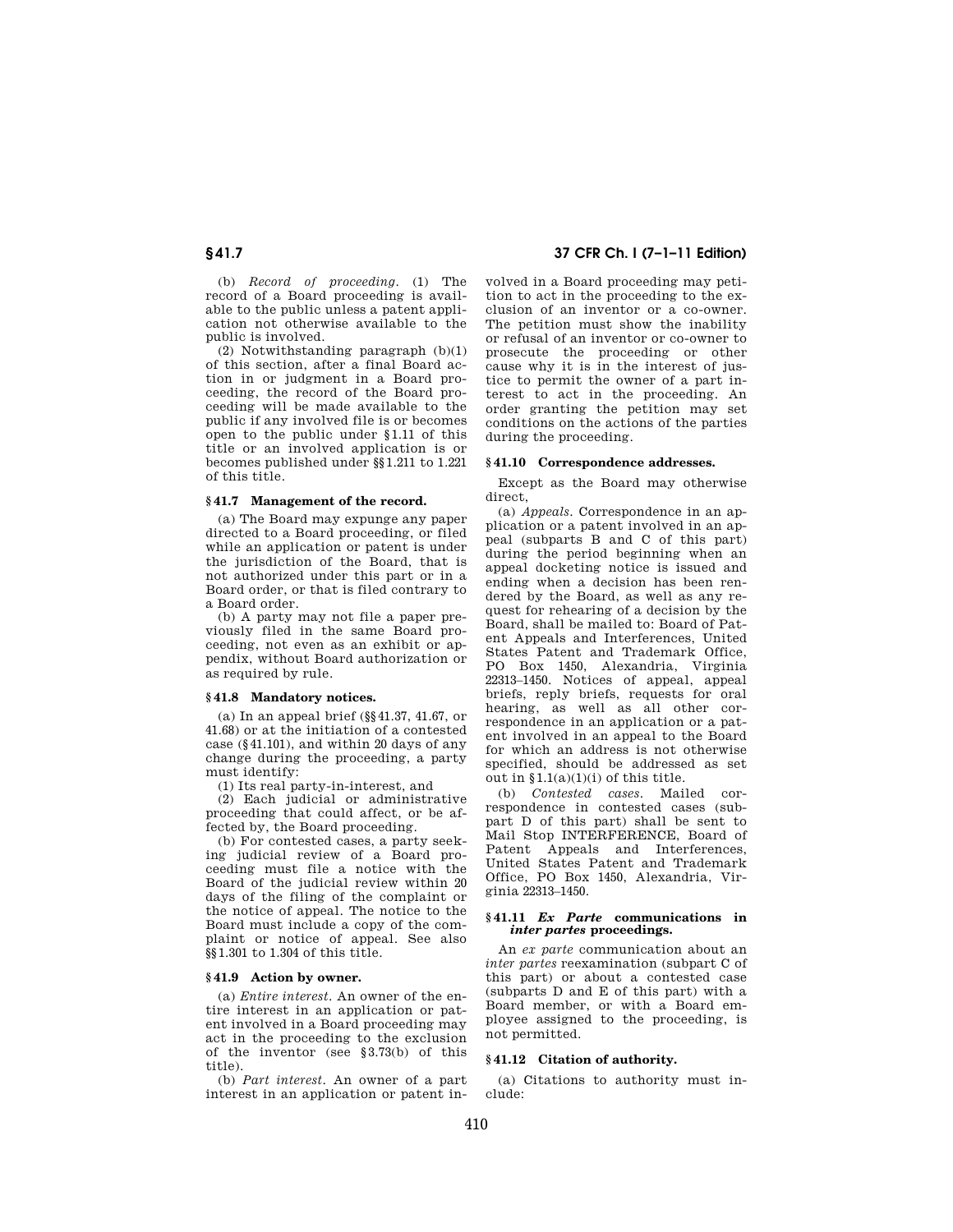(1) *For any United States Supreme Court decision*, a United States Reports citation.

(2) *For any decision other than a United States Supreme Court decision*, parallel citation to both the West Reporter System and to the United States Patents Quarterly whenever the case is published in both. Other parallel citations are discouraged.

(3) *Pinpoint citations* whenever a specific holding or portion of an authority is invoked.

(b) Non-binding authority should be used sparingly. If the authority is not an authority of the Office and is not reproduced in one of the reporters listed in paragraph (a) of this section, a copy of the authority should be filed with the first paper in which it is cited.

EFFECTIVE DATE NOTE: At 73 FR 32973, June 10, 2008, §41.12 was revised, effective December 10, 2008. Per a subsequent final rule published at 73 FR 74972, Dec. 10, 2008, the effective date of this action was delayed indefinitely. For the convenience of the user, the revised text is set forth as follows:

#### **§ 41.12 Citation of authority.**

(a) *Authority.* Citations to authority must include:

(1) *United States Supreme Court decision.* A citation to a single source in the following order of priority: United States Reports, West's Supreme Court Reports, United States Patents Quarterly, Westlaw, or a slip opinion.

(2) *United States Court of Appeals decision.* A citation to a single source in the following order of priority: West's Federal Reporter (F., F.2d or F.3d), West's Federal Appendix (Fed. Appx.), United States Patents Quarterly, Westlaw, or a slip opinion.

(3) *United States District Court decision.* A citation to a single source in the following order of priority: West's Federal Supplement (F.Supp., F.Supp. 2d), United States Patents Quarterly, Westlaw, or a slip opinion.

(4) *Slip opinions.* If a slip opinion is relied upon, a copy of the slip opinion must accompany the first paper in which an authority is cited.

(5) *Pinpoint citations.* Use pinpoint citations whenever a specific holding or portion of an authority is invoked.

(b) *Non-binding authority.* Non-binding authority may be cited. If non-binding authority is not an authority of the Office and is not reproduced in one of the reporters listed in paragraph (a) of this section, a copy of the authority shall be filed with the first paper in which it is cited.

**§ 41.20 Fees.** 

(a) *Petition fee*. The fee for filing a petition under this part is \$400.00.

(b) *Appeal fees.* (1) For filing a notice of appeal from the examiner to the Board:

By a small entity  $(\S1.27(a))$ 

| of this title)            | \$270.00 |
|---------------------------|----------|
| By other than a small en- |          |
| tity                      | \$540.00 |

(2) In addition to the fee for filing a notice of appeal, for filing a brief in support of an appeal:

By a small entity  $(\S1.27(a))$ 

| of this title)            | \$270.00 |
|---------------------------|----------|
| By other than a small en- |          |
|                           |          |

| tity |  | \$540.00 |
|------|--|----------|
|------|--|----------|

(3) For filing a request for an oral hearing before the Board in an appeal under 35 U.S.C. 134: By a small entity

| D'A & DIH&II CHAIA'A      |            |
|---------------------------|------------|
|                           | \$540.00   |
| By other than a small en- |            |
|                           | $$ $00000$ |

| tity | <br>\$1,080.00 |
|------|----------------|
|      |                |

[69 FR 50003, Aug. 12, 2004, as amended at 69 FR 52606, Aug. 27, 2004; 69 FR 55506, Sept. 15, 2004; 69 FR 56546, Sept. 21, 2004; 70 FR 3892, Jan. 27, 2005; 72 FR 46903, Aug. 22, 2007; 73 FR 47542, Aug. 14, 2008]

#### **Subpart B—***Ex Parte* **Appeals**

#### **§ 41.30 Definitions.**

In addition to the definitions in §41.2, the following definitions apply to proceedings under this subpart unless otherwise clear from the context:

*Applicant* means either the applicant in a national application for a patent or the applicant in an application for reissue of a patent.

*Owner* means the owner of the patent undergoing *ex parte* reexamination under §1.510 of this title.

*Proceeding* means either a national application for a patent, an application for reissue of a patent, or an *ex parte*  reexamination proceeding. Appeal to the Board in an *inter partes* reexamination proceeding is controlled by subpart C of this part.

EFFECTIVE DATE NOTE: At 73 FR 32973, June 10, 2008, §41.30 was amended by adding a definition for ''Record'', effective December 10, 2008. Per a subsequent final rule published at 73 FR 74972, Dec. 10, 2008, the effective date of this action was delayed indefinitely.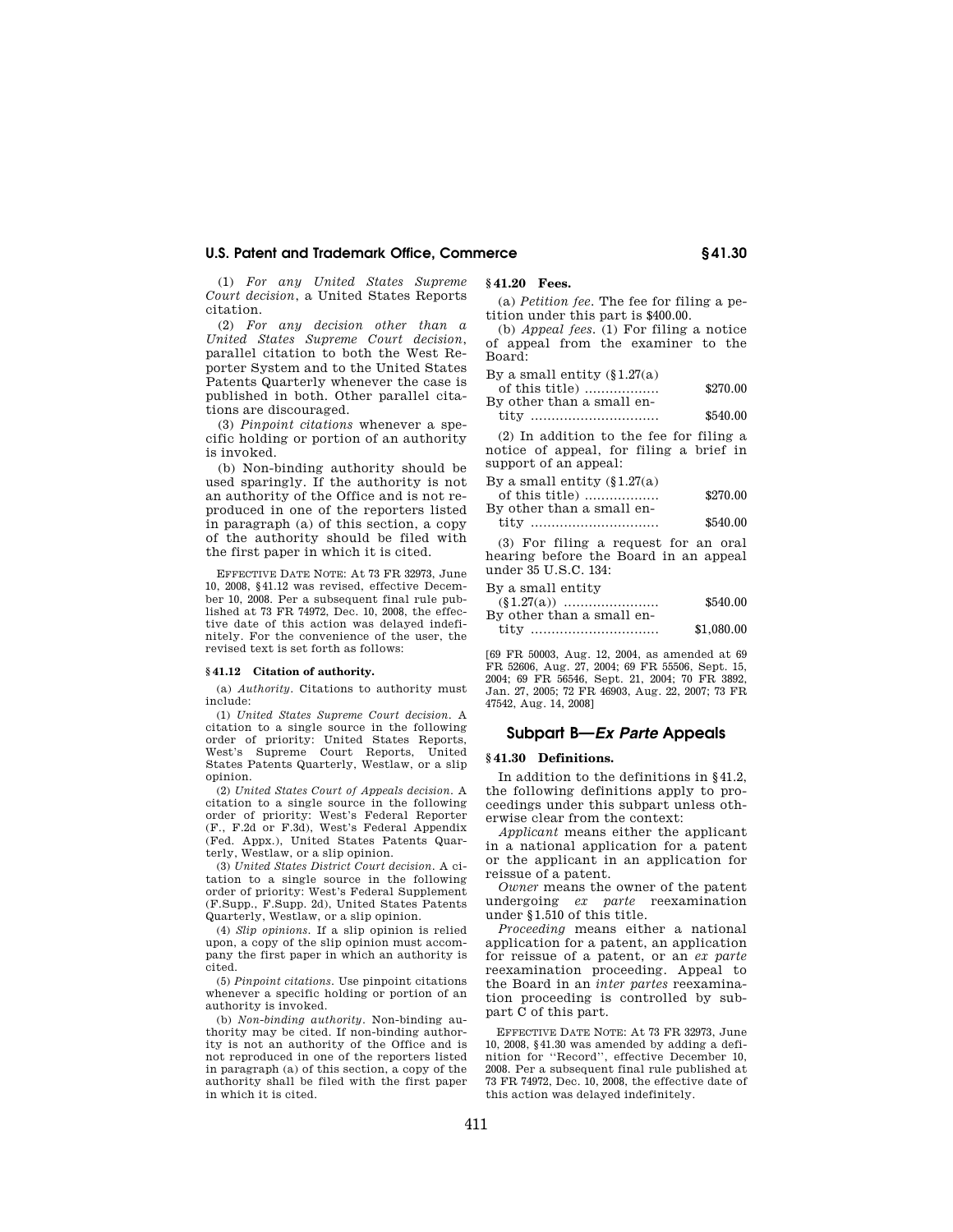For the convenience of the user, the added text is set forth as follows:

#### **§ 41.30 Definitions.**

\* \* \* \* \*

*Record* means the official content of the file of an application or reexamination proceeding on appeal.

#### **§ 41.31 Appeal to Board.**

(a) *Who may appeal and how to file an appeal*. (1) Every applicant, any of whose claims has been twice rejected, may appeal from the decision of the examiner to the Board by filing a notice of appeal accompanied by the fee set forth in §41.20(b)(1) within the time period provided under §1.134 of this title for reply.

(2) Every owner of a patent under *ex parte* reexamination filed under §1.510 of this title before November 29, 1999, any of whose claims has been twice rejected, may appeal from the decision of the examiner to the Board by filing a notice of appeal accompanied by the fee set forth in  $§41.20(b)(1)$  within the time period provided under §1.134 of this title for reply.

(3) Every owner of a patent under *ex parte* reexamination filed under §1.510 of this title on or after November 29, 1999, any of whose claims has been finally (§1.113 of this title) rejected, may appeal from the decision of the examiner to the Board by filing a notice of appeal accompanied by the fee set forth in  $§41.20(b)(1)$  within the time period provided under §1.134 of this title for reply.

(b) The signature requirement of §1.33 of this title does not apply to a notice of appeal filed under this section.

(c) An appeal, when taken, must be taken from the rejection of all claims under rejection which the applicant or owner proposes to contest. Questions relating to matters not affecting the merits of the invention may be required to be settled before an appeal can be considered.

(d) The time periods set forth in paragraphs  $(a)(1)$  through  $(a)(3)$  of this section are extendable under the provisions of §1.136 of this title for patent applications and §1.550(c) of this title for *ex parte* reexamination proceedings.

#### **§ 41.31 37 CFR Ch. I (7–1–11 Edition)**

EFFECTIVE DATE NOTE: At 73 FR 32973, June 10, 2008, §41.31 was revised, effective December 10, 2008. Per a subsequent final rule published at 73 FR 74972, Dec. 10, 2008, the effective date of this action was delayed indefinitely.

For the convenience of the user, the revised text is set forth as follows:

#### **§ 41.31 Appeal to Board.**

(a) *Notice of appeal.* An appeal is taken to the Board by filing a notice of appeal.

(b) *Fee.* The notice of appeal shall be accompanied by the fee required by §41.20(b)(1).

(c) *Time for filing notice of appeal.* A notice of appeal must be filed within the time period provided under §1.134 of this title.

(d) *Extensions of time to file notice of appeal.*  The time for filing a notice of appeal is extendable under the provisions of §1.136(a) of this title for applications and §1.550(c) of this title for *ex parte* reexamination proceedings.

(e) *Non-appealable issues.* A non-appealable issue is an issue not subject to an appeal under 35 U.S.C. 134. An applicant or patent owner dissatisfied with a decision of an examiner on a non-appealable issue shall timely seek review by petition before jurisdiction over an appeal is transferred to the Board (*see* §41.35). Failure to timely file a petition seeking review of a decision of the examiner related to a non-appealable issue may constitute a waiver to having that issue considered in the application or reexamination on appeal.

#### **§ 41.33 Amendments and affidavits or other evidence after appeal.**

(a) Amendments filed after the date<br>of filing an anneal nursuant to filing an appeal pursuant to  $§41.31(a)(1)$  through  $(a)(3)$  and prior to the date a brief is filed pursuant to §41.37 may be admitted as provided in §1.116 of this title.

(b) Amendments filed on or after the date of filing a brief pursuant to §41.37 may be admitted:

(1) To cancel claims, where such cancellation does not affect the scope of any other pending claim in the proceeding, or

(2) To rewrite dependent claims into independent form.

(c) All other amendments filed after the date of filing an appeal pursuant to  $§41.31(a)(1)$  through  $(a)(3)$  will not be admitted except as permitted by  $\S(41.39(b)(1), 41.50(a)(2)(i), 41.50(b)(1)$  and 41.50(c).

 $(d)(1)$  An affidavit or other evidence filed after the date of filing an appeal pursuant to  $§41.31(a)(1)$  through  $(a)(3)$ and prior to the date of filing a brief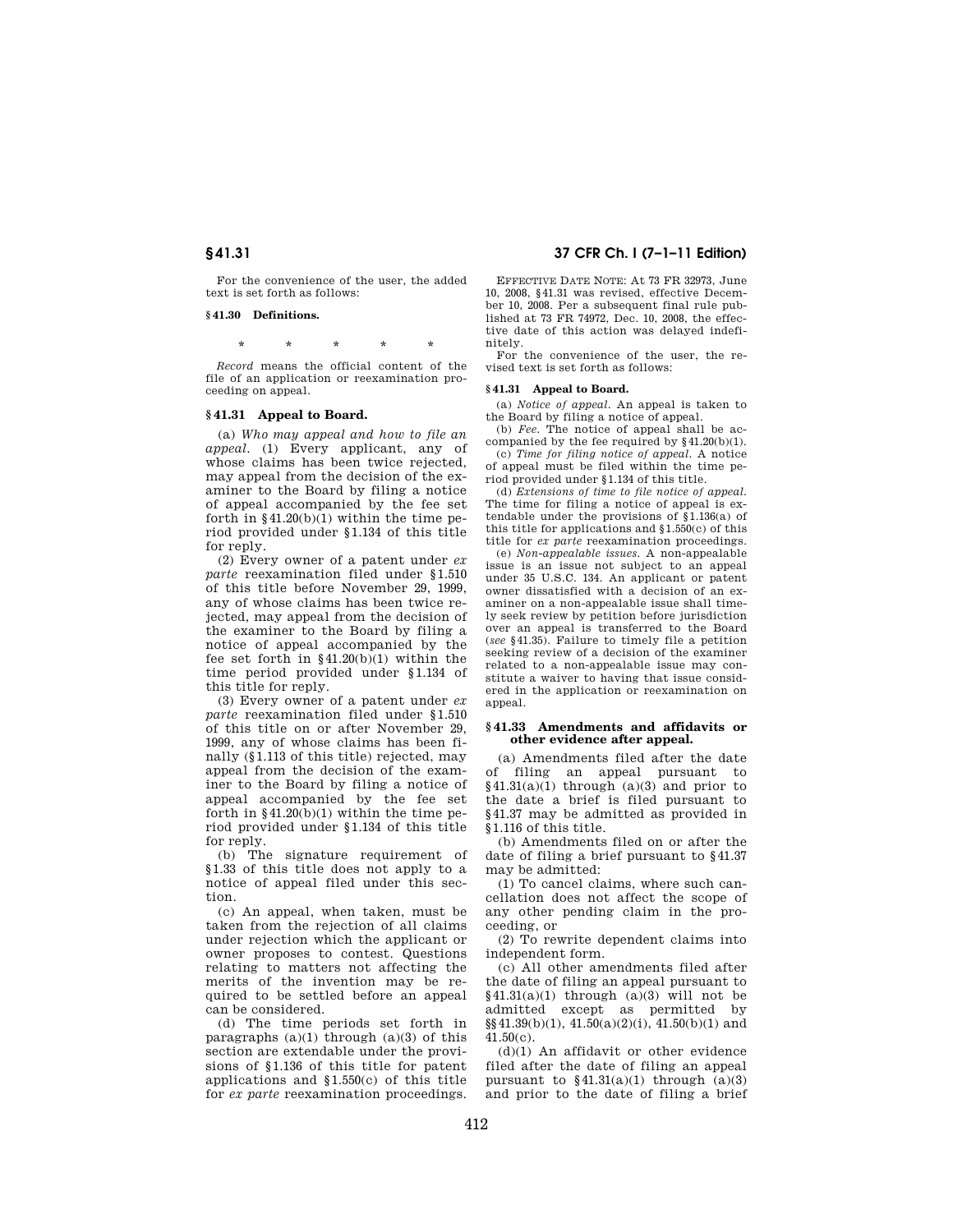pursuant to §41.37 may be admitted if the examiner determines that the affidavit or other evidence overcomes all rejections under appeal and that a showing of good and sufficient reasons why the affidavit or other evidence is necessary and was not earlier presented has been made.

(2) All other affidavits or other evidence filed after the date of filing an appeal pursuant to  $$41.31(a)(1)$  through (a)(3) will not be admitted except as permitted by  $\S(41.39(b)(1), 41.50(a)(2)(i))$ and 41.50(b)(1).

EFFECTIVE DATE NOTE: At 73 FR 32973, June 10, 2008, §41.33 was revised, effective December 10, 2008. Per a subsequent final rule published at 73 FR 74972, Dec. 10, 2008, the effective date of this action was delayed indefinitely.

For the convenience of the user, the revised text is set forth as follows:

#### **§ 41.33 Amendments and evidence after appeal.**

(a) *Amendment after notice of appeal and prior to appeal brief.* An amendment filed after the date a notice of appeal is filed and prior to the date an appeal brief is filed may be admitted as provided in §1.116 of this title.

(b) *Amendment with or after appeal brief.* An amendment filed on or after the date an appeal brief is filed may be admitted:

(1) *To cancel claims.* To cancel claims provided cancellation of claims does not affect the scope of any other pending claim in the application or reexamination proceeding on appeal, or

(2) *To convert dependent claim to independent claim.* To rewrite dependent claims into independent form.

(c) *Other amendments.* No other amendments filed after the date an appeal brief is filed will be admitted, except as permitted by  $\S(41.50(b)(1), 41.50(d)(1), or 41.50(e)$  of this subpart.

(d) *Evidence after notice of appeal and prior to appeal brief.* Evidence filed after the date a notice of appeal is filed and prior to the date an appeal brief is filed may be admitted if:

(1) The examiner determines that the evidence overcomes at least one rejection under appeal and does not necessitate any new ground of rejection, and

(2) appellant shows good cause why the evidence was not earlier presented.

(e) *Other evidence.* All other evidence filed after the date an appeal brief is filed will not be admitted, except as permitted by  $\frac{8}{9}$  41.50(b)(1) or 41.50(d)(1) of this subpart.

#### **§ 41.35 Jurisdiction over appeal.**

(a) Jurisdiction over the proceeding passes to the Board upon transmittal of the file, including all briefs and examiner's answers, to the Board.

(b) If, after receipt and review of the proceeding, the Board determines that the file is not complete or is not in compliance with the requirements of this subpart, the Board may relinquish jurisdiction to the examiner or take other appropriate action to permit completion of the file.

(c) Prior to the entry of a decision on the appeal by the Board, the Director may sua sponte order the proceeding remanded to the examiner.

EFFECTIVE DATE NOTE: At 73 FR 32973, June 10, 2008, §41.35 was revised, effective December 10, 2008. Per a subsequent final rule published at 73 FR 74972, Dec. 10, 2008, the effective date of this action was delayed indefinitely.

For the convenience of the user, the revised text is set forth as follows:

#### **§ 41.35 Jurisdiction over appeal.**

(a) *Beginning of jurisdiction.* The jurisdiction of the Board begins when a docket notice is mailed by the Board.

(b) *End of jurisdiction.* The jurisdiction of the Board ends when:

(1) The Board mails a remand order (*see*   $§41.50(b)$  or  $§41.50(d)(1)$  of this subpart),

(2) The Board mails a final decision (*see*  §41.2 of this part) and judicial review is sought or the time for seeking judicial review has expired,

(3) An express abandonment is filed which complies with §1.138 of this title, or

(4) A request for continued examination is filed which complies with §1.114 of this title.

(c) *Remand ordered by the Director.* Prior to entry of a decision on the appeal by the Board (*see* §41.50), the Director may sua sponte order an application or reexamination proceeding on appeal to be remanded to the examiner.

#### **§ 41.37 Appeal brief.**

(a)(1) Appellant must file a brief under this section within two months from the date of filing the notice of appeal under §41.31.

(2) The brief must be accompanied by the fee set forth in §41.20(b)(2).

(b) On failure to file the brief, accompanied by the requisite fee, within the period specified in paragraph (a) of this section, the appeal will stand dismissed.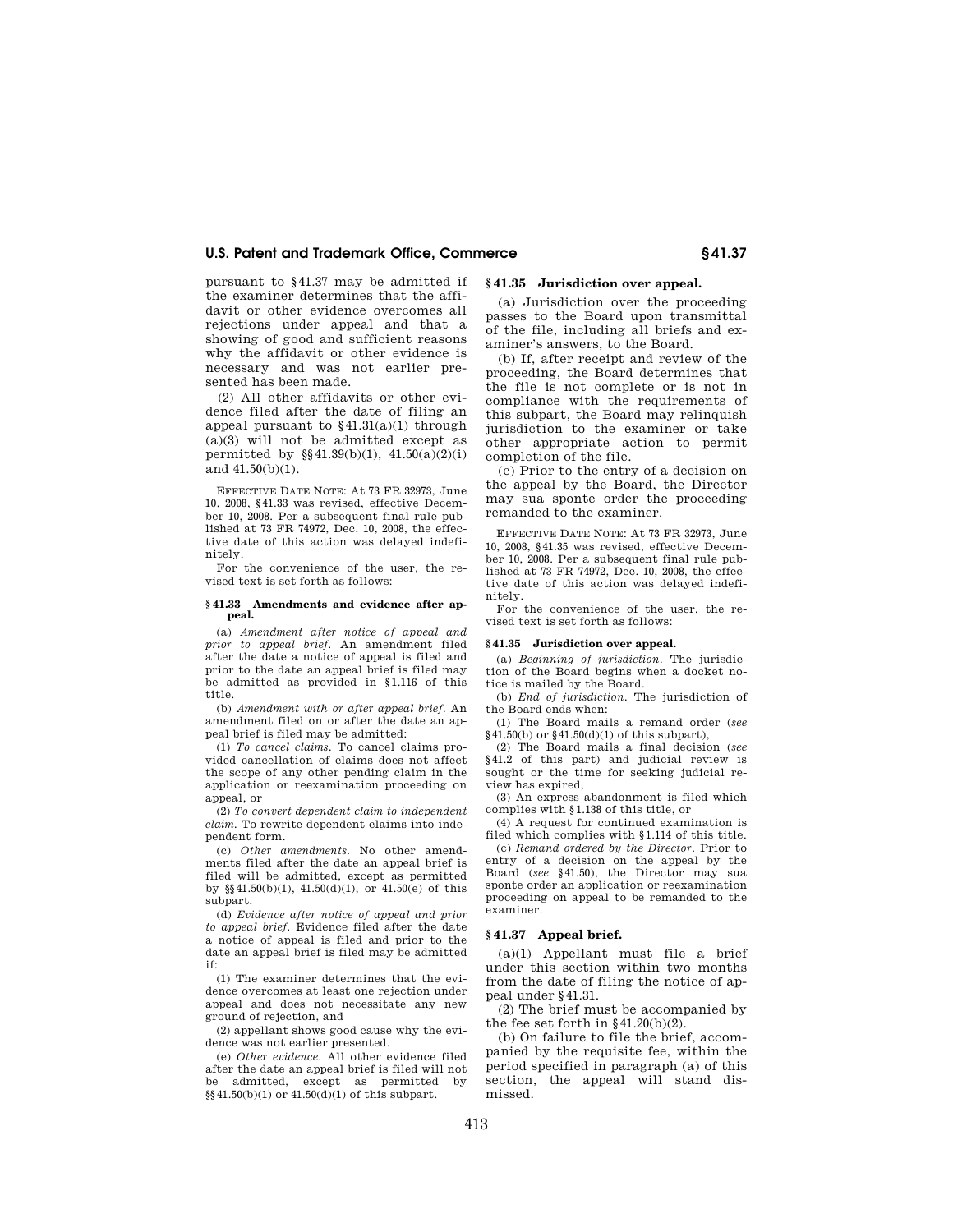$(c)(1)$  The brief shall contain the following items under appropriate headings and in the order indicated in paragraphs  $(c)(1)(i)$  through  $(c)(1)(x)$  of this section, except that a brief filed by an appellant who is not represented by a registered practitioner need only substantially comply with paragraphs

through  $(c)(1)(x)$  of this section: (i) *Real party in interest*. A statement identifying by name the real party in interest.

 $(c)(1)(i)$  through  $(c)(1)(iv)$  and  $(c)(1)(vii)$ 

(ii) *Related appeals and interferences*. A statement identifying by application, patent, appeal or interference number all other prior and pending appeals, interferences or judicial proceedings known to appellant, the appellant's legal representative, or assignee which may be related to, directly affect or be directly affected by or have a bearing on the Board's decision in the pending appeal. Copies of any decisions rendered by a court or the Board in any proceeding identified under this paragraph must be included in an appendix as required by paragraph  $(c)(1)(x)$  of this section.

(iii) *Status of claims*. A statement of the status of all the claims in the proceeding (*e.g.*, rejected, allowed or confirmed, withdrawn, objected to, canceled) and an identification of those claims that are being appealed.

(iv) *Status of amendments*. A statement of the status of any amendment filed subsequent to final rejection.

(v) *Summary of claimed subject matter*. A concise explanation of the subject matter defined in each of the independent claims involved in the appeal, which shall refer to the specification by page and line number, and to the drawing, if any, by reference characters. For each independent claim involved in the appeal and for each dependent claim argued separately under the provisions of paragraph  $(c)(1)(vi)$ of this section, every means plus function and step plus function as permitted by 35 U.S.C. 112, sixth paragraph, must be identified and the structure, material, or acts described in the specification as corresponding to each claimed function must be set forth with reference to the specification by page and line number, and to

**§ 41.37 37 CFR Ch. I (7–1–11 Edition)** 

the drawing, if any, by reference characters.

(vi) *Grounds of rejection to be reviewed on appeal*. A concise statement of each ground of rejection presented for review.

(vii) *Argument*. The contentions of appellant with respect to each ground of rejection presented for review in paragraph  $(c)(1)(vi)$  of this section, and the basis therefor, with citations of the statutes, regulations, authorities, and parts of the record relied on. Any arguments or authorities not included in the brief or a reply brief filed pursuant to §41.41 will be refused consideration by the Board, unless good cause is shown. Each ground of rejection must be treated under a separate heading. For each ground of rejection applying to two or more claims, the claims may be argued separately or as a group. When multiple claims subject to the same ground of rejection are argued as a group by appellant, the Board may select a single claim from the group of claims that are argued together to decide the appeal with respect to the group of claims as to the ground of rejection on the basis of the selected claim alone. Notwithstanding any other provision of this paragraph, the failure of appellant to separately argue claims which appellant has grouped together shall constitute a waiver of any argument that the Board must consider the patentability of any grouped claim separately. Any claim argued separately should be placed under a subheading identifying the claim by number. Claims argued as a group should be placed under a subheading identifying the claims by number. A statement which merely points out what a claim recites will not be considered an argument for separate patentability of the claim.

(viii) *Claims appendix*. An appendix containing a copy of the claims involved in the appeal.

(ix) *Evidence appendix*. An appendix containing copies of any evidence submitted pursuant to §§1.130, 1.131, or 1.132 of this title or of any other evidence entered by the examiner and relied upon by appellant in the appeal, along with a statement setting forth where in the record that evidence was entered in the record by the examiner.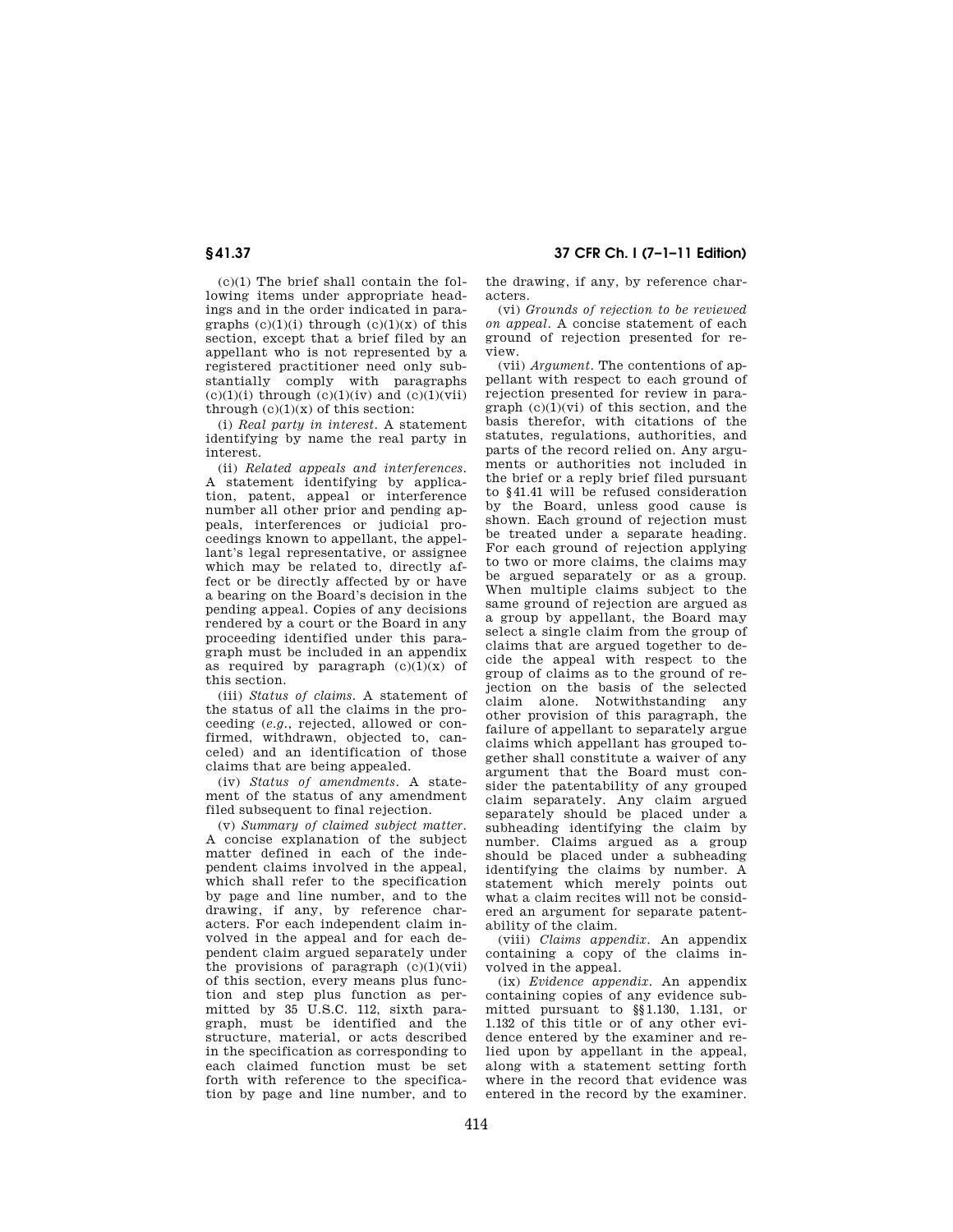Reference to unentered evidence is not permitted in the brief. See §41.33 for treatment of evidence submitted after appeal. This appendix may also include copies of the evidence relied upon by the examiner as to grounds of rejection to be reviewed on appeal.

(x) *Related proceedings appendix*. An appendix containing copies of decisions rendered by a court or the Board in any proceeding identified pursuant to paragraph (c)(1)(ii) of this section.

(2) A brief shall not include any new or non-admitted amendment, or any new or non-admitted affidavit or other evidence. See §1.116 of this title for amendments, affidavits or other evidence filed after final action but before or on the same date of filing an appeal and §41.33 for amendments, affidavits or other evidence filed after the date of filing the appeal.

(d) If a brief is filed which does not comply with all the requirements of paragraph (c) of this section, appellant will be notified of the reasons for noncompliance and given a time period within which to file an amended brief. If appellant does not file an amended brief within the set time period, or files an amended brief which does not overcome all the reasons for non-compliance stated in the notification, the appeal will stand dismissed.

(e) The time periods set forth in this section are extendable under the provisions of §1.136 of this title for patent applications and §1.550(c) of this title for *ex parte* reexamination proceedings.

EFFECTIVE DATE NOTE: At 73 FR 32974, June 10, 2008, §41.37 was revised, effective December 10, 2008. Per a subsequent final rule published at 73 FR 74972, Dec. 10, 2008, the effective date of this action was delayed indefinitely.

For the convenience of the user, the revised text is set forth as follows:

#### **§ 41.37 Appeal brief.**

(a) *Requirement for appeal brief.* An appeal brief shall be timely filed to perfect an appeal. Upon failure to file an appeal brief, the proceedings on the appeal are terminated without further action on the part of the Office.

(b) *Fee.* The appeal brief shall be accompanied by the fee required by  $§41.20(b)(2)$  of this subpart.

(c) *Time for filing appeal brief.* Appellant must file an appeal brief within two months

from the date of the filing of the notice of appeal (*see* §41.31(a)).

(d) *Extension of time to file appeal brief.* The time for filing an appeal brief is extendable under the provisions of §1.136(a) of this title for applications and §1.550(c) of this title for *ex parte* reexamination proceedings.

(e) *Content of appeal brief.* The appeal brief must contain, under appropriate headings and in the order indicated, the following items:

(1) Statement of the real party in interest (*see* paragraph (f) of this section).

(2) Statement of related cases (*see* paragraph (g) of this section).

(3) Jurisdictional statement (*see* paragraph (h) of this section).

(4) Table of contents (*see* paragraph (i) of this section).

(5) Table of authorities (*see* paragraph (j) of this section). (6) [Reserved]

(7) Status of amendments (*see* paragraph (l) of this section).

(8) Grounds of rejection to be reviewed (*see*  paragraph (m) of this section).

(9) Statement of facts (*see* paragraph (n) of this section).

(10) Argument (*see* paragraph (o) of this section).

(11) An appendix containing a claims section (*see* paragraph (p) of this section), a claim support and drawing analysis section (*see* paragraph (r) of this section), a means or step plus function analysis section (*see* paragraph (s) of this section), an evidence section (*see* paragraph (t) of this section), and a related cases section (*see* paragraph (u) of this section).

(f) *Statement of real party in interest.* The ''statement of the real party in interest'' shall identify the name of the real party in interest. The real party in interest must be identified in such a manner as to readily permit a member of the Board to determine whether recusal would be appropriate. Appellant is under a continuing obligation to update this item during the pendency of the appeal. If an appeal brief does not contain a statement of real party in interest, the Office will assume that the named inventors are the real party in interest.

(g) *Statement of related cases.* The ''statement of related cases'' shall identify, by application, patent, appeal, interference, or court docket number, all prior or pending appeals, interferences or judicial proceedings, known to any inventors, any attorneys or agents who prepared or prosecuted the application on appeal and any other person who was substantively involved in the preparation or prosecution of the application on appeal, and that are related to, directly affect, or would be directly affected by, or have a bearing on the Board's decision in the appeal. A related case includes any continuing application of the application on appeal. A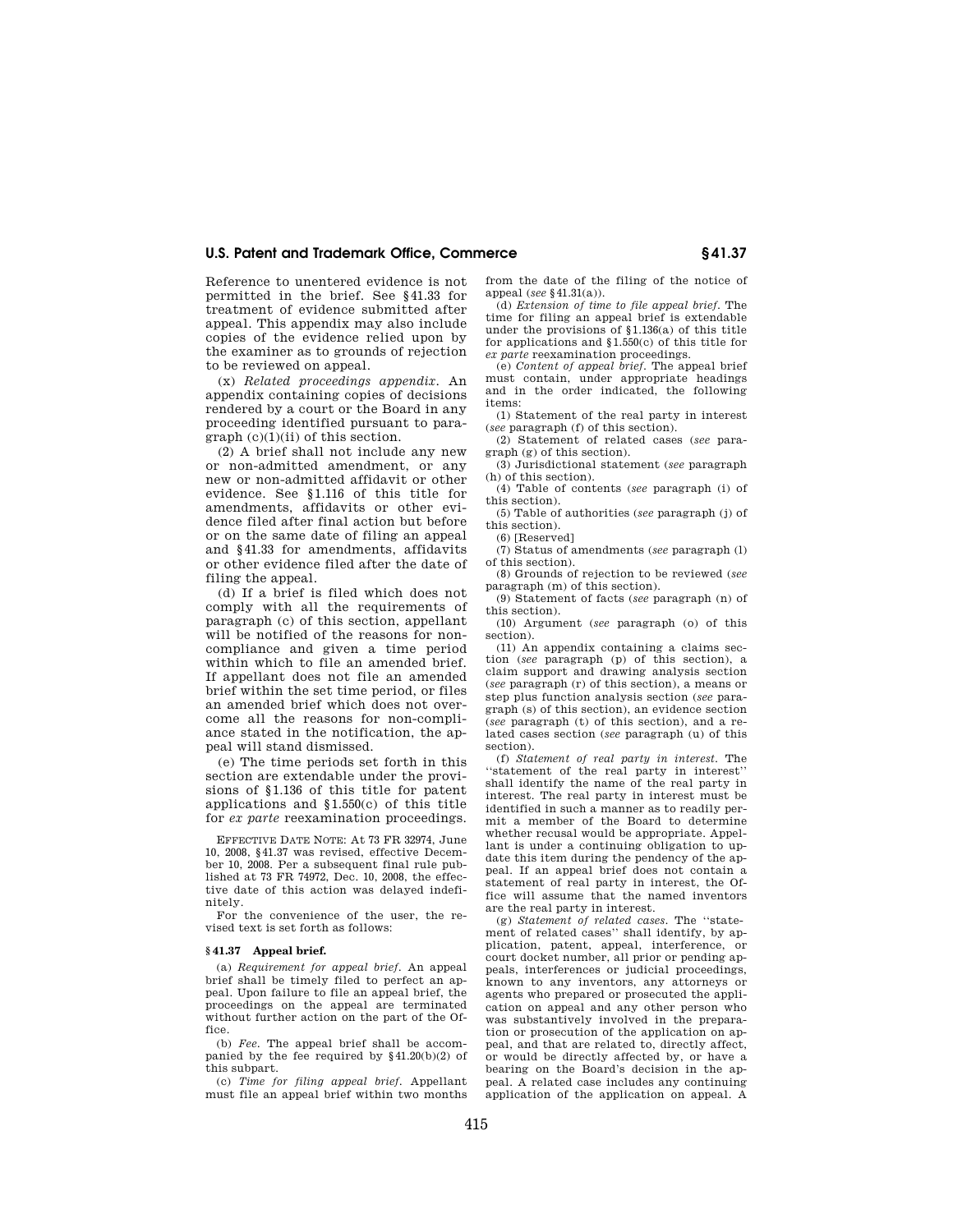copy of any final or significant interlocutory decision rendered by the Board or a court in any proceeding identified under this paragraph shall be included in the related cases section (*see* paragraph (u) of this section) in the appendix. Appellant is under a continuing obligation to update this item during the pendency of the appeal. If an appeal brief does not contain a statement of related cases, the Office will assume that there are no related cases.

(h) *Jurisdictional statement.* The ''jurisdictional statement'' shall establish the jurisdiction of the Board to consider the appeal. The jurisdictional statement shall include a statement of the statute under which the appeal is taken, the date of the Office action setting out the rejection on appeal from which the appeal is taken, the date the notice of appeal was filed, and the date the appeal brief is being filed. If a notice of appeal or an appeal brief is filed after the time specified in this subpart, appellant must also indicate the date an extension of time was requested and, if known, the date the request was granted.

(i) *Table of contents.* A ''table of contents'' shall list, along with a reference to the page where each item begins, the items required to be listed in the appeal brief (see paragraph (e) of this section) or reply brief (*see* §41.41(d) of this subpart), as appropriate.

(j) *Table of authorities.* A ''table of authorities'' shall list cases (alphabetically arranged), statutes and other authorities along with a reference to the pages where each authority is cited in the appeal brief or reply brief, as appropriate.

(k) [Reserved]

(l) *Status of amendments.* The ''status of amendments'' shall indicate the status of all amendments filed after final rejection (*e.g.*, whether entered or not entered).

(m) *Grounds of rejection to be reviewed.* The ''grounds of rejection to be reviewed'' shall set out the grounds of rejection to be reviewed, including the statute applied, the claims subject to each rejection and references relied upon by the examiner.

(n) *Statement of facts.* The ''statement of facts'' shall set out in an objective and nonargumentative manner the material facts relevant to the rejections on appeal. A fact shall be supported by a reference to a specific page number of a document in the Record and, where applicable, a specific line or paragraph, and drawing numerals. A general reference to a document as a whole or to large portions of a document does not comply with the requirements of this paragraph.

(o) *Argument.* The ''argument'' shall explain why the examiner erred as to each ground of rejection to be reviewed. Any explanation must address all points made by the examiner with which the appellant disagrees. Any finding made or conclusion reached by the examiner that is not chal-

## **§ 41.37 37 CFR Ch. I (7–1–11 Edition)**

lenged will be presumed to be correct. For each argument an explanation must identify where the argument was made in the first instance to the examiner or state that the argument has not previously been made to the examiner. Each ground of rejection shall be separately argued under a separate heading.

(1) *Claims standing or falling together.* For each ground of rejection applicable to two or more claims, the claims may be argued separately (claims are considered by appellants as separately patentable) or as a group (claims stand or fall together). When two or more claims subject to the same ground of rejection are argued as a group, the Board may select a single claim from the group of claims that are argued together to decide the appeal on the basis of the selected claim alone with respect to the group of claims as to the ground of rejection. Any doubt as to whether claims have been argued separately or as a group as to a ground of rejection will be resolved against appellant and the claims will be deemed to have been argued as a group. Any claim argued separately as to a ground of rejection shall be placed under a subheading identifying the claim by number. A statement that merely points out what a claim recites will not be considered an argument for separate patentability of the claim.

(2) *Arguments considered.* Only those arguments which are presented in the argument section of the appeal brief and that address claims set out in the claim support and drawing analysis section in the appendix will be considered. Appellant waives all other arguments in the appeal.

(3) *Format of argument.* Unless a response is purely legal in nature, when responding to a point made in the examiner's rejection, the appeal brief shall specifically identify the point made by the examiner and indicate where appellant previously responded to the point or state that appellant has not previously responded to the point. In identifying any point made by the examiner, the appellant shall refer to a page and, where appropriate, a line or paragraph, of a document in the Record.

(p) *Claims section.* The ''claims section'' in the appendix shall consist of an accurate clean copy in numerical order of all claims pending in the application or reexamination proceeding on appeal. The status of every claim shall be set out after the claim number and in parentheses (e.g., 1 (rejected), 2 (withdrawn), 3 (objected to), 4 (cancelled), and 5 (allowed)). A cancelled claim need not be reproduced.

(q) [Reserved]

(r) *Claim support and drawing analysis section.* For each independent claim involved in the appeal and each dependent claim argued separately (*see* paragraph (o)(1) of this section), the claim support and drawing analysis section in the appendix shall consist of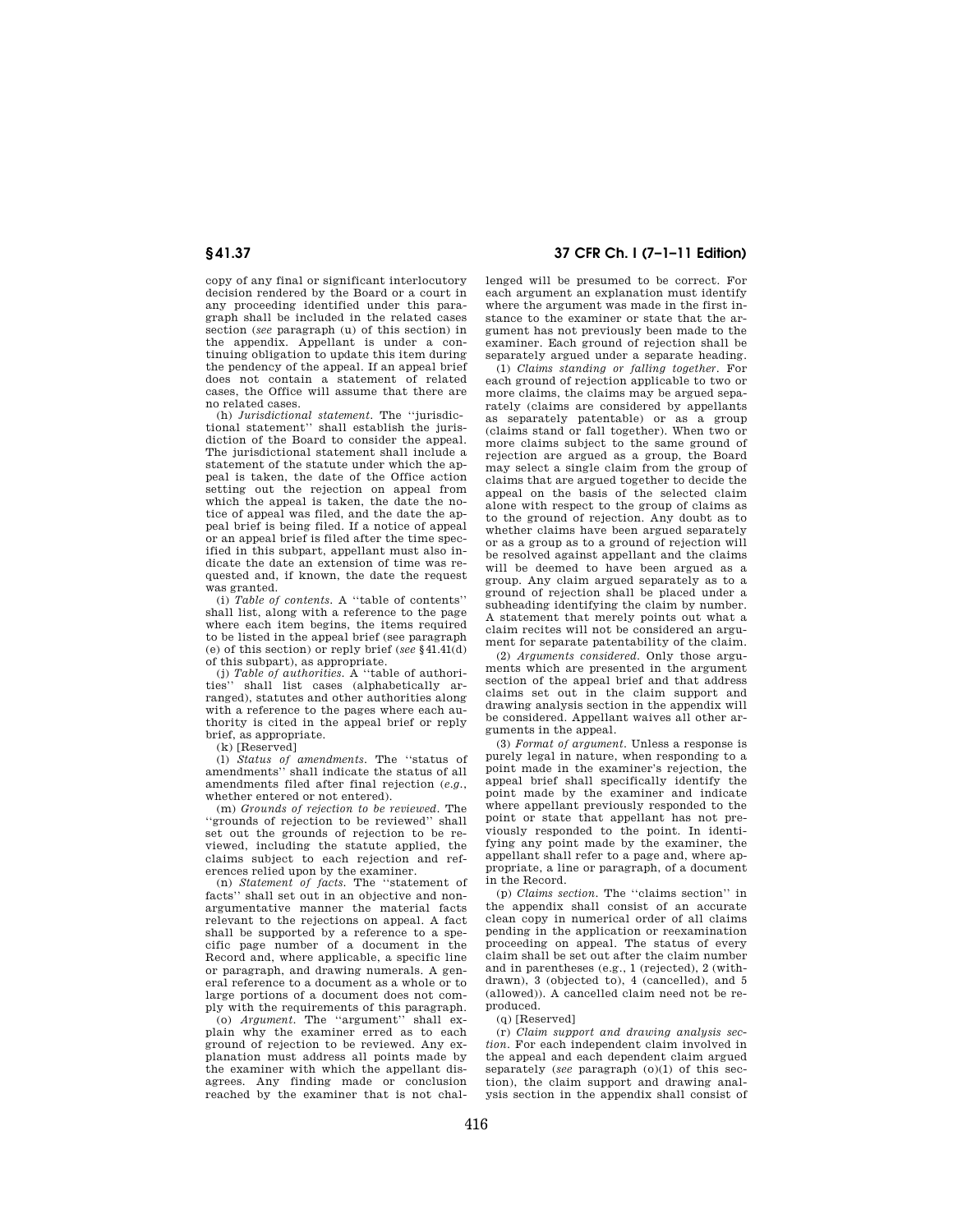an annotated copy of the claim (and, if necessary, any claim from which the claim argued separately depends) indicating in boldface between braces ({ }) the page and line or paragraph after each limitation where the limitation is described in the specification as filed. If there is a drawing or amino acid or nucleotide material sequence, and at least one limitation is illustrated in a drawing or amino acid or nucleotide material sequence, the ''claims support and drawing analysis section'' in the appendix shall also contain in boldface between the same braces ({ }) where each limitation is shown in the drawings or sequence.

(s) *Means or step plus function analysis section.* For each independent claim involved in the appeal and each dependent claim argued separately (*see* paragraph (o)(1) of this section) having a limitation that appellant regards as a means or step plus function limitation in the form permitted by the sixth paragraph of 35 U.S.C. 112, for each such limitation, the ''means or step plus function analysis section'' in the appendix shall consist of an annotated copy of the claim (and, if necessary, any claim from which the claim argued separately depends) indicating in boldface between braces ({ }) the page and line of the specification and the drawing figure and element numeral that describes the structure, material or acts corresponding to each claimed function.

(t) *Evidence section.* The ''evidence section'' shall contain only papers which have been entered by the examiner. The evidence section shall include:

(1) *Contents.* A table of contents.

 $(2)$ – $(4)$  [Reserved]

(5) *Affidavits and declarations.* Affidavits and declarations, if any, and attachments to declarations, before the examiner and which are relied upon by appellant in the appeal. An affidavit or declaration otherwise mentioned in the appeal brief which does not appear in the evidence section will not be considered.

(6) *Other evidence filed prior to the notice of appeal.* Other evidence, if any, before the examiner and filed prior to the date of the notice of appeal and relied upon by appellant in the appeal. Other evidence filed before the notice of appeal that is otherwise mentioned in the appeal brief and which does not appear in the evidence section will not be considered.

(7) *Other evidence filed after the notice of appeal.* Other evidence relied upon by the appellant in the appeal and admitted into the file pursuant to §41.33(d) of this subpart. Other evidence filed after the notice of appeal that is otherwise mentioned in the appeal brief and which does not appear in the evidence section will not be considered.

(u) *Related cases section.* The ''related cases section'' shall consist of copies of orders and opinions required to be cited pursuant to paragraph (g) of this section.

(v) *Appeal brief format requirements.* An appeal brief shall comply with §1.52 of this title and the following additional requirements:

(1) *Page and line numbering.* The pages of the appeal brief, including all sections in the appendix, shall be consecutively numbered using Arabic numerals beginning with the first page of the appeal brief, which shall be numbered page 1. If the appellant chooses to number the lines, line numbering may be within the left margin.

(2) *Double spacing.* Double spacing shall be used except in headings, tables of contents, tables of authorities, signature blocks, and certificates of service. Block quotations must be indented and can be one and one half or double spaced.

(3) [Reserved]

(4) *Font.* The font size shall be 14 point, including the font for block quotations and footnotes.

(5) *Length of appeal brief.* An appeal brief may not exceed 30 pages, excluding any statement of the real party in interest, statement of related cases, jurisdictional statement, table of contents, table of authorities, status of amendments, signature block, and appendix. An appeal brief may not incorporate another paper by reference. A request to exceed the page limit shall be made by petition under §41.3 filed at least ten calendar days prior to the date the appeal brief is due.

(6) *Signature block.* The signature block must identify the appellant or appellant's representative, as appropriate, and a registration number, a correspondence address, a telephone number, a fax number and an email address.

#### **§ 41.39 Examiner's answer.**

(a)(1) The primary examiner may, within such time as may be directed by the Director, furnish a written answer to the appeal brief including such explanation of the invention claimed and of the references relied upon and grounds of rejection as may be necessary, supplying a copy to appellant. If the primary examiner determines that the appeal does not comply with the provisions of §§41.31 and 41.37 or does not relate to an appealable action, the primary examiner shall make such determination of record.

(2) An examiner's answer may include a new ground of rejection.

(b) If an examiner's answer contains a rejection designated as a new ground of rejection, appellant must within two months from the date of the examiner's answer exercise one of the following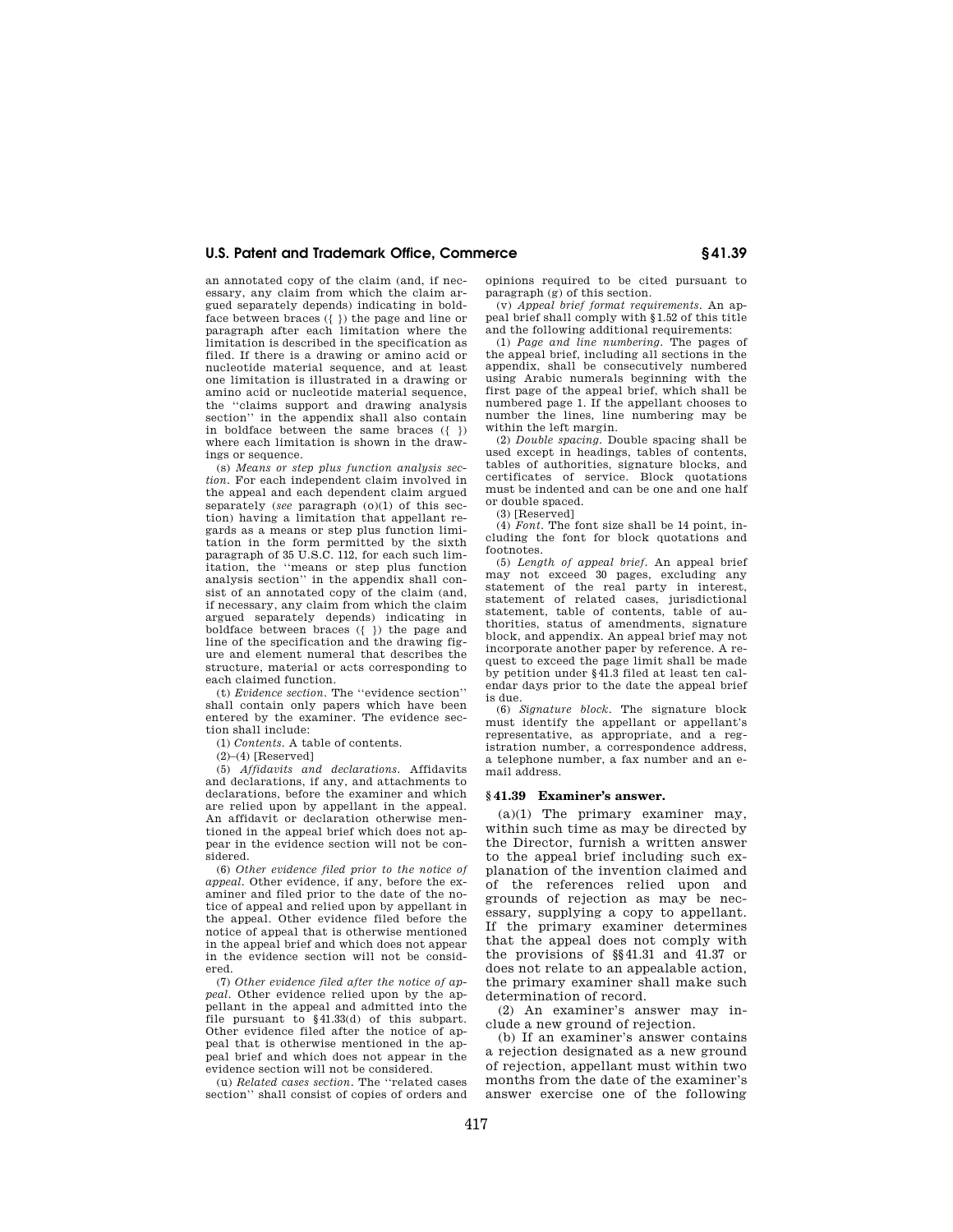two options to avoid sua sponte dismissal of the appeal as to the claims subject to the new ground of rejection:

(1) *Reopen prosecution*. Request that prosecution be reopened before the primary examiner by filing a reply under §1.111 of this title with or without amendment or submission of affidavits (§§1.130, 1.131 or 1.132 of this title) or other evidence. Any amendment or submission of affidavits or other evidence must be relevant to the new ground of rejection. A request that complies with this paragraph will be entered and the application or the patent under *ex parte* reexamination will be reconsidered by the examiner under the provisions of §1.112 of this title. Any request that prosecution be reopened under this paragraph will be treated as a request to withdraw the appeal.

(2) *Maintain appeal*. Request that the appeal be maintained by filing a reply brief as set forth in §41.41. Such a reply brief must address each new ground of rejection as set forth in  $§41.37(c)(1)(vii)$ and should follow the other requirements of a brief as set forth in §41.37(c). A reply brief may not be accompanied by any amendment, affidavit (§§1.130, 1.131 or 1.132 of this title) or other evidence. If a reply brief filed pursuant to this section is accompanied by any amendment, affidavit or other evidence, it shall be treated as a request that prosecution be reopened before the primary examiner under paragraph (b)(1) of this section.

(c) Extensions of time under §1.136(a) of this title for patent applications are not applicable to the time period set forth in this section. See §1.136(b) of this title for extensions of time to reply for patent applications and §1.550(c) of this title for extensions of time to reply for *ex parte* reexamination proceedings.

EFFECTIVE DATE NOTE: At 73 FR 32975, June 10, 2008, §41.39 was revised, effective December 10, 2008. Per a subsequent final rule published at 73 FR 74972, Dec. 10, 2008, the effective date of this action was delayed indefinitely.

For the convenience of the user, the revised text is set forth as follows:

#### **§ 41.39 Examiner's answer.**

(a) *Answer*. If the examiner determines that the appeal should go forward, then

**§ 41.41 37 CFR Ch. I (7–1–11 Edition)** 

within such time and manner as may be established by the Director the examiner shall enter an examiner's answer responding to the appeal brief.

(b) *No new ground of rejection*. An examiner's answer shall not include a new ground of rejection.

#### **§ 41.41 Reply brief.**

(a)(1) Appellant may file a reply brief to an examiner's answer within two months from the date of the examiner's answer.

(2) A reply brief shall not include any new or non-admitted amendment, or any new or non-admitted affidavit or other evidence. See §1.116 of this title for amendments, affidavits or other evidence filed after final action but before or on the same date of filing an appeal and §41.33 for amendments, affidavits or other evidence filed after the date of filing the appeal.

(b) A reply brief that is not in compliance with paragraph (a) of this section will not be considered. Appellant will be notified if a reply brief is not in compliance with paragraph (a) of this section.

(c) Extensions of time under §1.136(a) of this title for patent applications are not applicable to the time period set forth in this section. See §1.136(b) of this title for extensions of time to reply for patent applications and §1.550(c) of this title for extensions of time to reply for *ex parte* reexamination proceedings.

EFFECTIVE DATE NOTE: At 73 FR 32975, June 10, 2008, §41.41 was revised, effective December 10, 2008. Per a subsequent final rule published at 73 FR 74972, Dec. 10, 2008, the effective date of this rule was delayed indefinitely.

For the convenience of the user, the revised text is set forth as follows:

#### **§ 41.41 Reply brief.**

(a) *Reply brief authorized*. An appellant may file a single reply brief responding to the points made in the examiner's answer.

(b) *Time for filing reply brief*. If the appellant elects to file a reply brief, the reply brief must be filed within two months of the date of the mailing of the examiner's answer.

(c) *Extension of time to file reply brief*. A request for an extension of time to file a reply brief shall be presented as a petition under §41.3 of this part.

(d) *Content of reply brief*. Except as otherwise set out in this section, the form and content of a reply brief are governed by the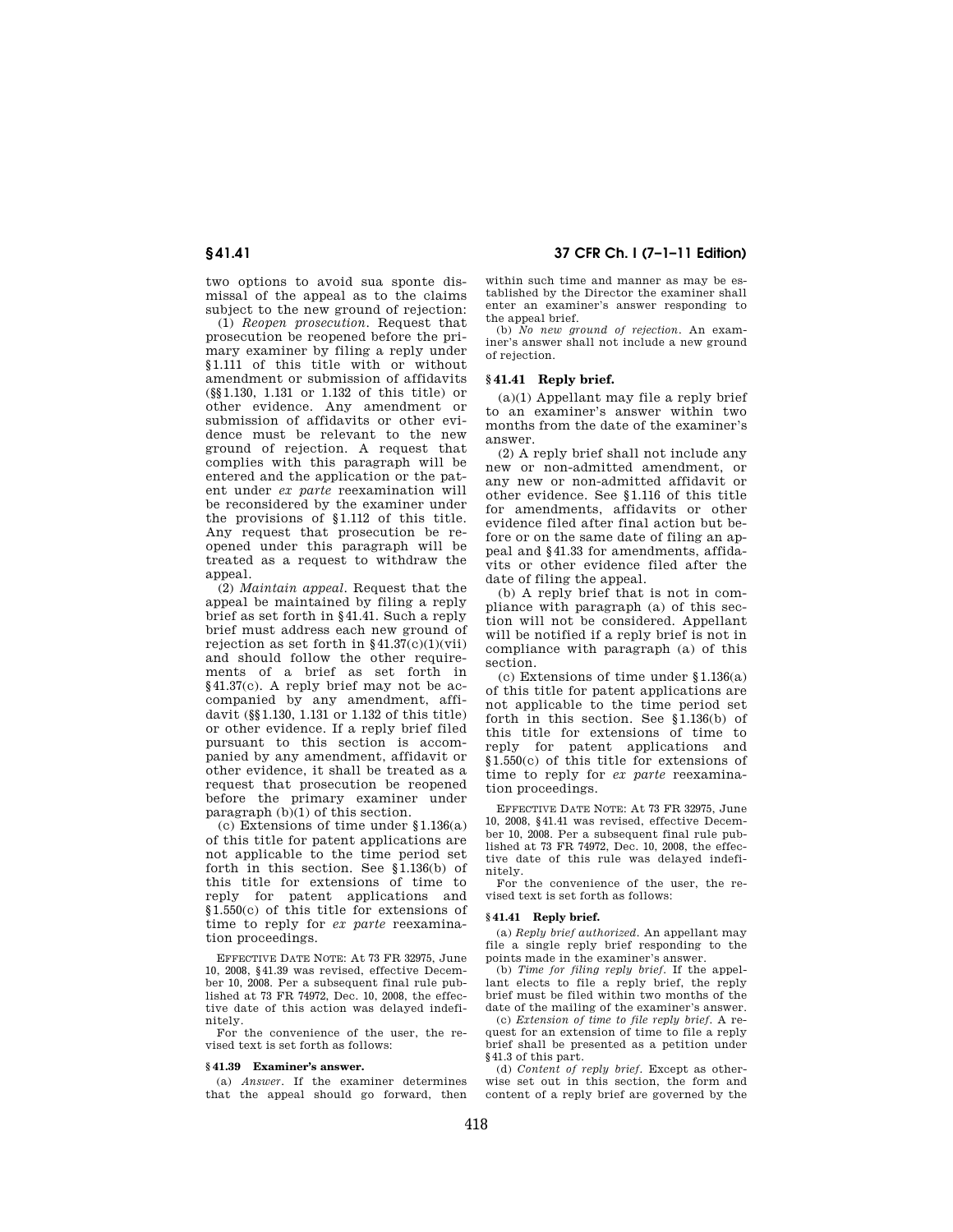requirements for an appeal brief as set out in §41.37 of this subpart. A reply brief may not exceed 20 pages, excluding any table of contents, table of authorities, and signature block, required by this section. A request to exceed the page limit shall be made by petition under §41.3 of this part and filed at least ten calendar days before the reply brief is due. A reply brief must contain, under appropriate headings and in the order indicated, the following items:

(1) Table of contents—*see* §41.37(i) of this subpart.

(2) Table of authorities—*see* §41.37(j) of this subpart.

(3) [Reserved]

(4) Statement of additional facts—*see* paragraph (f) of this section.

(5) Argument—*see* paragraph (g) of this section.

(e) [Reserved]

(f) *Statement of additional facts*. The ''statement of additional facts'' shall consist of a statement of the additional facts that appellant believes are necessary to address the points raised in the examiner's answer and, as to each fact, must identify the point raised in the examiner's answer to which the fact relates.

(g) *Argument*. Any arguments raised in the reply brief which are not responsive to points made in the examiner's answer will not be considered and will be treated as waived.

(h) [Reserved]

(i) *No amendment or new evidence*. No amendment or new evidence may accompany a reply brief.

#### **§ 41.43 Examiner's response to reply brief.**

(a)(1) After receipt of a reply brief in compliance with §41.41, the primary examiner must acknowledge receipt and entry of the reply brief. In addition, the primary examiner may withdraw the final rejection and reopen prosecution or may furnish a supplemental examiner's answer responding to any new issue raised in the reply brief.

(2) A supplemental examiner's answer responding to a reply brief may not include a new ground of rejection.

(b) If a supplemental examiner's answer is furnished by the examiner, appellant may file another reply brief under §41.41 to any supplemental examiner's answer within two months from the date of the supplemental examiner's answer.

(c) Extensions of time under §1.136(a) of this title for patent applications are not applicable to the time period set forth in this section. See  $\tilde{1.136(b)}$  of this title for extensions of time to reply for patent applications and §1.550(c) of this title for extensions of time to reply for *ex parte* reexamination proceedings.

EFFECTIVE DATE NOTE: At 73 FR 32976, June 10, 2008, §41.43 was removed, effective December 10, 2008. Per a subsequent final rule published at 73 FR 74972, Dec. 10, 2008, the effective date of this action was delayed indefinitely.

#### **§ 41.47 Oral hearing.**

(a) An oral hearing should be requested only in those circumstances in which appellant considers such a hearing necessary or desirable for a proper presentation of the appeal. An appeal decided on the briefs without an oral hearing will receive the same consideration by the Board as appeals decided after an oral hearing.

(b) If appellant desires an oral hearing, appellant must file, as a separate paper captioned ''REQUEST FOR ORAL HEARING,'' a written request for such hearing accompanied by the fee set forth in  $§41.20(b)(3)$  within two months from the date of the examiner's answer or supplemental examiner's answer.

(c) If no request and fee for oral hearing have been timely filed by appellant as required by paragraph (b) of this section, the appeal will be assigned for consideration and decision on the briefs without an oral hearing.

(d) If appellant has complied with all the requirements of paragraph (b) of this section, a date for the oral hearing will be set, and due notice thereof given to appellant. If an oral hearing is held, an oral argument may be presented by, or on behalf of, the primary examiner if considered desirable by either the primary examiner or the Board. A hearing will be held as stated in the notice, and oral argument will ordinarily be limited to twenty minutes for appellant and fifteen minutes for the primary examiner unless otherwise ordered.

(e)(1) Appellant will argue first and may reserve time for rebuttal. At the oral hearing, appellant may only rely on evidence that has been previously entered and considered by the primary examiner and present argument that has been relied upon in the brief or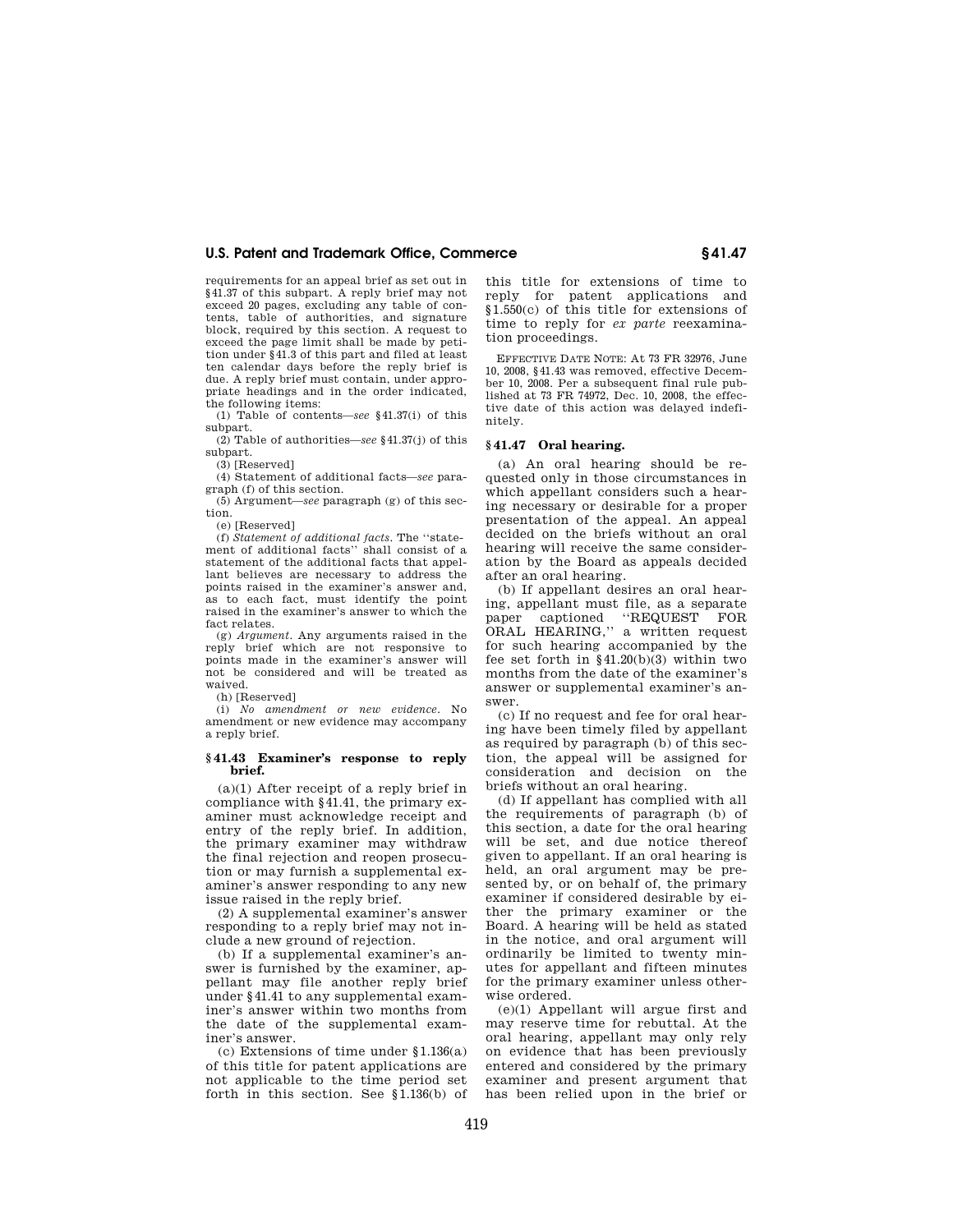reply brief except as permitted by paragraph (e)(2) of this section. The primary examiner may only rely on argument and evidence relied upon in an answer or a supplemental answer except as permitted by paragraph (e)(2) of this section.

(2) Upon a showing of good cause, appellant and/or the primary examiner may rely on a new argument based upon a recent relevant decision of either the Board or a Federal Court.

(f) Notwithstanding the submission of a request for oral hearing complying with this rule, if the Board decides that a hearing is not necessary, the Board will so notify appellant.

(g) Extensions of time under §1.136(a) of this title for patent applications are not applicable to the time periods set forth in this section. See §1.136(b) of this title for extensions of time to reply for patent applications and §1.550(c) of this title for extensions of time to reply for *ex parte* reexamination proceedings.

EFFECTIVE DATE NOTE: At 73 FR 32976, June 10, 2008, §41.47 was revised, effective December 10, 2008. Per a subsequent final rule published at 73 FR 74972, Dec. 10, 2008, the effective date of this rule was delayed indefinitely.

For the convenience of the user, the revised text is set forth as follows:

#### **§ 41.47 Oral hearing.**

(a) *Request for oral hearing*. If appellant desires an oral hearing, appellant must file, as a separate paper, a written request captioned:

#### ''REQUEST FOR ORAL HEARING''.

(b) *Fee*. A request for oral hearing shall be accompanied by the  $§41.20(b)(3)$  of this part.

(c) *Time for filing request for oral hearing*. Appellant must file a request for oral hearing within two months from the date of the examiner's answer.

(d) *Extension of time to file request for oral hearing*. A request for an extension of time shall be presented as a petition under §41.3 of this part.

(e) *Date for oral hearing*. If an oral hearing is properly requested, the Board shall set a

date for the oral hearing. (f) *Confirmation of oral hearing*. Within such time as may be ordered by the Board, appellant shall confirm attendance at the oral hearing. Failure to timely confirm attendance will be taken as a waiver of any request for an oral hearing.

(g) *List of terms*. At the time appellant confirms attendance at the oral hearing, appel-

**§ 41.50 37 CFR Ch. I (7–1–11 Edition)** 

lant shall supply a list of technical terms and other unusual words which can be provided to any individual transcribing an oral hearing.

(h) *Length of argument*. Unless otherwise ordered by the Board, argument on behalf of appellant shall be limited to 20 minutes.

(i) *Oral hearing limited to Record*. At oral hearing only the Record will be considered. No additional evidence may be offered to the Board in support of the appeal. Any argument not presented in a brief cannot be raised at an oral hearing.

(j) *Recent legal development*. Notwithstanding paragraph (i) of this section, an appellant or the examiner may rely on and call the Board's attention to a recent court or Board opinion which could have an effect on the manner in which the appeal is decided.

(k) *Visual aids*. Visual aids may be used at an oral hearing, but must be limited to documents or artifacts in the Record or a model or an exhibit presented for demonstration purposes during an interview with the examiner. At the oral hearing, appellant shall provide one copy of each visual aid (photograph in the case of an artifact, a model or an exhibit) for each judge and one copy to be added to the Record.

(l) *Failure to attend oral hearing*. Failure of an appellant to attend an oral hearing will be treated as a waiver of oral hearing.

#### **§ 41.50 Decisions and other actions by the Board.**

(a)(1) The Board, in its decision, may affirm or reverse the decision of the examiner in whole or in part on the grounds and on the claims specified by the examiner. The affirmance of the rejection of a claim on any of the grounds specified constitutes a general affirmance of the decision of the examiner on that claim, except as to any ground specifically reversed. The Board may also remand an application to the examiner.

(2) If a supplemental examiner's answer is written in response to a remand by the Board for further consideration of a rejection pursuant to paragraph  $(a)(1)$  of this section, the appellant must within two months from the date of the supplemental examiner's answer exercise one of the following two options to avoid sua sponte dismissal of the appeal as to the claims subject to the rejection for which the Board has remanded the proceeding:

(i) *Reopen prosecution*. Request that prosecution be reopened before the examiner by filing a reply under §1.111 of this title with or without amendment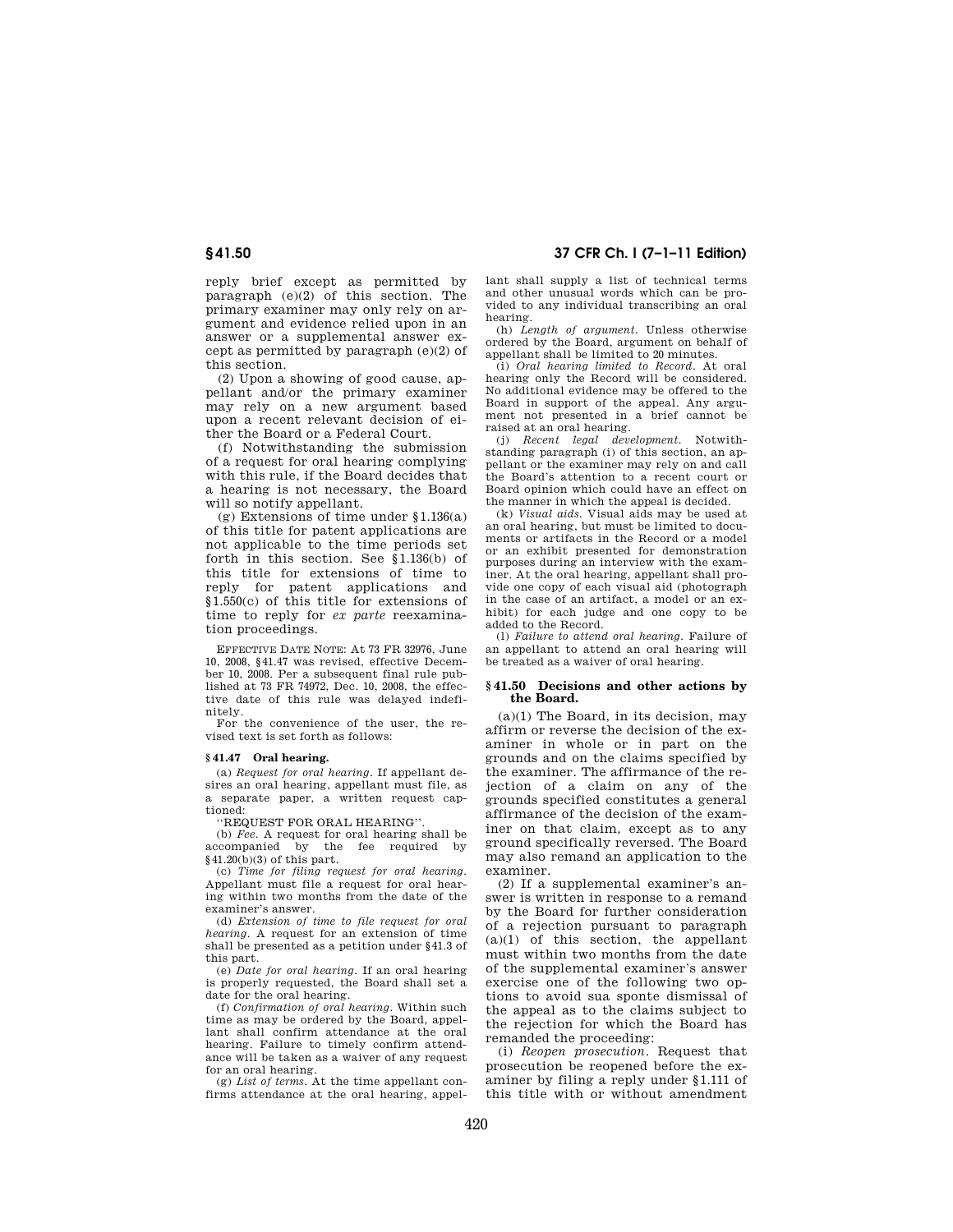or submission of affidavits (§§1.130, 1.131 or 1.132 of this title) or other evidence. Any amendment or submission of affidavits or other evidence must be relevant to the issues set forth in the remand or raised in the supplemental examiner's answer. A request that complies with this paragraph will be entered and the application or the patent under *ex parte* reexamination will be reconsidered by the examiner under the provisions of §1.112 of this title. Any request that prosecution be reopened under this paragraph will be treated as a request to withdraw the appeal.

(ii) *Maintain appeal*. Request that the appeal be maintained by filing a reply brief as provided in §41.41. If such a reply brief is accompanied by any amendment, affidavit or other evidence, it shall be treated as a request that prosecution be reopened before the examiner under paragraph  $(a)(2)(i)$  of this section.

(b) Should the Board have knowledge of any grounds not involved in the appeal for rejecting any pending claim, it may include in its opinion a statement to that effect with its reasons for so holding, which statement constitutes a new ground of rejection of the claim. A new ground of rejection pursuant to this paragraph shall not be considered final for judicial review. When the Board makes a new ground of rejection, the appellant, within two months from the date of the decision, must exercise one of the following two options with respect to the new ground of rejection to avoid termination of the appeal as to the rejected claims:

(1) *Reopen prosecution*. Submit an appropriate amendment of the claims so rejected or new evidence relating to the claims so rejected, or both, and have the matter reconsidered by the examiner, in which event the proceeding will be remanded to the examiner. The new ground of rejection is binding upon the examiner unless an amendment or new evidence not previously of record is made which, in the opinion of the examiner, overcomes the new ground of rejection stated in the decision. Should the examiner reject the claims, appellant may again appeal to the Board pursuant to this subpart.

(2) *Request rehearing*. Request that the proceeding be reheard under §41.52 by the Board upon the same record. The request for rehearing must address any new ground of rejection and state with particularity the points believed to have been misapprehended or overlooked in entering the new ground of rejection and also state all other grounds upon which rehearing is sought.

(c) The opinion of the Board may include an explicit statement of how a claim on appeal may be amended to overcome a specific rejection. When the opinion of the Board includes such a statement, appellant has the right to amend in conformity therewith. An amendment in conformity with such statement will overcome the specific rejection. An examiner may reject a claim so-amended, provided that the rejection constitutes a new ground of rejection.

(d) The Board may order appellant to additionally brief any matter that the Board considers to be of assistance in reaching a reasoned decision on the pending appeal. Appellant will be given a non-extendable time period within which to respond to such an order. Failure to timely comply with the order may result in the sua sponte dismissal of the appeal.

(e) Whenever a decision of the Board includes a remand, that decision shall not be considered final for judicial review. When appropriate, upon conclusion of proceedings on remand before the examiner, the Board may enter an order otherwise making its decision final for judicial review.

(f) Extensions of time under §1.136(a) of this title for patent applications are not applicable to the time periods set forth in this section. See §1.136(b) of this title for extensions of time to reply for patent applications and §1.550(c) of this title for extensions of time to reply for *ex parte* reexamination proceedings.

EFFECTIVE DATE NOTE: At 73 FR 32976, June 10, 2008, §41.50 was revised, effective December 10, 2008. Per a subsequent final rule published at 73 FR 74972, Dec. 10, 2008, the effective date of this rule was delayed indefinitely.

For the convenience of the user, the revised text is set forth as follows: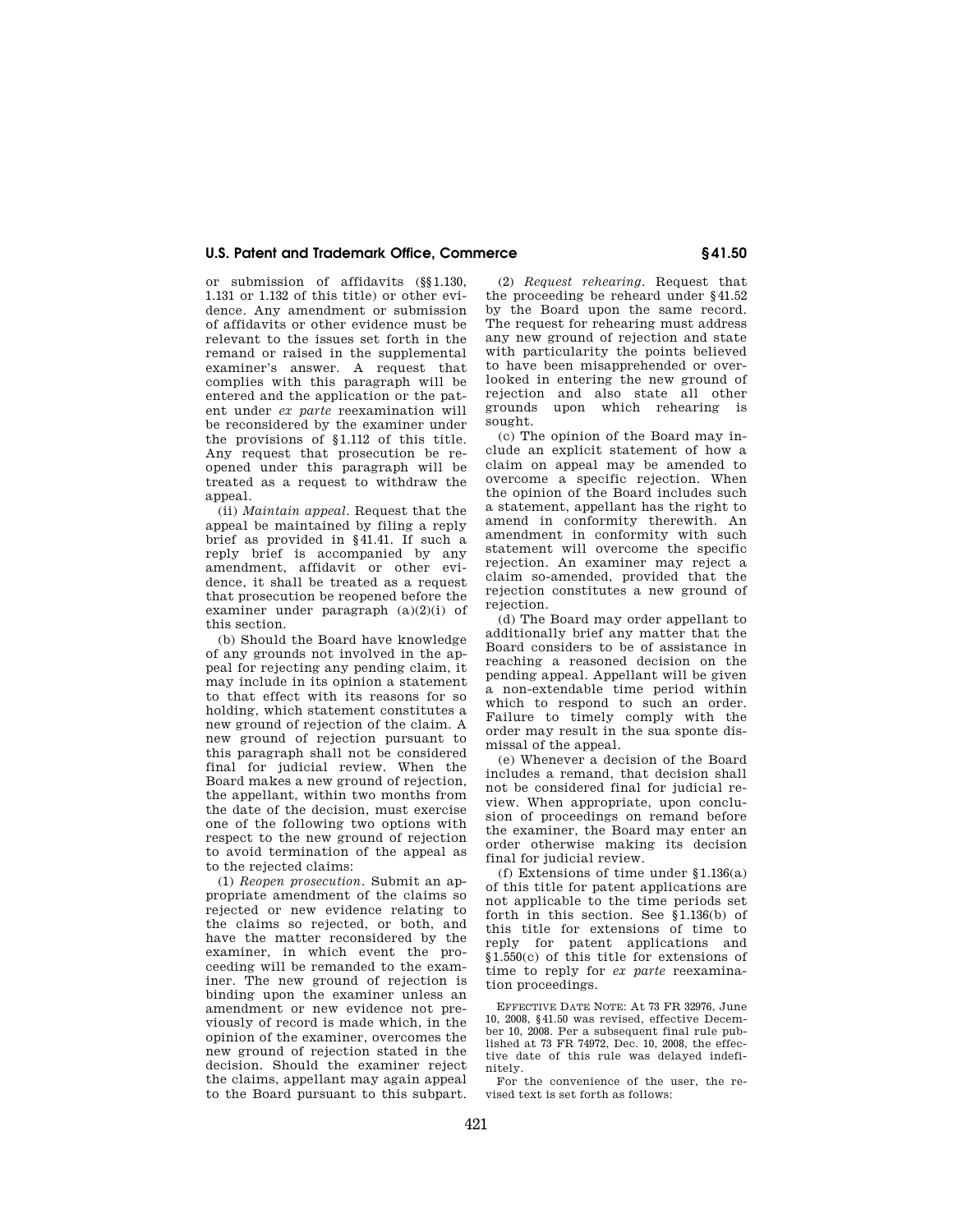# **§ 41.52 37 CFR Ch. I (7–1–11 Edition)**

**§ 41.50 Decisions and other actions by the Board.** 

(a) *Affirmance and reversal*. The Board may affirm or reverse an examiner's rejection in whole or in part. Affirmance of a rejection of a claim constitutes a general affirmance of the decision of the examiner on that claim, except as to any rejection specifically reversed.

(b) *Remand*. The Board may remand an application to the examiner. If in response to a remand for further consideration of a rejection, the examiner enters an examiner's answer, within two months the appellant shall exercise one of the following two options to avoid abandonment of the application or termination of a reexamination proceeding:

(1) *Request to reopen prosecution*. Request that prosecution be reopened before the examiner by filing a reply under §1.111 of this title with or without amendment or submission of evidence. Any amendment or evidence must be responsive to the remand or issues discussed in the examiner's answer. A request that complies with this paragraph will be entered and the application or patent under reexamination will be reconsidered by the examiner under the provisions of §1.112 of this title. A request under this paragraph will be treated as a request to dismiss the appeal.

(2) *Request to re-docket the appeal*. The appellant may request that the Board re-docket the appeal (*see* §41.35(a) of this subpart) and file a reply brief as set forth in §41.41 of this subpart. A reply brief may not be accompanied by any amendment or evidence. A reply brief which is accompanied by an amendment or evidence will be treated as a request to reopen prosecution pursuant to paragraph  $(b)(1)$  of this section.

(c) *Remand not final action*. Whenever a decision of the Board includes a remand, the decision shall not be considered a final decision of the Board. When appropriate, upon conclusion of proceedings on remand before the examiner, the Board may enter an order making its decision final.

(d) *New ground of rejection*. Should the Board have a basis not involved in the appeal for rejecting any pending claim, it may enter a new ground of rejection. A new ground of rejection shall be considered an interlocutory order and shall not be considered a final decision. If the Board enters a new ground of rejection, within two months appellant must exercise one of the following two options with respect to the new ground of rejection to avoid dismissal of the appeal as to any claim subject to the new ground of rejection:

(1) *Reopen prosecution*. Submit an amendment of the claims subject to a new ground of rejection or new evidence relating to the new ground of rejection or both, and request that the matter be reconsidered by the examiner. The application or reexamination proceeding on appeal will be remanded to the examiner. A new ground of rejection by the Board is binding on the examiner unless, in the opinion of the examiner, the amendment or new evidence overcomes the new ground of rejection. In the event the examiner maintains the new ground of rejection, appellant may again appeal to the Board.

(2) *Request for rehearing*. Submit a request for rehearing pursuant to §41.52 of this subpart relying on the Record.

(e) *Recommendation*. In its opinion in support of its decision, the Board may include a recommendation, explicitly designated as such, of how a claim on appeal may be amended to overcome a specific rejection. When the Board makes a recommendation, appellant may file an amendment or take other action consistent with the recommendation. An amendment or other action, otherwise complying with statutory patentability requirements, will overcome the specific rejection. An examiner, however, upon return of the application or reexamination proceeding to the jurisdiction of the examiner, may enter a new ground of rejection of a claim amended in conformity with a recommendation, when appropriate.

(f) *Request for briefing and information*. The Board may enter an order requiring appellant to brief matters or supply information or both that the Board believes would assist in deciding the appeal. Appellant will be given a non-extendable time period within which to respond to the order. Failure of appellant to timely respond to the order may result in dismissal of the appeal in whole or in part.

(g) *Extension of time to take action*. A request for an extension of time to respond to a request for briefing and information under paragraph (f) of this section is not authorized. A request for an extension of time to respond to Board action under paragraphs (b) and (d) of this section shall be presented as a petition under §41.3 of this part.

#### **§ 41.52 Rehearing.**

 $(a)(1)$  Appellant may file a single request for rehearing within two months of the date of the original decision of the Board. No request for rehearing from a decision on rehearing will be permitted, unless the rehearing decision so modified the original decision as to become, in effect, a new decision, and the Board states that a second request for rehearing would be permitted. The request for rehearing must state with particularity the points believed to have been misapprehended or overlooked by the Board. Arguments not raised in the briefs before the Board and evidence not previously relied upon in the brief and any reply brief(s) are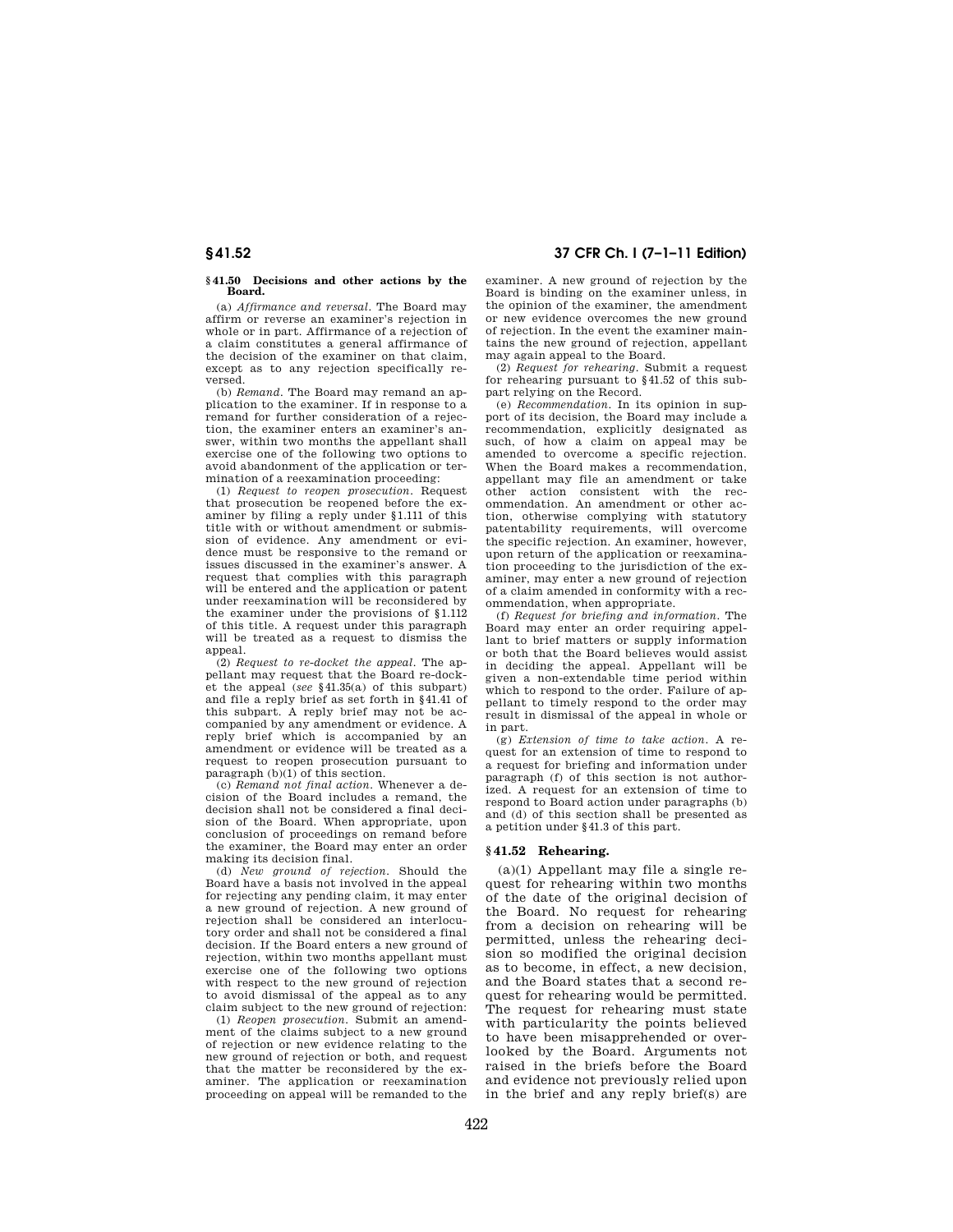not permitted in the request for rehearing except as permitted by paragraphs  $(a)(2)$  and  $(a)(3)$  of this section. When a request for rehearing is made, the Board shall render a decision on the request for rehearing. The decision on the request for rehearing is deemed to incorporate the earlier opinion reflecting its decision for appeal, except for those portions specifically withdrawn on rehearing, and is final for the purpose of judicial review, except when noted otherwise in the decision on rehearing.

(2) Upon a showing of good cause, appellant may present a new argument based upon a recent relevant decision of either the Board or a Federal Court.

(3) New arguments responding to a new ground of rejection made pursuant to §41.50(b) are permitted.

(b) Extensions of time under §1.136(a) of this title for patent applications are not applicable to the time period set forth in this section. See §1.136(b) of this title for extensions of time to reply for patent applications and §1.550(c) of this title for extensions of time to reply for *ex parte* reexamination proceedings.

EFFECTIVE DATE NOTE: At 73 FR 32977, June 10, 2008, §41.52 was revised, effective December 10, 2008. Per a subsequent final rule published at 73 FR 74972, Dec. 10, 2008, the effective date of this rule was delayed indefinitely.

For the convenience of the user, the revised text is set forth as follows:

#### **§ 41.52 Rehearing.**

(a) *Request for rehearing authorized*. An appellant may file a single request for rehearing.

(b) *Time for filing request for rehearing*. Any request for rehearing must be filed within two months from the date of the decision mailed by the Board.

(c) *Extension of time to file request for rehearing*. A request for an extension of time shall be presented as a petition under §41.3 of this part.

(d) *Content of request for rehearing*. The form of a request for rehearing is governed by the requirements of  $$41.37(v)$  of this subpart, except that a request for rehearing may not exceed 10 pages, excluding any table of contents, table of authorities, and signature block. A request to exceed the page limit shall be made by petition under §41.3 at least ten calendar days before the request for rehearing is due. A request for rehearing must

contain, under appropriate headings and in the order indicated, the following items:

(1) Table of contents—*see* §41.37(i) of this subpart.

(2) Table of authorities—*see* §41.37(j) of this subpart.

(3) [Reserved]

(4) Argument—*see* paragraph (f) of this section.

(e) [Reserved]

(f) *Argument*. A request for rehearing shall state with particularity the points believed to have been misapprehended or overlooked by the Board. In filing a request for rehearing, the argument shall adhere to the following format: ''On page x, lines y-z of the Board's opinion, the Board states that (set out what was stated). The point misapprehended or overlooked was made to the Board in (identify paper, page and line where argument was made to the Board) or the point was first made in the opinion of the Board. The response is (state response).'' As part of each response, appellant shall refer to the page number and line or drawing number of a document in the Record. A general restatement of the case will not be considered an argument that the Board has misapprehended or overlooked a point. A new argument cannot be made in a request for rehearing, except:

(1) *New ground of rejection*. Appellant may respond to a new ground of rejection entered pursuant to §41.50(d)(2) of this subpart.

(2) *Recent legal development*. Appellant may rely on and call the Board's attention to a recent court or Board opinion which is relevant to an issue decided in the appeal.

(g) *No amendment or new evidence*. No amendment or new evidence may accompany a request for rehearing.

(h) *Decision on rehearing*. A decision will be rendered on a request for rehearing. The decision on rehearing is deemed to incorporate the underlying decision sought to be reheard except for those portions of the underlying decision specifically modified on rehearing. A decision on rehearing is final for purposes of judicial review, except when otherwise noted in the decision on rehearing.

#### **§ 41.54 Action following decision.**

After decision by the Board, the proceeding will be returned to the examiner, subject to appellant's right of appeal or other review, for such further action by appellant or by the examiner, as the condition of the proceeding may require, to carry into effect the decision.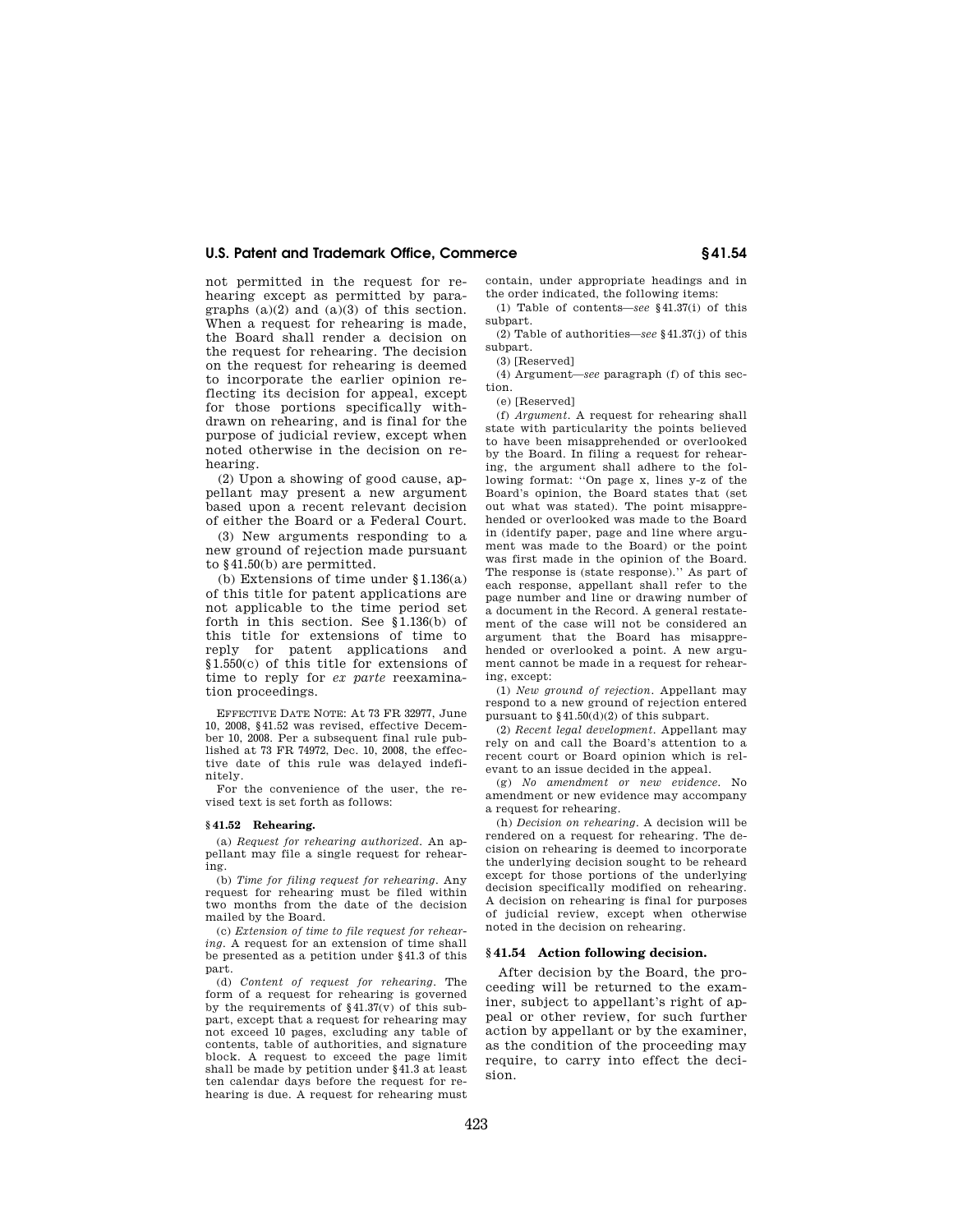EFFECTIVE DATE NOTE: At 73 FR 32977, June 10, 2008, §41.54 was revised, effective December 10, 2008. Per a subsequent final rule published at 73 FR 74972, Dec. 10, 2008, the effective date of this action was delayed indefinitely.

For the convenience of the user, the revised text is set forth as follows:

#### **§ 41.54 Action following decision.**

After a decision by the Board and subject to appellant's right to seek judicial review, the application or reexamination proceeding will be returned to the jurisdiction of the examiner for such further action as may be appropriate consistent with the decision by the Board.

#### **§ 41.56 Sanctions.**

(a) *Imposition of sanctions*. The Chief Administrative Patent Judge or an expanded panel of the Board may impose a sanction against an appellant for misconduct, including:

(1) Failure to comply with an order entered in the appeal or an applicable rule.

(2) Advancing or maintaining a misleading or frivolous request for relief or argument.

(3) Engaging in dilatory tactics.

(b) *Nature of sanction*. Sanctions may include entry of:

(1) An order declining to enter a docket notice.

(2) An order holding certain facts to have been established in the appeal.

(3) An order expunging a paper or precluding an appellant from filing a paper.

(4) An order precluding an appellant from presenting or contesting a particular issue.

(5) An order excluding evidence.

(6) [Reserved]

(7) An order holding an application on appeal to be abandoned or a reexamination proceeding terminated.

(8) An order dismissing an appeal.

(9) An order denying an oral hearing.

(10) An order terminating an oral hearing.

EFFECTIVE DATE NOTE: 73 FR 32977, June 10, 2008, §41.56 was added, effective Dec. 10, 2008. Per a subsequent rule published at 73 FR 74972, Dec. 10, 2008, the effective date of this rule was delayed indefinitely.

#### **§ 41.56 37 CFR Ch. I (7–1–11 Edition)**

## **Subpart C—***Inter Partes* **Appeals**

### **§ 41.60 Definitions.**

In addition to the definitions in §41.2, the following definitions apply to proceedings under this subpart unless otherwise clear from the context:

*Appellant* means any party, whether the owner or a requester, filing a notice of appeal or cross appeal under §41.61. If more than one party appeals or cross appeals, each appealing or cross appealing party is an appellant with respect to the claims to which his or her appeal or cross appeal is directed.

*Filing* means filing with a certificate indicating service of the document under §1.903 of this title.

*Owner* means the owner of the patent undergoing *inter partes* reexamination under §1.915 of this title.

*Proceeding* means an *inter partes* reexamination proceeding. Appeal to the Board in an *ex parte* reexamination proceeding is controlled by subpart B of this part. An *inter partes* reexamination proceeding is not a contested case subject to subpart D.

*Requester* means each party, other than the owner, who requested that the patent undergo *inter partes* reexamination under §1.915 of this title.

*Respondent* means any requester responding under §41.68 to the appellant's brief of the owner, or the owner responding under §41.68 to the appellant's brief of any requester. No requester may be a respondent to the appellant brief of any other requester.

#### **§ 41.61 Notice of appeal and cross appeal to Board.**

(a)(1) Upon the issuance of a Right of Appeal Notice under §1.953 of this title, the owner may appeal to the Board with respect to the final rejection of any claim of the patent by filing a notice of appeal within the time provided in the Right of Appeal Notice and paying the fee set forth in §41.20(b)(1).

(2) Upon the issuance of a Right of Appeal Notice under §1.953 of this title, the requester may appeal to the Board with respect to any final decision favorable to the patentability, including any final determination not to make a proposed rejection, of any original, proposed amended, or new claim of the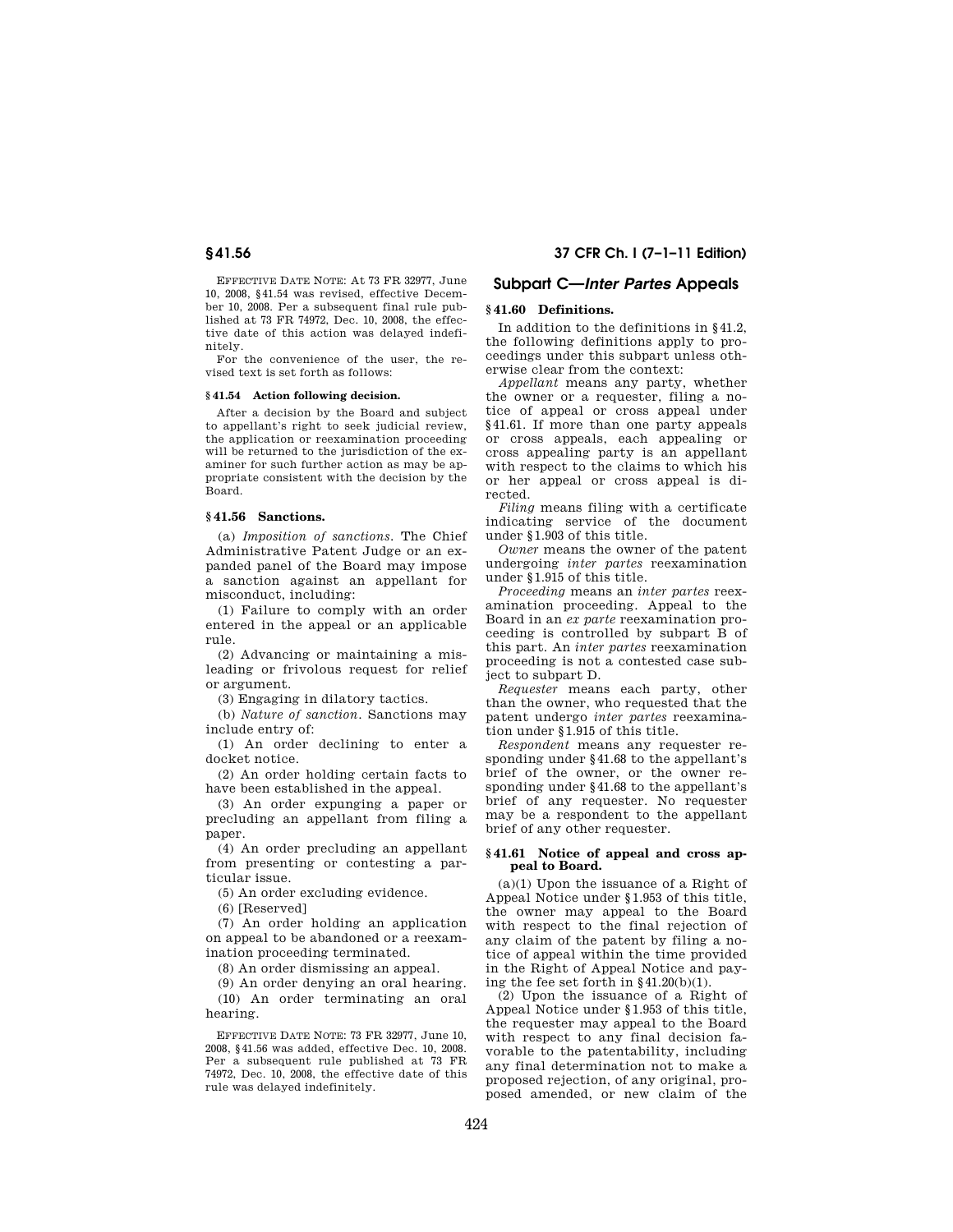patent by filing a notice of appeal within the time provided in the Right of Appeal Notice and paying the fee set forth in §41.20(b)(1).

(b)(1) Within fourteen days of service of a requester's notice of appeal under paragraph  $(a)(2)$  of this section and upon payment of the fee set forth in §41.20(b)(1), an owner who has not filed a notice of appeal may file a notice of cross appeal with respect to the final rejection of any claim of the patent.

(2) Within fourteen days of service of an owner's notice of appeal under paragraph (a)(1) of this section and upon payment of the fee set forth in  $\frac{1}{8}41.20(b)(1)$ , a requester who has not filed a notice of appeal may file a notice of cross appeal with respect to any final decision favorable to the patentability, including any final determination not to make a proposed rejection, of any original, proposed amended, or new claim of the patent.

(c) The notice of appeal or cross appeal in the proceeding must identify the appealed claim(s) and must be signed by the owner, the requester, or a duly authorized attorney or agent.

(d) An appeal or cross appeal, when taken, must be taken from all the rejections of the claims in a Right of Appeal Notice which the patent owner proposes to contest or from all the determinations favorable to patentability, including any final determination not to make a proposed rejection, in a Right of Appeal Notice which a requester proposes to contest. Questions relating to matters not affecting the merits of the invention may be required to be settled before an appeal is decided.

(e) The time periods for filing a notice of appeal or cross appeal may not be extended.

(f) If a notice of appeal or cross appeal is timely filed but does not comply with any requirement of this section, appellant will be notified of the reasons for non-compliance and given a non-extendable time period within which to file an amended notice of appeal or cross appeal. If the appellant does not then file an amended notice of appeal or cross appeal within the set time period, or files a notice which does not overcome all the reasons for non-compliance stated in the notification of the reasons for non-compliance, that appellant's appeal or cross appeal will stand dismissed.

#### **§ 41.63 Amendments and affidavits or other evidence after appeal.**

(a) Amendments filed after the date of filing an appeal pursuant to §41.61 canceling claims may be admitted where such cancellation does not affect the scope of any other pending claim in the proceeding.

(b) All other amendments filed after the date of filing an appeal pursuant to §41.61 will not be admitted except as permitted by  $§41.77(b)(1)$ .

(c) Affidavits or other evidence filed after the date of filing an appeal pursuant to §41.61 will not be admitted except as permitted by reopening prosecution under §41.77(b)(1).

#### **§ 41.64 Jurisdiction over appeal in**  *inter partes* **reexamination.**

(a) Jurisdiction over the proceeding passes to the Board upon transmittal of the file, including all briefs and examiner's answers, to the Board.

(b) If, after receipt and review of the proceeding, the Board determines that the file is not complete or is not in compliance with the requirements of this subpart, the Board may relinquish jurisdiction to the examiner or take other appropriate action to permit completion of the file.

(c) Prior to the entry of a decision on the appeal by the Board, the Director may sua sponte order the proceeding remanded to the examiner.

#### **§ 41.66 Time for filing briefs.**

(a) An appellant's brief must be filed no later than two months from the latest filing date of the last-filed notice of appeal or cross appeal or, if any party to the proceeding is entitled to file an appeal or cross appeal but fails to timely do so, no later than two months from the expiration of the time for filing (by the last party entitled to do so) such notice of appeal or cross appeal. The time for filing an appellant's brief or an amended appellant's brief may not be extended.

(b) Once an appellant's brief has been properly filed, any brief must be filed by respondent within one month from the date of service of the appellant's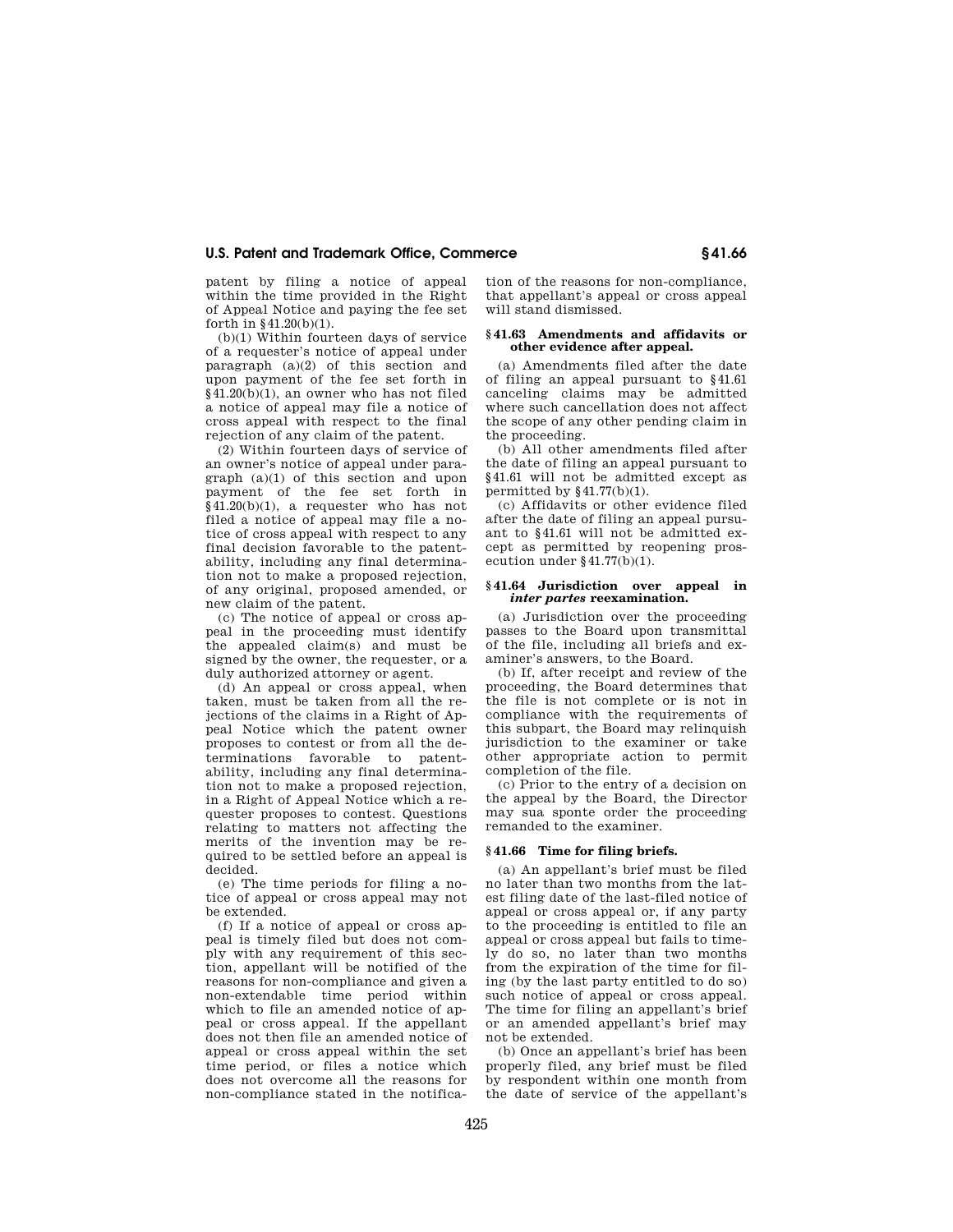brief. The time for filing a respondent's brief or an amended respondent's brief may not be extended.

(c) The examiner will consider both the appellant's and respondent's briefs and may prepare an examiner's answer under §41.69.

(d) Any appellant may file a rebuttal brief under §41.71 within one month of the date of the examiner's answer. The time for filing a rebuttal brief or an amended rebuttal brief may not be extended.

(e) No further submission will be considered and any such submission will be treated in accordance with §1.939 of this title.

#### **§ 41.67 Appellant's brief.**

 $(a)(1)$  Appellant(s) may once, within time limits for filing set forth in §41.66, file a brief and serve the brief on all other parties to the proceeding in accordance with §1.903 of this title.

(2) The brief must be signed by the appellant, or the appellant's duly authorized attorney or agent and must be accompanied by the requisite fee set forth in  $$41.20(b)(2)$ .

(b) An appellant's appeal shall stand dismissed upon failure of that appellant to file an appellant's brief, accompanied by the requisite fee, within the time allowed under §41.66(a).

 $(c)(1)$  The appellant's brief shall contain the following items under appropriate headings and in the order indicated in paragraphs (c)(1)(i) through  $(c)(1)(xi)$  of this section.

(i) *Real party in interest*. A statement identifying by name the real party in interest.

(ii) *Related appeals and interferences*. A statement identifying by application, patent, appeal or interference number all other prior and pending appeals, interferences or judicial proceedings known to appellant, the appellant's legal representative, or assignee which may be related to, directly affect or be directly affected by or have a bearing on the Board's decision in the pending appeal. Copies of any decisions rendered by a court or the Board in any proceeding identified under this paragraph must be included in an appendix as required by paragraph  $(c)(1)(xi)$  of this section.

## **§ 41.67 37 CFR Ch. I (7–1–11 Edition)**

(iii) *Status of claims*. A statement of the status of all the claims in the proceeding (*e.g.*, rejected, allowed or confirmed, withdrawn, objected to, canceled). If the appellant is the owner, the appellant must also identify the rejected claims whose rejection is being appealed. If the appellant is a requester, the appellant must identify the claims that the examiner has made a determination favorable to patentability, which determination is being appealed.

(iv) *Status of amendments*. A statement of the status of any amendment filed subsequent to the close of prosecution.

(v) *Summary of claimed subject matter*. A concise explanation of the subject matter defined in each of the independent claims involved in the appeal, which shall refer to the specification by column and line number, and to the drawing(s), if any, by reference characters. For each independent claim involved in the appeal and for each dependent claim argued separately under the provisions of paragraph  $(c)(1)(vii)$ of this section, every means plus function and step plus function as permitted by 35 U.S.C. 112, sixth paragraph, must be identified and the structure, material, or acts described in the specification as corresponding to each claimed function must be set forth with reference to the specification by page and line number, and to the drawing, if any, by reference characters.

(vi) *Issues to be reviewed on appeal*. A concise statement of each issue presented for review. No new ground of rejection can be proposed by a third party requester appellant, unless such ground was withdrawn by the examiner during the prosecution of the proceeding, and the third party requester has not yet had an opportunity to propose it as a third party requester proposed ground of rejection.

(vii) *Argument*. The contentions of appellant with respect to each issue presented for review in paragraph  $(c)(1)(vi)$ of this section, and the basis therefor, with citations of the statutes, regulations, authorities, and parts of the record relied on. Any arguments or authorities not included in the brief permitted under this section or §§41.68 and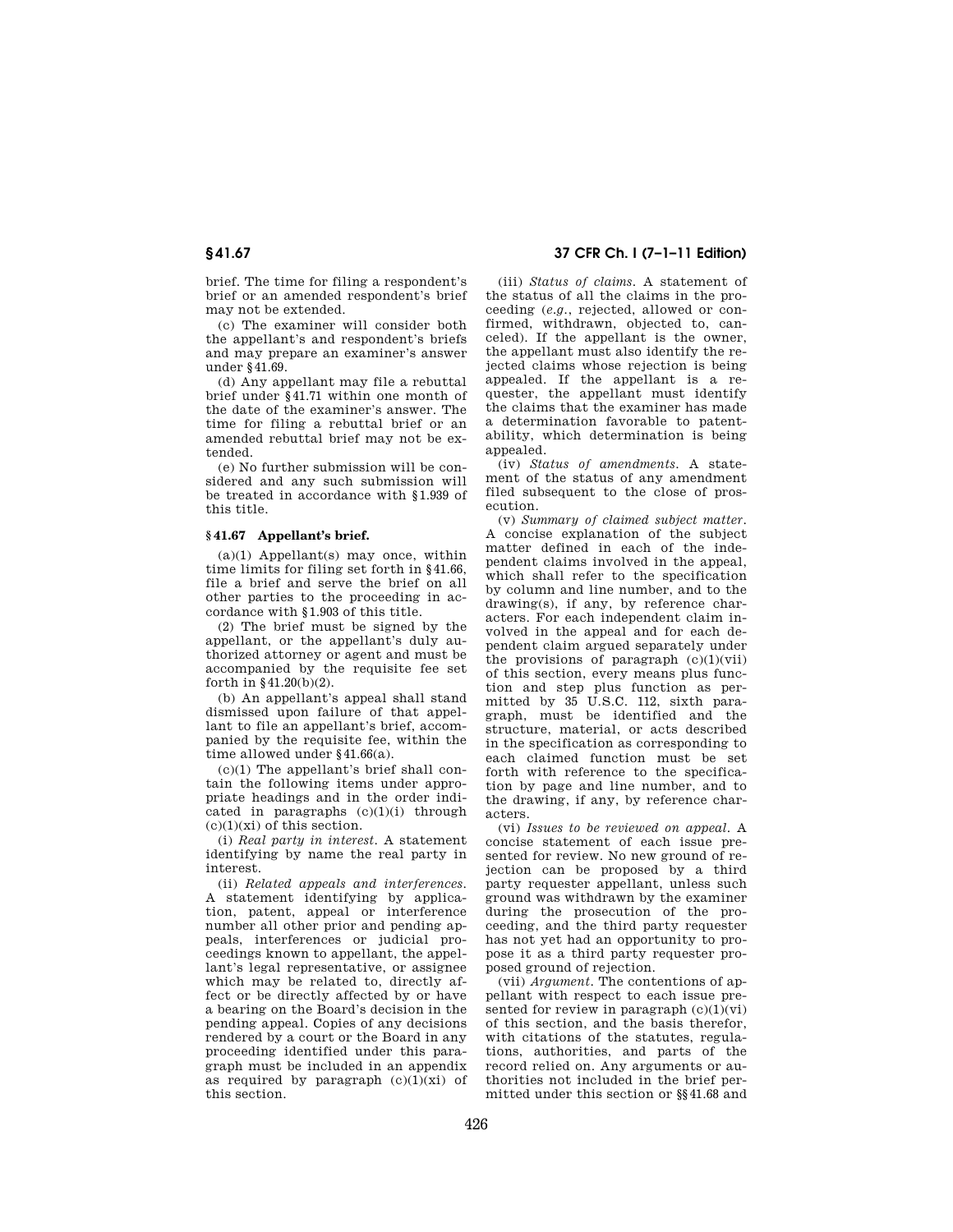41.71 will be refused consideration by the Board, unless good cause is shown. Each issue must be treated under a separate heading. If the appellant is the patent owner, for each ground of rejection in the Right of Appeal Notice which appellant contests and which applies to two or more claims, the claims may be argued separately or as a group. When multiple claims subject to the same ground of rejection are argued as a group by appellant, the Board may select a single claim from the group of claims that are argued together to decide the appeal with respect to the group of claims as to the ground of rejection on the basis of the selected claim alone. Notwithstanding any other provision of this paragraph, the failure of appellant to separately argue claims which appellant has grouped together shall constitute a waiver of any argument that the Board must consider the patentability of any grouped claim separately. Any claim argued separately should be placed under a subheading identifying the claim by number. Claims argued as a group should be placed under a subheading identifying the claims by number. A statement which merely points out what a claim recites will not be considered an argument for separate patentability of the claim.

(viii) *Claims appendix*. An appendix containing a copy of the claims to be reviewed on appeal.

(ix) *Evidence appendix*. An appendix containing copies of any evidence submitted pursuant to §§1.130, 1.131, or 1.132 of this title or of any other evidence entered by the examiner and relied upon by appellant in the appeal, along with a statement setting forth where in the record that evidence was entered in the record by the examiner. Reference to unentered evidence is not permitted in the brief. See §41.63 for treatment of evidence submitted after appeal. This appendix may also include copies of the evidence relied upon by the examiner in any ground of rejection to be reviewed on appeal.

(x) *Related proceedings appendix*. An appendix containing copies of decisions rendered by a court or the Board in any proceeding identified pursuant to paragraph (c)(1)(ii) of this section.

(xi) *Certificate of service*. A certification that a copy of the brief has been served in its entirety on all other parties to the reexamination proceeding. The names and addresses of the parties served must be indicated.

(2) A brief shall not include any new or non-admitted amendment, or any new or non-admitted affidavit or other evidence. See §1.116 of this title for amendments, affidavits or other evidence filed after final action but before or on the same date of filing an appeal and §41.63 for amendments, affidavits or other evidence after the date of filing the appeal.

(d) If a brief is filed which does not comply with all the requirements of paragraph (a) and paragraph (c) of this section, appellant will be notified of the reasons for non-compliance and given a non-extendable time period within which to file an amended brief. If appellant does not file an amended brief within the set time period, or files an amended brief which does not overcome all the reasons for non-compliance stated in the notification, that appellant's appeal will stand dismissed.

#### **§ 41.68 Respondent's brief.**

 $(a)(1)$  Respondent(s) in an appeal may once, within the time limit for filing set forth in §41.66, file a respondent brief and serve the brief on all parties in accordance with §1.903 of this title.

(2) The brief must be signed by the party, or the party's duly authorized attorney or agent, and must be accompanied by the requisite fee set forth in §41.20(b)(2).

(3) The respondent brief shall be limited to issues raised in the appellant brief to which the respondent brief is directed.

(4) A requester's respondent brief may not address any brief of any other requester.

(b)(1) The respondent brief shall contain the following items under appropriate headings and in the order here indicated, and may include an appendix containing only those portions of the record on which reliance has been made.

(i) *Real Party in Interest*. A statement identifying by name the real party in interest.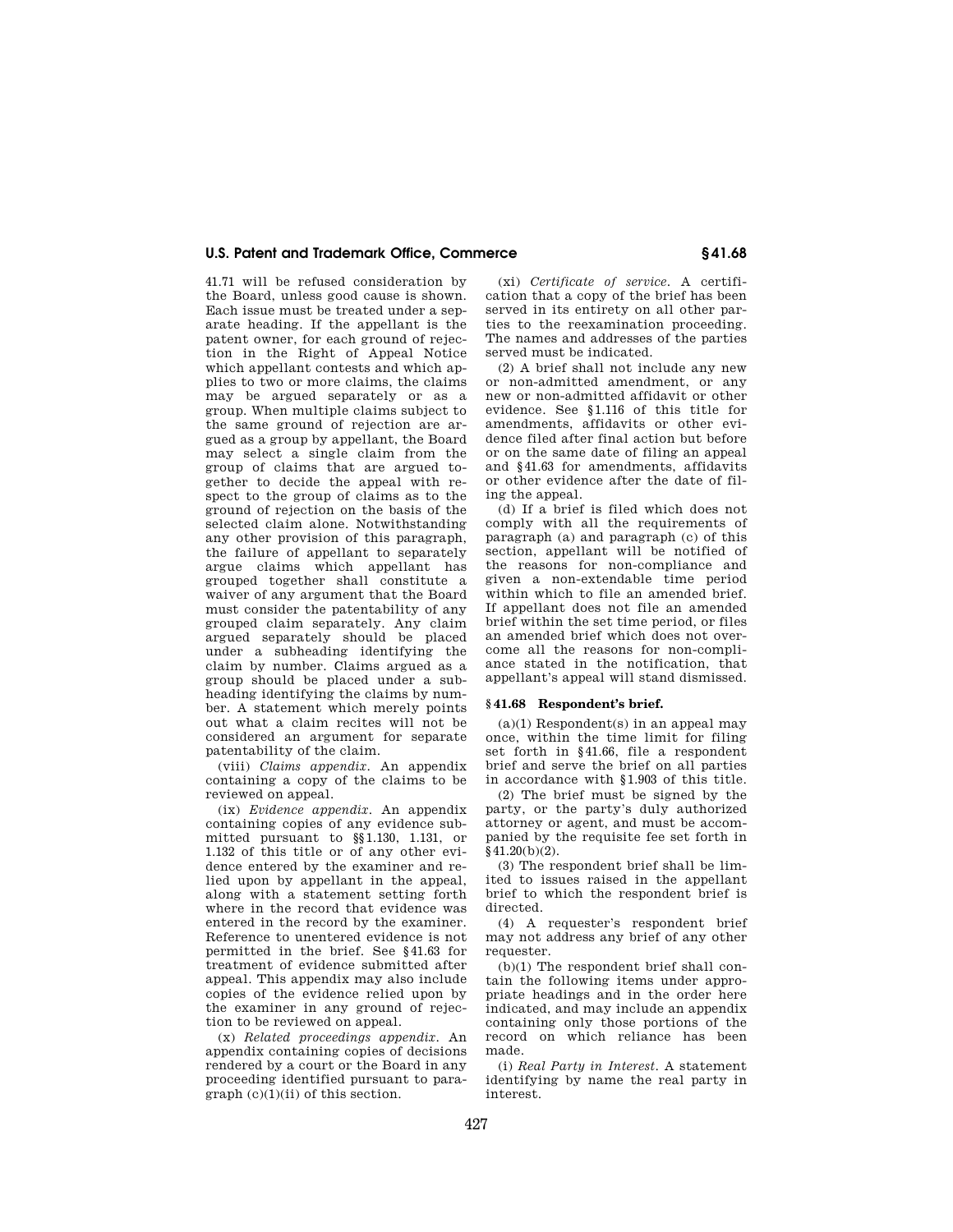**§ 41.68 37 CFR Ch. I (7–1–11 Edition)** 

(ii) *Related Appeals and Interferences*. A statement identifying by application, patent, appeal or interference number all other prior and pending appeals, interferences or judicial proceedings known to respondent, the respondent's legal representative, or assignee which may be related to, directly affect or be directly affected by or have a bearing on the Board's decision in the pending appeal. Copies of any decisions rendered by a court or the Board in any proceeding identified under this paragraph must be included in an appendix as required by para $graph (b)(1)(ix)$  of this section.

(iii) *Status of claims*. A statement accepting or disputing appellant's statement of the status of claims. If appellant's statement of the status of claims is disputed, the errors in appellant's statement must be specified with particularity.

(iv) *Status of amendments*. A statement accepting or disputing appellant's statement of the status of amendments. If appellant's statement of the status of amendments is disputed, the errors in appellant's statement must be specified with particularity.

(v) *Summary of claimed subject matter*. A statement accepting or disputing appellant's summary of the subject matter defined in each of the independent claims involved in the appeal. If appellant's summary of the subject matter is disputed, the errors in appellant's summary must be specified.

(vi) *Issues to be reviewed on appeal*. A statement accepting or disputing appellant's statement of the issues presented for review. If appellant's statement of the issues presented for review is disputed, the errors in appellant's statement must be specified. A counter statement of the issues for review may be made. No new ground of rejection can be proposed by a requester respondent.

(vii) *Argument*. A statement accepting or disputing the contentions of appellant with each of the issues presented by the appellant for review. If a contention of the appellant is disputed, the errors in appellant's argument must be specified, stating the basis therefor, with citations of the statutes, regulations, authorities, and parts of

the record relied on. Each issue must be treated under a separate heading. An argument may be made with each of the issues stated in the counter statement of the issues, with each counter-stated issue being treated under a separate heading.

(viii) *Evidence appendix*. An appendix containing copies of any evidence submitted pursuant to §§1.130, 1.131, or 1.132 of this title or of any other evidence entered by the examiner and relied upon by respondent in the appeal, along with a statement setting forth where in the record that evidence was entered in the record by the examiner. Reference to unentered evidence is not permitted in the respondent's brief. See §41.63 for treatment of evidence submitted after appeal.

(ix) *Related proceedings appendix*. An appendix containing copies of decisions rendered by a court or the Board in any proceeding identified pursuant to paragraph (b)(1)(ii) of this section.

(x) *Certificate of service*. A certification that a copy of the respondent brief has been served in its entirety on all other parties to the reexamination proceeding. The names and addresses of the parties served must be indicated.

(2) A respondent brief shall not include any new or non-admitted amendment, or any new or non-admitted affidavit or other evidence. See §1.116 of this title for amendments, affidavits or other evidence filed after final action but before or on the same date of filing an appeal and §41.63 for amendments, affidavits or other evidence filed after the date of filing the appeal.

(c) If a respondent brief is filed which does not comply with all the requirements of paragraph (a) and paragraph (b) of this section, respondent will be notified of the reasons for non-compliance and given a non-extendable time period within which to file an amended brief. If respondent does not file an amended respondent brief within the set time period, or files an amended respondent brief which does not overcome all the reasons for non-compliance stated in the notification, the respondent brief and any amended respondent brief by that respondent will not be considered.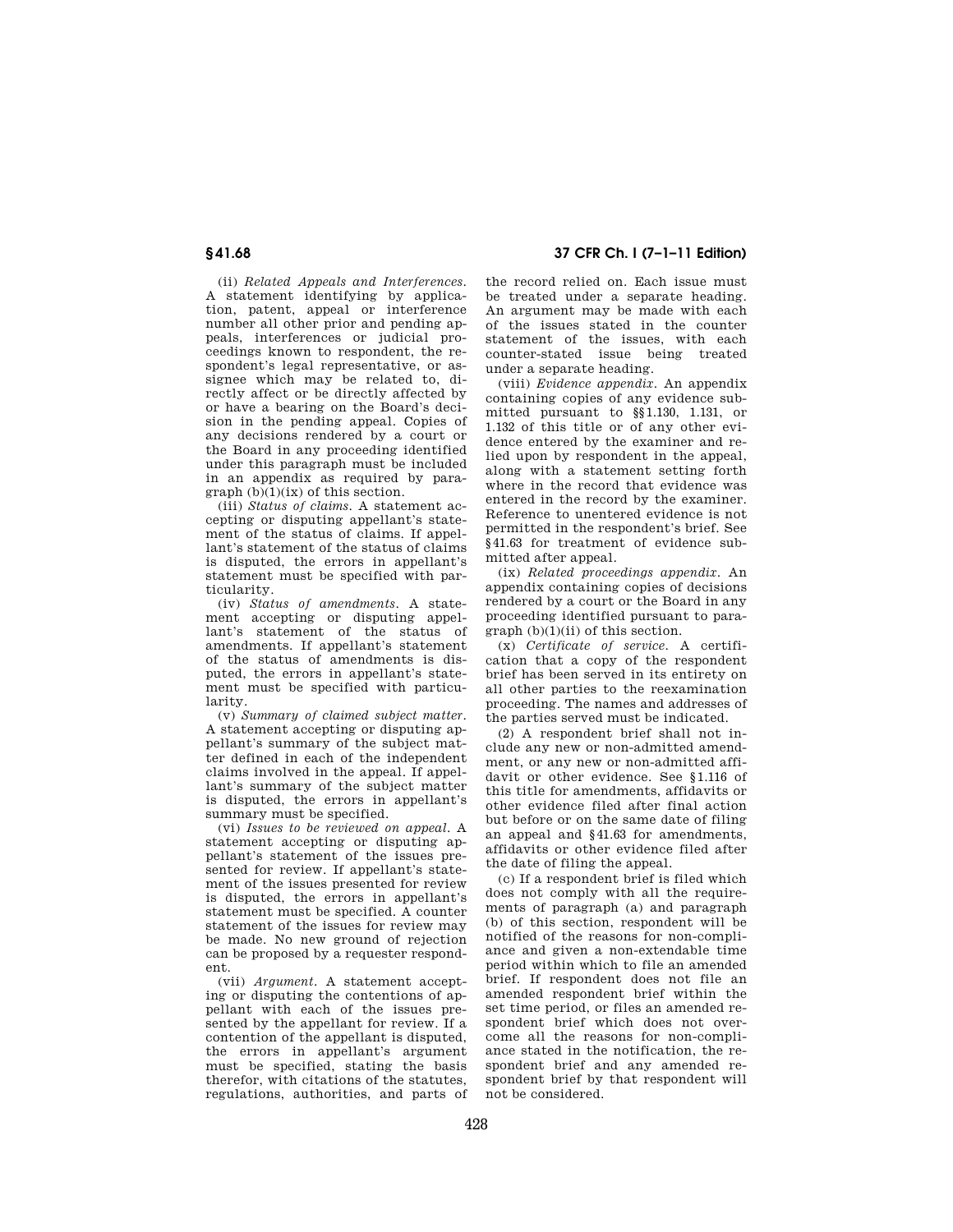#### **§ 41.69 Examiner's answer.**

(a) The primary examiner may, within such time as directed by the Director, furnish a written answer to the owner's and/or requester's appellant brief or respondent brief including, as may be necessary, such explanation of the invention claimed and of the references relied upon, the grounds of rejection, and the reasons for patentability, including grounds for not adopting any proposed rejection. A copy of the answer shall be supplied to the owner and all requesters. If the primary examiner determines that the appeal does not comply with the provisions of §§41.61, 41.66, 41.67 and 41.68 or does not relate to an appealable action, the primary examiner shall make such determination of record.

(b) An examiner's answer may not include a new ground of rejection.

(c) An examiner's answer may not include a new determination not to make a proposed rejection of a claim.

(d) Any new ground of rejection, or any new determination not to make a proposed rejection, must be made in an Office action reopening prosecution.

#### **§ 41.71 Rebuttal brief.**

(a) Within one month of the examiner's answer, any appellant may once file a rebuttal brief.

(b)(1) The rebuttal brief of the owner may be directed to the examiner's answer and/or any respondent brief.

(2) The rebuttal brief of the owner shall not include any new or non-admitted amendment, or an affidavit or other evidence. See §1.116 of this title for amendments, affidavits or other evidence filed after final action but before or on the same date of filing an appeal and §41.63 for amendments, affidavits or other evidence filed after the date of filing the appeal.

 $(c)(1)$  The rebuttal brief of any requester may be directed to the examiner's answer and/or the respondent brief of the owner.

(2) The rebuttal brief of a requester may not be directed to the respondent brief of any other requester.

(3) No new ground of rejection can be proposed by a requester.

 $(4)$  The rebuttal brief of a requester shall not include any new or non-admitted affidavit or other evidence. See §1.116(d) of this title for affidavits or other evidence filed after final action but before or on the same date of filing an appeal and §41.63(c) for affidavits or other evidence filed after the date of filing the appeal.

(d) The rebuttal brief must include a certification that a copy of the rebuttal brief has been served in its entirety on all other parties to the proceeding. The names and addresses of the parties served must be indicated.

(e) If a rebuttal brief is timely filed under paragraph (a) of this section but does not comply with all the requirements of paragraphs (a) through (d) of this section, appellant will be notified of the reasons for non-compliance and provided with a non-extendable period of one month within which to file an amended rebuttal brief. If the appellant does not file an amended rebuttal brief during the one-month period, or files an amended rebuttal brief which does not overcome all the reasons for non-compliance stated in the notification, that appellant's rebuttal brief and any amended rebuttal brief by that appellant will not be considered.

#### **§ 41.73 Oral hearing.**

(a) An oral hearing should be requested only in those circumstances in which an appellant or a respondent considers such a hearing necessary or desirable for a proper presentation of the appeal. An appeal decided on the briefs without an oral hearing will receive the same consideration by the Board as an appeal decided after an oral hearing.

(b) If an appellant or a respondent desires an oral hearing, he or she must file, as a separate paper captioned ''REQUEST FOR ORAL HEARING,'' a written request for such hearing accompanied by the fee set forth in §41.20(b)(3) within two months after the date of the examiner's answer. The time for requesting an oral hearing may not be extended. The request must include a certification that a copy of the request has been served in its entirety on all other parties to the proceeding. The names and addresses of the parties served must be indicated.

(c) If no request and fee for oral hearing have been timely filed by appellant or respondent as required by paragraph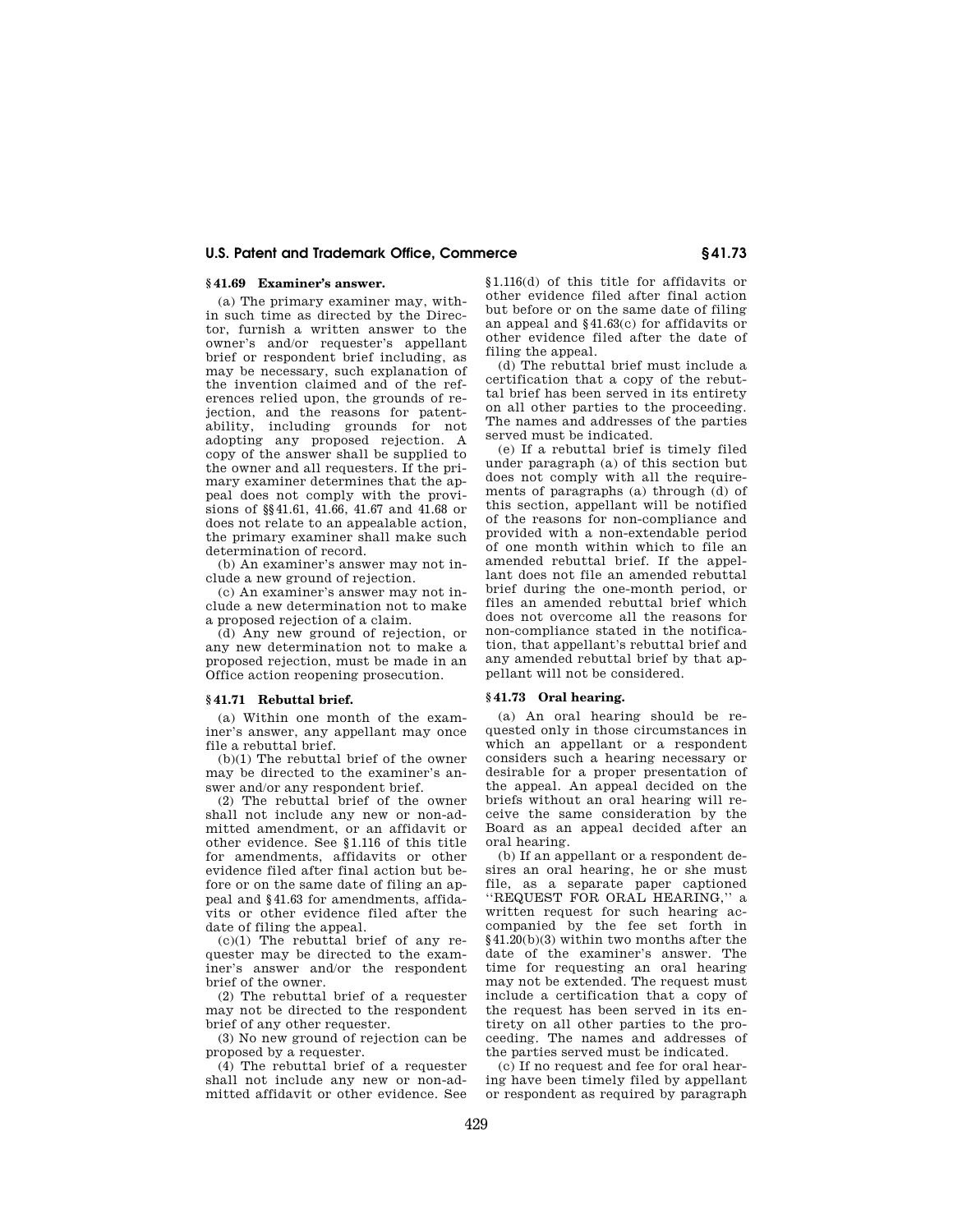(b) of this section, the appeal will be assigned for consideration and decision on the briefs without an oral hearing.

(d) If appellant or respondent has complied with all the requirements of paragraph (b) of this section, a hearing date will be set, and notice given to the owner and all requesters. If an oral hearing is held, an oral argument may be presented by, or on behalf of, the primary examiner if considered desirable by either the primary examiner or the Board. The notice shall set a nonextendable period within which all requests for oral hearing shall be submitted by any other party to the appeal desiring to participate in the oral hearing. A hearing will be held as stated in the notice, and oral argument will be limited to thirty minutes for each appellant or respondent who has requested an oral hearing, and twenty minutes for the primary examiner unless otherwise ordered. No appellant or respondent will be permitted to participate in an oral hearing unless he or she has requested an oral hearing and submitted the fee set forth in §41.20(b)(3).

 $(e)(1)$  At the oral hearing, each appellant and respondent may only rely on evidence that has been previously entered and considered by the primary examiner and present argument that has been relied upon in the briefs except as permitted by paragraph (e)(2) of this section. The primary examiner may only rely on argument and evidence relied upon in an answer except as permitted by paragraph (e)(2) of this section. The Board will determine the order of the arguments presented at the oral hearing.

(2) Upon a showing of good cause, appellant, respondent and/or the primary examiner may rely on a new argument based upon a recent relevant decision of either the Board or a Federal Court.

(f) Notwithstanding the submission of a request for oral hearing complying with this rule, if the Board decides that a hearing is not necessary, the Board will so notify the owner and all requesters.

#### **§ 41.77 Decisions and other actions by the Board.**

(a) The Board of Patent Appeals and Interferences, in its decision, may af-

# **§ 41.77 37 CFR Ch. I (7–1–11 Edition)**

firm or reverse each decision of the examiner on all issues raised on each appealed claim, or remand the reexamination proceeding to the examiner for further consideration. The reversal of the examiner's determination not to make a rejection proposed by the third party requester constitutes a decision adverse to the patentability of the claims which are subject to that proposed rejection which will be set forth in the decision of the Board of Patent Appeals and Interferences as a new ground of rejection under paragraph (b) of this section. The affirmance of the rejection of a claim on any of the grounds specified constitutes a general affirmance of the decision of the examiner on that claim, except as to any ground specifically reversed.

(b) Should the Board reverse the examiner's determination not to make a rejection proposed by a requester, the Board shall set forth in the opinion in support of its decision a new ground of rejection; or should the Board have knowledge of any grounds not raised in the appeal for rejecting any pending claim, it may include in its opinion a statement to that effect with its reasons for so holding, which statement shall constitute a new ground of rejection of the claim. Any decision which includes a new ground of rejection pursuant to this paragraph shall not be considered final for judicial review. When the Board makes a new ground of rejection, the owner, within one month from the date of the decision, must exercise one of the following two options with respect to the new ground of rejection to avoid termination of the appeal proceeding as to the rejected claim:

(1) *Reopen prosecution.* The owner may file a response requesting reopening of prosecution before the examiner. Such a response must be either an amendment of the claims so rejected or new evidence relating to the claims so rejected, or both.

(2) *Request rehearing.* The owner may request that the proceeding be reheard under §41.79 by the Board upon the same record. The request for rehearing must address any new ground of rejection and state with particularity the points believed to have been misapprehended or overlooked in entering the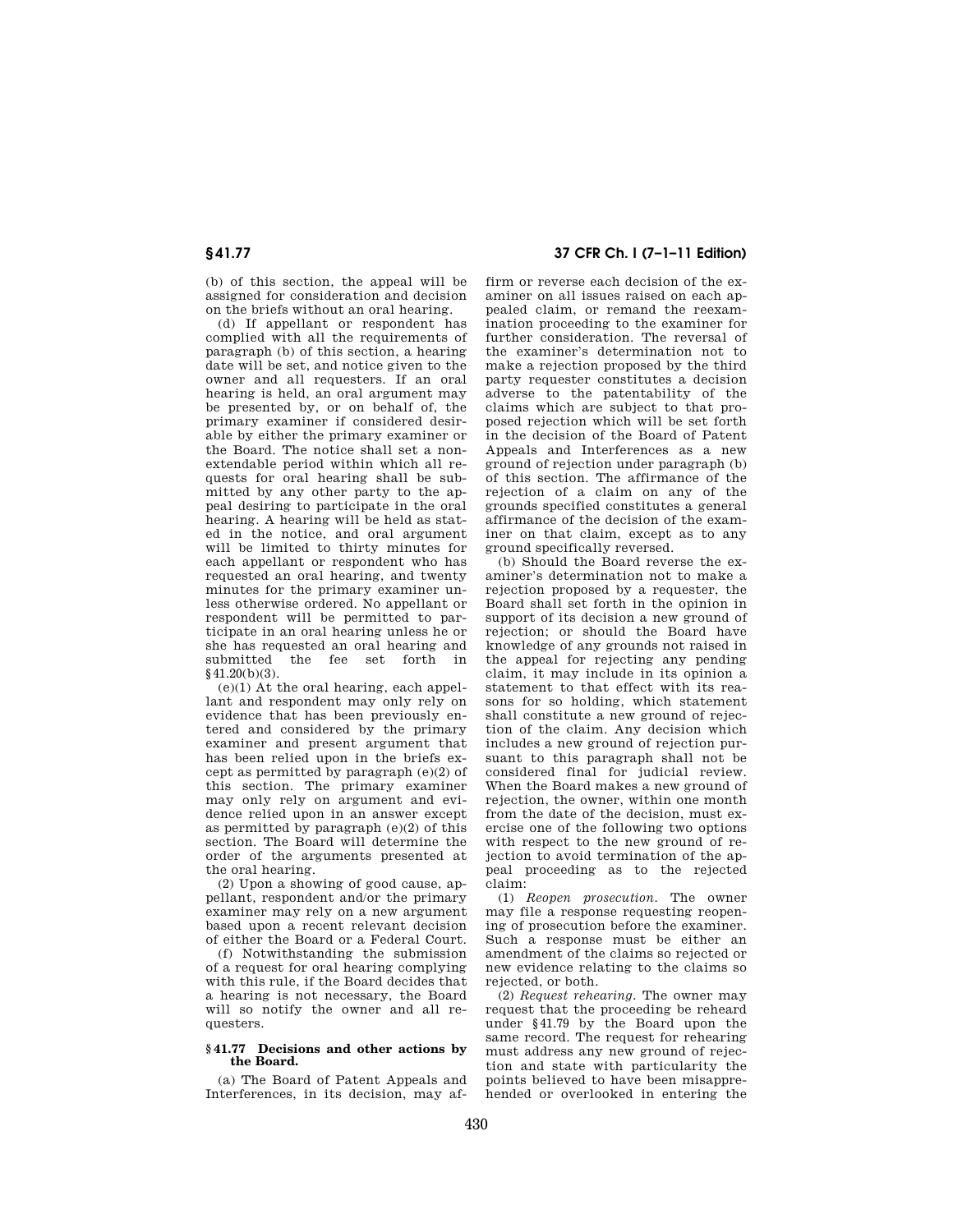new ground of rejection and also state all other grounds upon which rehearing is sought.

(c) Where the owner has filed a response requesting reopening of prosecution under paragraph (b)(1) of this section, any requester, within one month of the date of service of the owner's response, may once file comments on the response. Such written comments must be limited to the issues raised by the Board's opinion reflecting its decision and the owner's response. Any requester that had not previously filed an appeal or cross appeal and is seeking under this subsection to file comments or a reply to the comments is subject to the appeal and brief fees under  $§41.20(b)(1)$  and  $(2)$ , respectively, which must accompany the comments or reply.

(d) Following any response by the owner under paragraph (b)(1) of this section and any written comments from a requester under paragraph (c) of this section, the proceeding will be remanded to the examiner. The statement of the Board shall be binding upon the examiner unless an amendment or new evidence not previously of record is made which, in the opinion of the examiner, overcomes the new ground of rejection stated in the decision. The examiner will consider any owner response under paragraph (b)(1) of this section and any written comments by a requester under paragraph (c) of this section and issue a determination that the rejection is maintained or has been overcome.

(e) Within one month of the examiner's determination pursuant to paragraph (d) of this section, the owner or any requester may once submit comments in response to the examiner's determination. Within one month of the date of service of comments in response to the examiner's determination, the owner and any requesters may file a reply to the comments. No requester reply may address the comments of any other requester reply. Any requester that had not previously filed an appeal or cross appeal and is seeking under this subsection to file comments or a reply to the comments is subject to the appeal and brief fees under  $§41.20(b)(1)$  and  $(2)$ , respectively, which must accompany the comments or reply.

(f) After submission of any comments and any reply pursuant to paragraph (e) of this section, or after time has expired, the proceeding will be returned to the Board which shall reconsider the matter and issue a new decision. The new decision is deemed to incorporate the earlier decision, except for those portions specifically withdrawn.

(g) The time period set forth in paragraph (b) of this section is subject to the extension of time provisions of §1.956 of this title when the owner is responding under paragraph (b)(1) of this section. The time period set forth in paragraph (b) of this section may not be extended when the owner is responding under paragraph (b)(2) of this section. The time periods set forth in paragraphs (c) and (e) of this section may not be extended.

#### **§ 41.79 Rehearing.**

(a) Parties to the appeal may file a request for rehearing of the decision within one month of the date of:

(1) The original decision of the Board under §41.77(a),

(2) The original §41.77(b) decision under the provisions of §41.77(b)(2),

(3) The expiration of the time for the owner to take action under §41.77(b)(2), or

(4) The new decision of the Board under §41.77(f).

(b)(1) The request for rehearing must state with particularity the points believed to have been misapprehended or overlooked in rendering the Board's opinion reflecting its decision. Arguments not raised in the briefs before the Board and evidence not previously relied upon in the briefs are not permitted in the request for rehearing except as permitted by paragraphs (b)(2) and (b)(3) of this section.

(2) Upon a showing of good cause, appellant and/or respondent may present a new argument based upon a recent relevant decision of either the Board or a Federal Court.

(3) New arguments responding to a new ground of rejection made pursuant to §41.77(b) are permitted.

(c) Within one month of the date of service of any request for rehearing under paragraph (a) of this section, or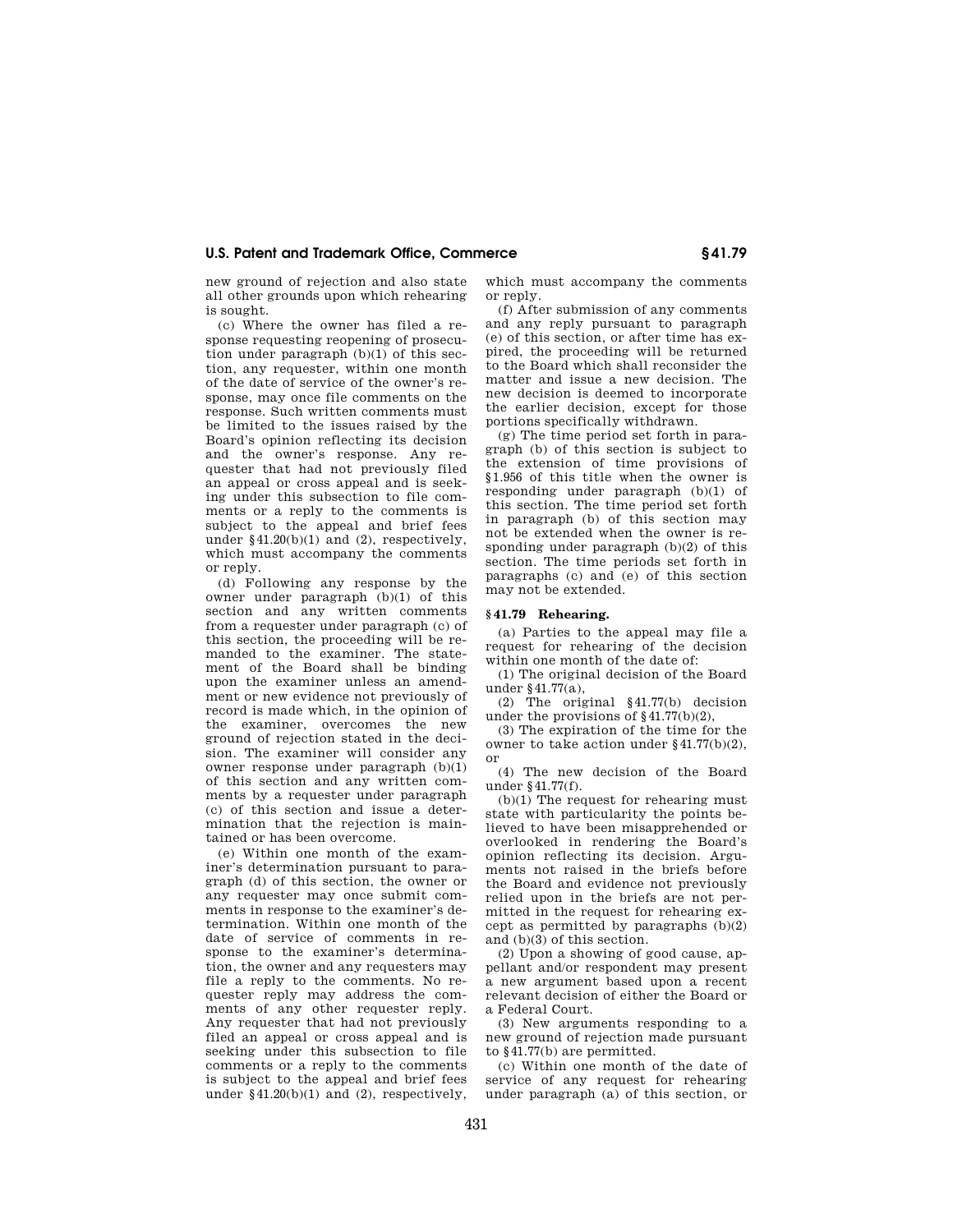any further request for rehearing under paragraph (d) of this section, the owner and all requesters may once file comments in opposition to the request for rehearing or the further request for rehearing. The comments in opposition must be limited to the issues raised in the request for rehearing or the further request for rehearing.

(d) If a party to an appeal files a request for rehearing under paragraph (a) of this section, or a further request for rehearing under this section, the Board shall render a decision on the request for rehearing. The decision on the request for rehearing is deemed to incorporate the earlier opinion reflecting its decision for appeal, except for those portions specifically withdrawn on rehearing and is final for the purpose of judicial review, except when noted otherwise in the decision on rehearing. If the Board opinion reflecting its decision on rehearing becomes, in effect, a new decision, and the Board so indicates, then any party to the appeal may, within one month of the new decision, file a further request for rehearing of the new decision under this subsection. Such further request for rehearing must comply with paragraph (b) of this section.

(e) The times for requesting rehearing under paragraph (a) of this section, for requesting further rehearing under paragraph (c) of this section, and for submitting comments under paragraph (b) of this section may not be extended.

#### **§ 41.81 Action following decision.**

The parties to an appeal to the Board may not appeal to the U.S. Court of Appeals for the Federal Circuit under §1.983 of this title until all parties' rights to request rehearing have been exhausted, at which time the decision of the Board is final and appealable by any party to the appeal to the Board.

#### **Subpart D—Contested Cases**

#### **§ 41.100 Definitions.**

In addition to the definitions in §41.2, the following definitions apply to proceedings under this subpart:

*Business day* means a day other than a Saturday, Sunday, or Federal holiday within the District of Columbia.

**§ 41.81 37 CFR Ch. I (7–1–11 Edition)** 

*Involved* means the Board has declared the patent application, patent, or claim so described to be a subject of the contested case.

#### **§ 41.101 Notice of proceeding.**

(a) Notice of a contested case will be sent to every party to the proceeding. The entry of the notice initiates the proceeding.

(b) When the Board is unable to provide actual notice of a contested case on a party through the correspondence address of record for the party, the Board may authorize other modes of notice, including:

(1) Sending notice to another address associated with the party, or

(2) Publishing the notice in the *Official Gazette of the United States Patent and Trademark Office.* 

#### **§ 41.102 Completion of examination.**

Before a contested case is initiated, except as the Board may otherwise authorize, for each involved application and patent:

(a) Examination or reexamination must be completed, and

(b) There must be at least one claim that:

(1) Is patentable but for a judgment in the contested case, and

(2) Would be involved in the contested case.

#### **§ 41.103 Jurisdiction over involved files.**

The Board acquires jurisdiction over any involved file when the Board initiates a contested case. Other proceedings for the involved file within the Office are suspended except as the Board may order.

#### **§ 41.104 Conduct of contested case.**

(a) The Board may determine a proper course of conduct in a proceeding for any situation not specifically covered by this part and may enter non-final orders to administer the proceeding.

(b) An administrative patent judge may waive or suspend in a proceeding the application of any rule in this subpart, subject to such conditions as the administrative patent judge may impose.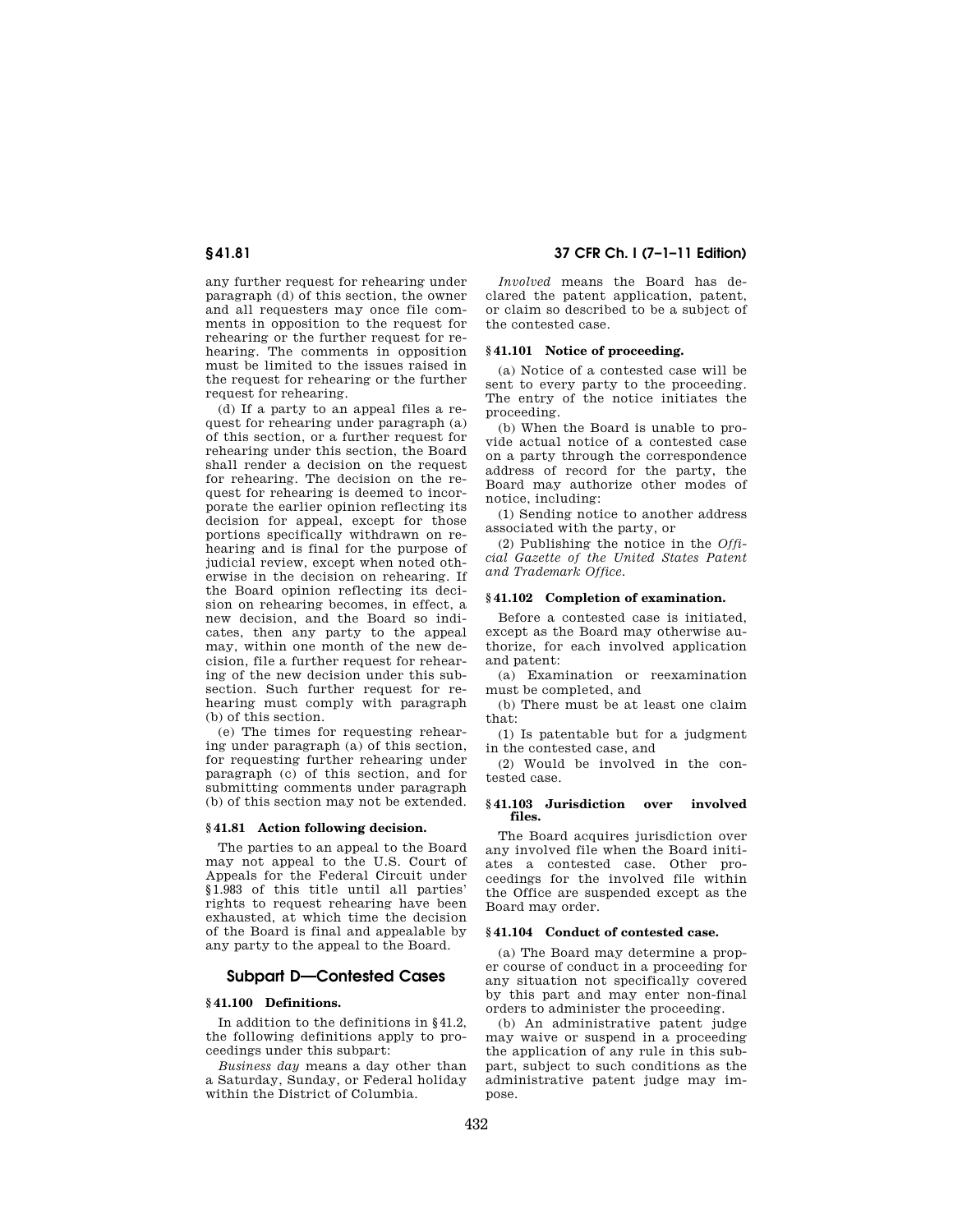(c) Times set in this subpart are defaults. In the event of a conflict between a time set by rule and a time set by order, the time set by order is controlling. Action due on a day other than a business day may be completed on the next business day unless the Board expressly states otherwise.

#### **§ 41.106 Filing and service.**

(a) *General format requirements.* (1) The paper used for filings must be durable and white. A party must choose to file on either A4-sized paper or  $8\frac{1}{2}$ inch  $\times$  11 inch paper except in the case of exhibits that require a larger size in order to preserve details of the original. A party may not switch between paper sizes in a single proceeding. Only one side of the paper may be used.

(2) In papers, including affidavits, created for the proceeding:

(i) Markings must be in black ink or must otherwise provide an equivalently permanent, dark, high-contrast image on the paper. The quality of printing must be equivalent to the quality produced by a laser printer. Either a proportional or monospaced font may be used, but the proportional font must be 12-point or larger and a monospaced font must not contain more than 4 characters per centimeter (10 characters per inch). Case names must be underlined or italicized.

(ii) Double spacing must be used except in headings, tables of contents, tables of authorities, indices, signature blocks, and certificates of service. Block quotations may be single-spaced and must be indented. Margins must be at least 2.5 centimeters (1 inch) on all sides.

(b) *Papers other than exhibits*—(1) *Cover sheet.* (i) The cover sheet must include the caption the Board specifies for the proceeding, a header indicating the party and contact information for the party, and a title indicating the sequence and subject of the paper. For example, ''JONES MOTION 2, For benefit of an earlier application''.

(ii) If the Board specifies a color other than white for the cover sheet, the cover sheet must be that color.

(2) Papers must have two 0.5 cm  $(1/4)$ inch) holes with centers  $1 \text{ cm } (1/2 \text{ inch})$ from the top of the page and  $7 \text{ cm}$  ( $2 \frac{3}{4}$ ) inch) apart, centered horizontally on the page.

(3) *Incorporation by reference; combined papers.* Arguments must not be incorporated by reference from one paper into another paper. Combined motions, oppositions, replies, or other combined papers are not permitted.

(4) *Exhibits.* Additional requirements for exhibits appear in §41.154(c).

(c) *Working copy.* Every paper filed must be accompanied by a working copy marked ''APJ Copy''.

(d) *Specific filing forms*—(1) *Filing by mail.* A paper filed using the EXPRESS MAIL ® service of the United States Postal Service will be deemed to be filed as of ''date-in'' on the EXPRESS MAIL ® mailing label; otherwise, mail will be deemed to be filed as of the stamped date of receipt at the Board.

(2) *Other modes of filing.* The Board may authorize other modes of filing, including electronic filing and hand filing, and may set conditions for the use of such other modes.

(e) *Service.* (1) Papers filed with the Board, if not previously served, must be served simultaneously on every opposing party except as the Board expressly directs.

(2) If a party is represented by counsel, service must be on counsel.

(3) Service must be by EXPRESS MAIL ® or by means at least as fast and reliable as EXPRESS MAIL ®. Electronic service is not permitted without Board authorization.

(4) The date of service does not count in computing the time for responding.

(f) *Certificate of service.* (1) Papers other than exhibits must include a certificate of service as a separate page at the end of each paper that must be served on an opposing party.

(2) Exhibits must be accompanied by a certificate of service, but a single certificate may accompany any group of exhibits submitted together.

(3) A certificate of service must state:

(i) The date and manner of service,

(ii) The name and address of every person served, and

(iii) For exhibits filed as a group, the name and number of each exhibit served.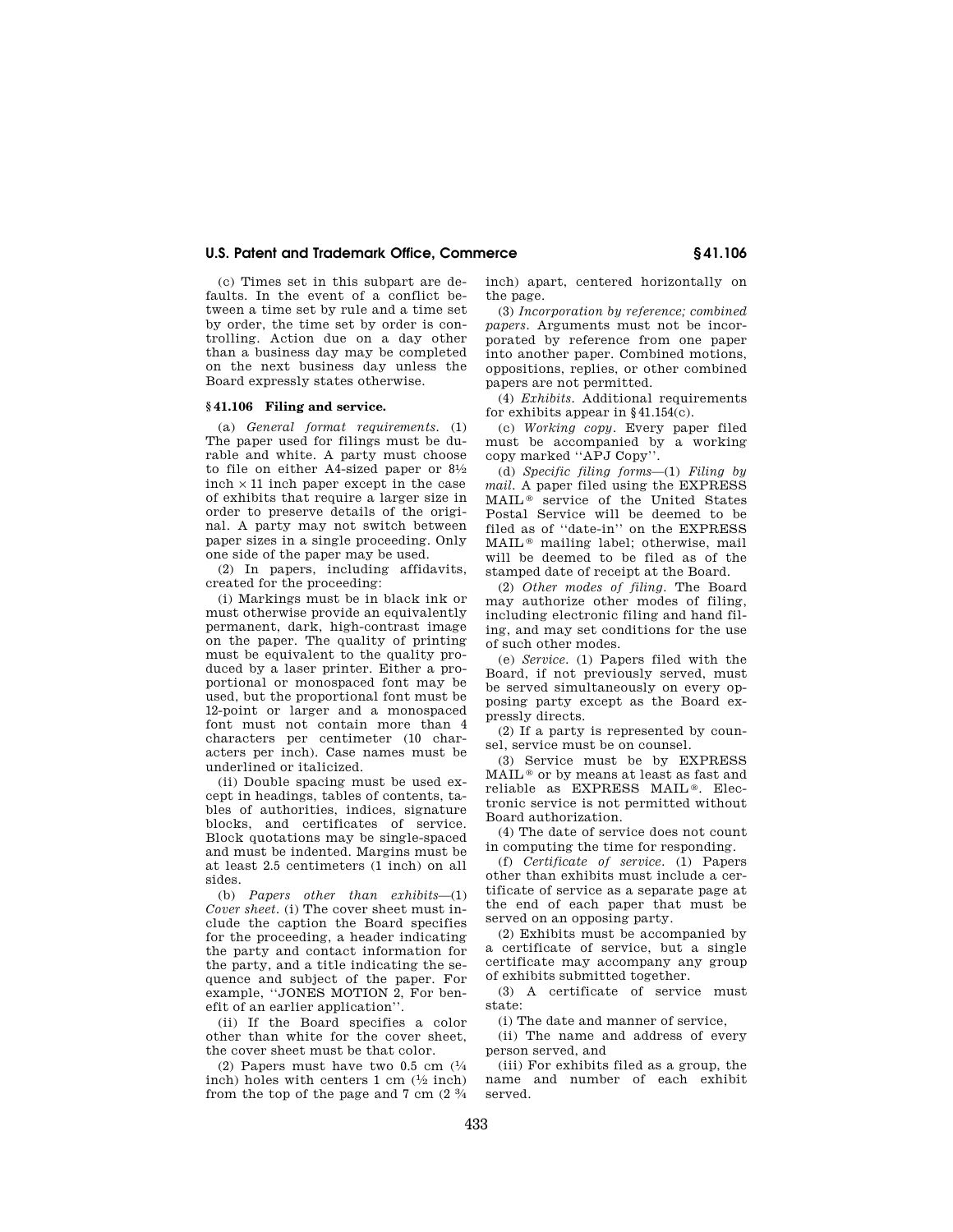(4) A certificate made by a person other than a registered patent practitioner must be in the form of an affidavit.

### **§ 41.108 Lead counsel.**

(a) A party may be represented by counsel. The Board may require a party to appoint a lead counsel. If counsel is not of record in a party's involved application or patent, then a power of attorney for that counsel for the party's involved application or patent must be filed with the notice required in paragraph (b) of this section.

(b) Within 14 days of the initiation of each contested case, each party must file a separate notice identifying its counsel, if any, and providing contact information for each counsel identified or, if the party has no counsel, then for the party. Contact information must, at a minimum, include:

(1) A mailing address;

(2) An address for courier delivery when the mailing address is not available for such delivery (for example, when the mailing address is a Post Office box);

(3) A telephone number;

(4) A facsimile number; and

(5) An electronic mail address.

(c) A party must promptly notify the Board of any change in the contact information required in paragraph (b) of this section.

#### **§ 41.109 Access to and copies of Office records.**

(a) *Request for access or copies.* Any request from a party for access to or copies of Office records directly related to a contested case must be filed with the Board. The request must precisely identify the records and in the case of copies include the appropriate fee set under §1.19(b) of this title.

(b) *Authorization of access and copies.*  Access and copies will ordinarily only be authorized for the following records:

(1) The application file for an involved patent;

(2) An involved application; and

(3) An application for which a party has been accorded benefit under subpart E of this part.

(c) *Missing or incomplete copies.* If a party does not receive a complete copy of a record within 21 days of the au-

**§ 41.108 37 CFR Ch. I (7–1–11 Edition)** 

thorization, the party must promptly notify the Board.

#### **§ 41.110 Filing claim information.**

(a) *Clean copy of claims.* Within 14 days of the initiation of the proceeding, each party must file a clean copy of its involved claims and, if a biotechnology material sequence is a limitation, a clean copy of the sequence.

(b) *Annotated copy of claims.* Within 28 days of the initiation of the proceeding, each party must:

(1) For each involved claim having a limitation that is illustrated in a drawing or biotechnology material sequence, file an annotated copy of the claim indicating in bold face between braces ({}) where each limitation is shown in the drawing or sequence.

(2) For each involved claim that contains a means-plus-function or stepplus-function limitation in the form permitted under 35 U.S.C. 112(6), file an annotated copy of the claim indicating in bold face between braces ({}) the specific portions of the specification that describe the structure, material, or acts corresponding to each claimed function.

(c) Any motion to add or amend a claim must include:

(1) A clean copy of the claim,

(2) A claim chart showing where the disclosure of the patent or application provides written description of the subject matter of the claim, and

(3) Where applicable, a copy of the claims annotated according to paragraph (b) of this section.

#### **§ 41.120 Notice of basis for relief.**

(a) The Board may require a party to provide a notice stating the relief it requests and the basis for its entitlement to relief. The Board may provide for the notice to be maintained in confidence for a limited time.

(b) *Effect.* If a notice under paragraph (a) of this section is required, a party will be limited to filing substantive motions consistent with the notice. Ambiguities in the notice will be construed against the party. A notice is not evidence except as an admission by a party-opponent.

(c) *Correction.* A party may move to correct its notice. The motion should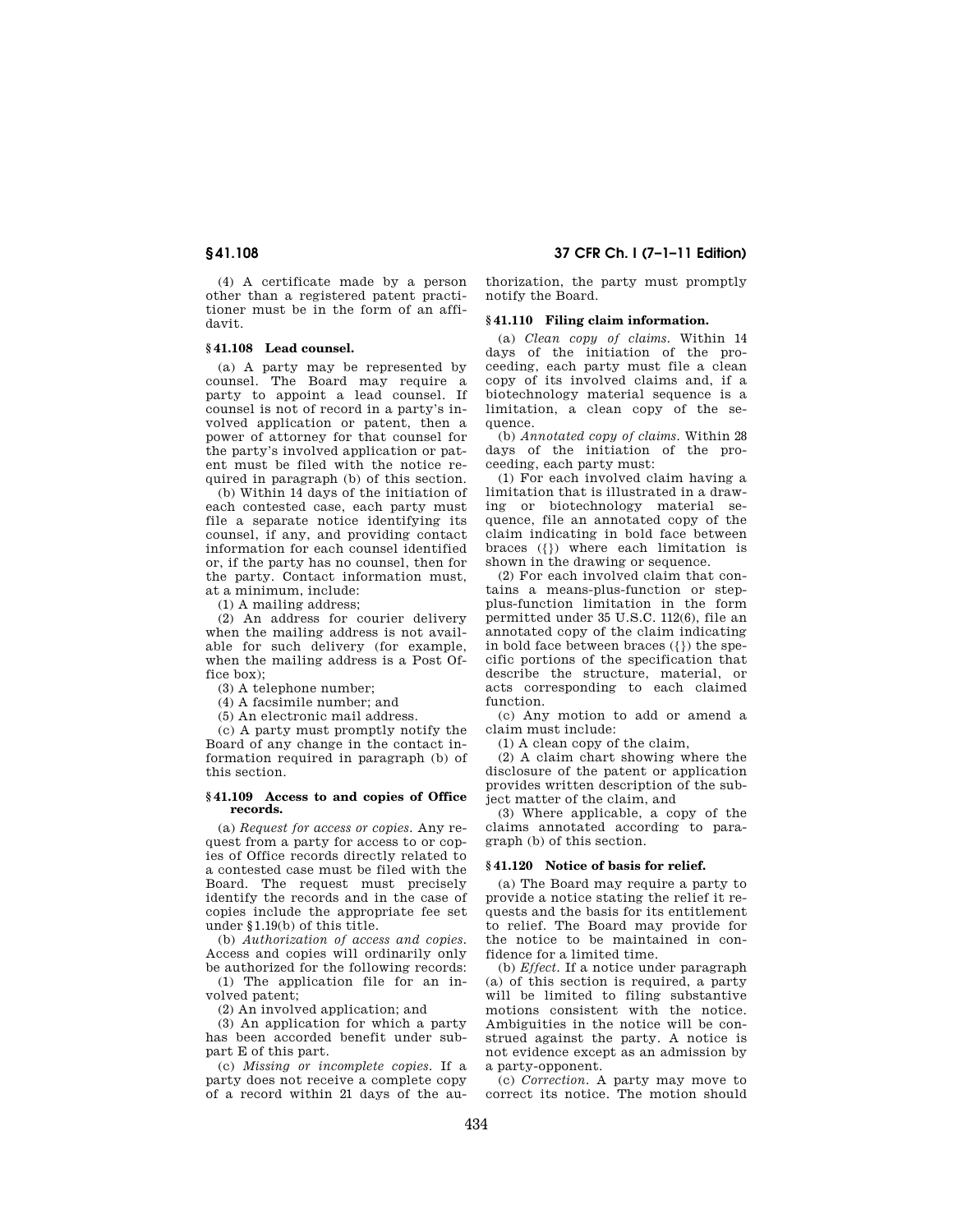be filed promptly after the party becomes aware of the basis for the correction. A correction filed after the time set for filing notices will only be entered if entry would serve the interests of justice.

#### **§ 41.121 Motions.**

(a) *Types of motions*—(1) *Substantive motions.* Consistent with the notice of requested relief, if any, and to the extent the Board authorizes, a party may file a motion:

(i) To redefine the scope of the contested case,

(ii) To change benefit accorded for the contested subject matter, or

(iii) For judgment in the contested case.

(2) *Responsive motions.* The Board may authorize a party to file a motion to amend or add a claim, to change inventorship, or otherwise to cure a defect raised in a notice of requested relief or in a substantive motion.

(3) *Miscellaneous motions.* Any request for relief other than a substantive or responsive motion must be filed as a miscellaneous motion.

(b) *Burden of proof.* The party filing the motion has the burden of proof to establish that it is entitled to the requested relief.

(c) *Content of motions; oppositions and replies.* (1) Each motion must be filed as a separate paper and must include:

(i) A statement of the precise relief requested,

(ii) A statement of material facts (see paragraph (d) of this section), and

(iii) A full statement of the reasons for the relief requested, including a detailed explanation of the significance of the evidence and the governing law, rules, and precedent.

(2) *Compliance with rules.* Where a rule in part 1 of this title ordinarily governs the relief sought, the motion must make any showings required under that rule in addition to any showings required in this part.

(3) The Board may order additional showings or explanations as a condition for filing a motion.

(d) *Statement of material facts.* (1) Each material fact shall be set forth as a separate numbered sentence with specific citations to the portions of the record that support the fact.

(2) The Board may require that the statement of material facts be submitted as a separate paper.

(e) *Claim charts.* Claim charts must be used in support of any paper requiring the comparison of a claim to something else, such as another claim, prior art, or a specification. Claim charts must accompany the paper as an appendix. Claim charts are not a substitute for appropriate argument and explanation in the paper.

(f) The Board may order briefing on any issue that could be raised by motion.

#### **§ 41.122 Oppositions and replies.**

(a) Oppositions and replies must comply with the content requirements for motions and must include a statement identifying material facts in dispute. Any material fact not specifically denied shall be considered admitted.

(b) All arguments for the relief requested in a motion must be made in the motion. A reply may only respond to arguments raised in the corresponding opposition.

### **§ 41.123 Default filing times.**

(a) A *motion,* other than a miscellaneous motion, may only be filed according to a schedule the Board sets. The default times for acting are:

(1) An *opposition* is due 30 days after service of the motion.

(2) A *reply* is due 30 days after service of the opposition.

(3) A *responsive motion* is due 30 days after the service of the motion.

(b) *Miscellaneous motions.* (1) If no time for filing a specific miscellaneous motion is provided in this part or in a Board order:

(i) The opposing party must be consulted prior to filing the miscellaneous motion, and

(ii) If an opposing party plans to oppose the miscellaneous motion, the movant may not file the motion without Board authorization. Such authorization should ordinarily be obtained through a telephone conference including the Board and every other party to the proceeding. Delay in seeking relief may justify a denial of the motion.

(2) An opposition may not be filed without authorization. The default times for acting are: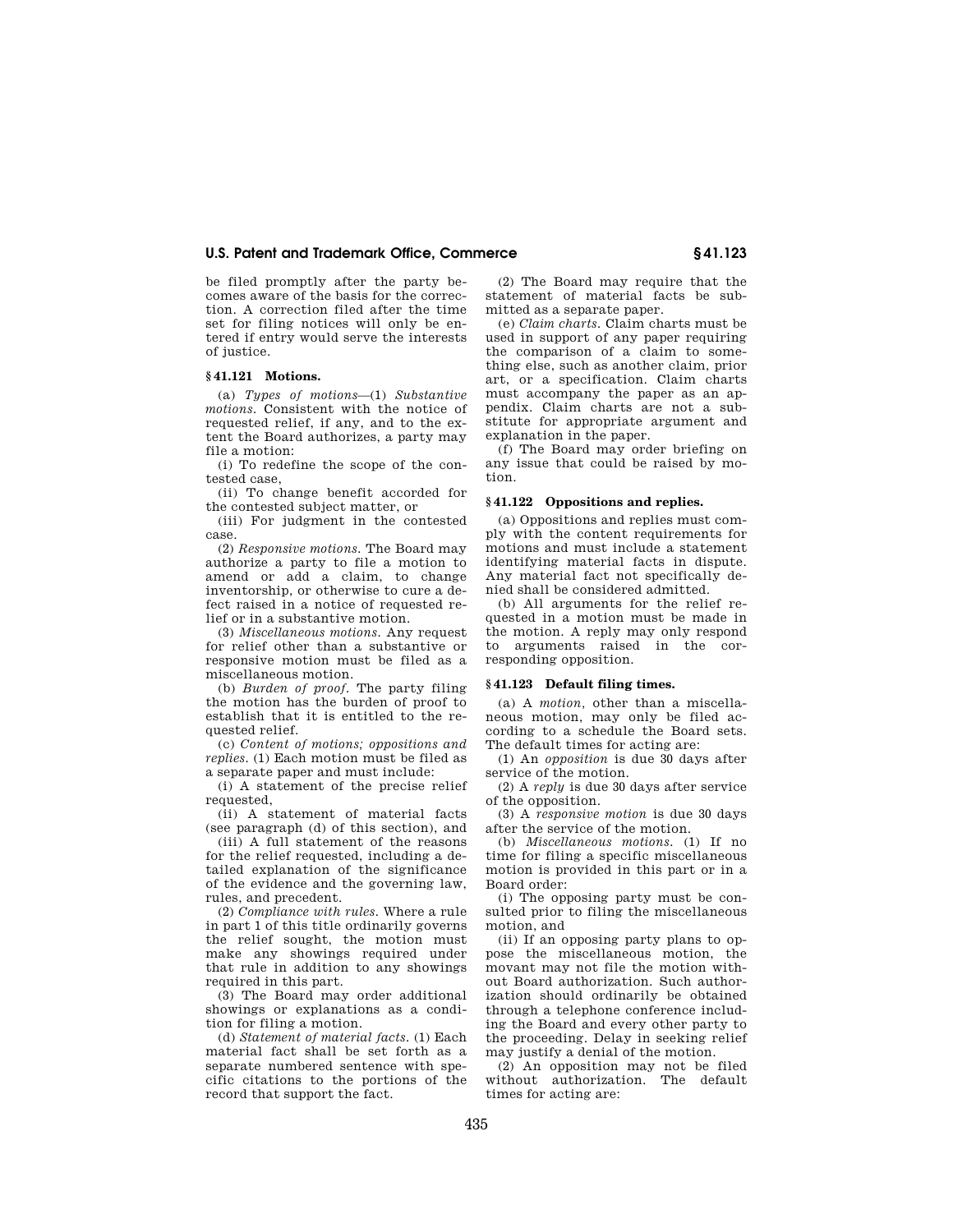(i) An *opposition* to a miscellaneous motion is due five business days after service of the motion.

(ii) A *reply* to a miscellaneous motion opposition is due three business days after service of the opposition.

(c) *Exhibits.* Each exhibit must be filed and served with the first paper in which it is cited except as the Board may otherwise order.

#### **§ 41.124 Oral argument.**

(a) *Request for oral argument.* A party may request an oral argument on an issue raised in a paper within five business days of the filing of the paper. The request must be filed as a separate paper and must specify the issues to be considered.

(b) *Copies for panel.* If an oral argument is set for a panel, the movant on any issue to be argued must provide three working copies of the motion, the opposition, and the reply. Each party is responsible for providing three working copies of its exhibits relating to the motion.

(c) *Length of argument.* If a request for oral argument is granted, each party will have a total of 20 minutes to present its arguments, including any time for rebuttal.

(d) *Demonstrative exhibits* must be served at least five business days before the oral argument and filed no later than the time of the oral argument.

(e) *Transcription.* The Board encourages the use of a transcription service at oral arguments but, if such a service is to be used, the Board must be notified in advance to ensure adequate facilities are available and a transcript must be filed with the Board promptly after the oral argument.

#### **§ 41.125 Decision on motions.**

(a) *Order of consideration.* The Board may take up motions for decisions in any order, may grant, deny, or dismiss any motion, and may take such other action appropriate to secure the just, speedy, and inexpensive determination of the proceeding. A decision on a motion may include deferral of action on an issue until a later point in the proceeding.

(b) *Interlocutory decisions.* A decision on motions without a judgment is not

**§ 41.124 37 CFR Ch. I (7–1–11 Edition)** 

final for the purposes of judicial review. A panel decision on an issue will govern further proceedings in the contested case.

(c) *Rehearing*—(1) *Time for request.* A request for rehearing of a decision on a motion must be filed within fourteen days of the decision.

(2) *No tolling.* The filing of a request for rehearing does not toll times for taking action.

(3) *Burden on rehearing.* The burden of showing a decision should be modified lies with the party attacking the decision. The request must specifically identify:

(i) All matters the party believes to have been misapprehended or overlooked, and

(ii) The place where the matter was previously addressed in a motion, opposition, or reply.

(4) *Opposition; reply.* Neither an opposition nor a reply to a request for rehearing may be filed without Board authorization.

(5) *Panel rehearing.* If a decision is not a panel decision, the party requesting rehearing may request that a panel rehear the decision. A panel rehearing a procedural decision will review the decision for an abuse of discretion.

#### **§ 41.126 Arbitration.**

(a) Parties to a contested case may resort to binding arbitration to determine any issue in a contested case. The Office is not a party to the arbitration. The Board is not bound and may independently determine questions of patentability, jurisdiction, and Office practice.

(b) The Board will not authorize arbitration unless:

(1) It is to be conducted according to Title 9 of the United States Code.

(2) The parties notify the Board in writing of their intention to arbitrate. (3) The agreement to arbitrate:

(i) Is in writing,

(ii) Specifies the issues to be arbitrated,

(iii) Names the arbitrator, or provides a date not more than 30 days after the execution of the agreement for the selection of the arbitrator, and

(iv) Provides that the arbitrator's award shall be binding on the parties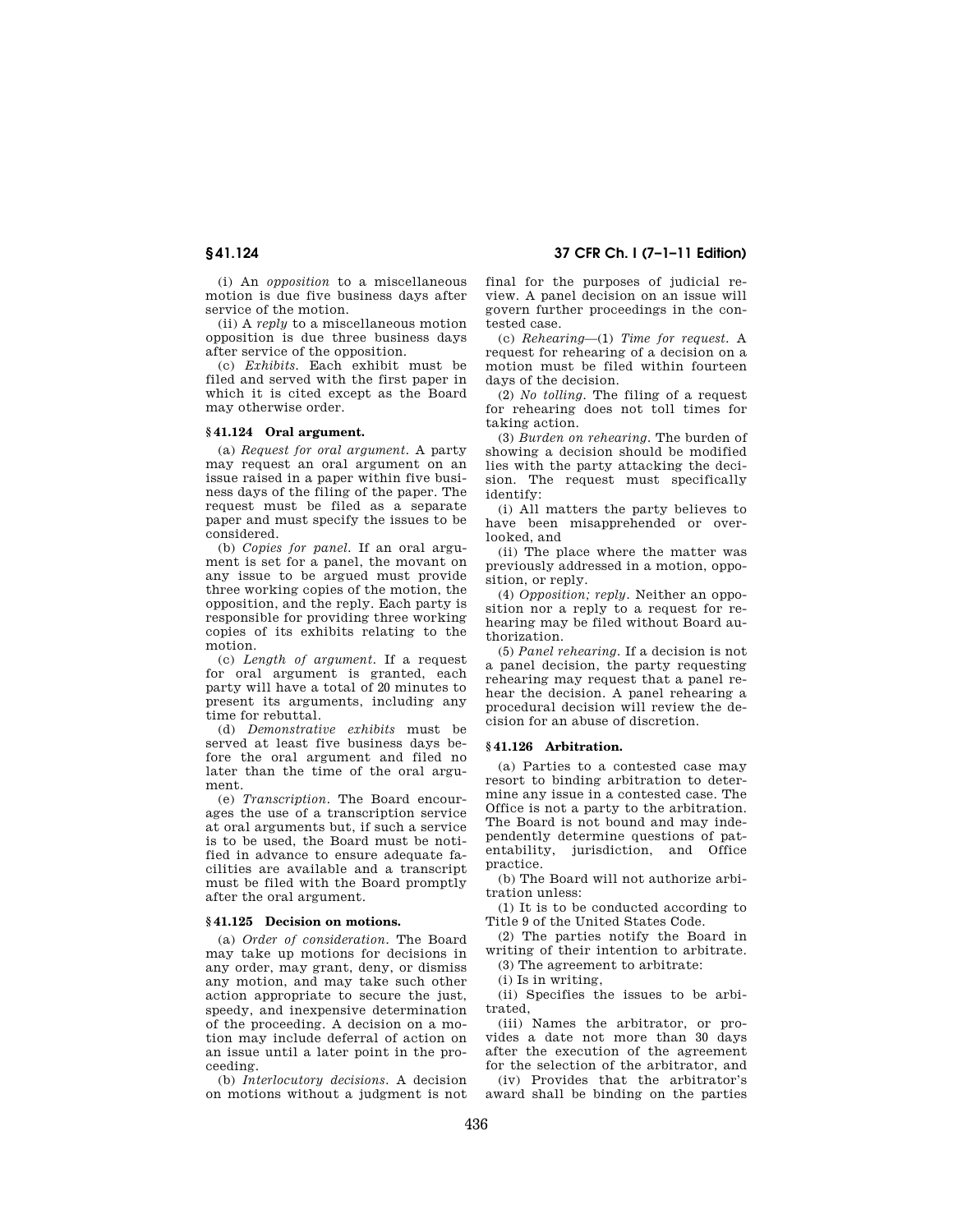and that judgment thereon can be entered by the Board.

(4) A copy of the agreement is filed within 20 days after its execution.

(5) The arbitration is completed within the time the Board sets.

(c) The parties are solely responsible for the selection of the arbitrator and the conduct of proceedings before the arbitrator.

(d) Issues not disposed of by the arbitration will be resolved in accordance with the procedures established in this subpart.

(e) The Board will not consider the arbitration award unless it:

(1) Is binding on the parties,

(2) Is in writing,

(3) States in a clear and definite manner each issue arbitrated and the disposition of each issue, and

(4) Is filed within 20 days of the date of the award.

(f) Once the award is filed, the parties to the award may not take actions inconsistent with the award. If the award is dispositive of the contested subject matter for a party, the Board may enter judgment as to that party.

#### **§ 41.127 Judgment.**

(a) *Effect within Office*—(1) *Estoppel*. A judgment disposes of all issues that were, or by motion could have properly been, raised and decided. A losing party who could have properly moved for relief on an issue, but did not so move, may not take action in the Office after the judgment that is inconsistent with that party's failure to move, except that a losing party shall not be estopped with respect to any contested subject matter for which that party was awarded a favorable judgment.

(2) *Final disposal of claim*. Adverse judgment against a claim is a final action of the Office requiring no further action by the Office to dispose of the claim permanently.

(b) *Request for adverse judgment*. A party may at any time in the proceeding request judgment against itself. Actions construed to be a request for adverse judgment include:

(1) Abandonment of an involved application such that the party no longer has an application or patent involved in the proceeding,

(2) Cancellation or disclaiming of a claim such that the party no longer has a claim involved in the proceeding,

(3) Concession of priority or unpatentability of the contested subject matter, and

(4) Abandonment of the contest.

(c) *Recommendation*. The judgment may include a recommendation for further action by the examiner or by the Director. If the Board recommends rejection of a claim of an involved application, the examiner must enter and maintain the recommended rejection unless an amendment or showing of facts not previously of record is filed which, in the opinion of the examiner, overcomes the recommended rejection.

(d) *Rehearing.* A party dissatisfied with the judgment may file a request for rehearing within 30 days of the entry of the judgment. The request must specifically identify all matters the party believes to have been misapprehended or overlooked, and the place where the matter was previously addressed in a motion, opposition, or reply.

[69 FR 50003, Aug. 12, 2004, as amended at 69 FR 58260, Sept. 30, 2004]

### **§ 41.128 Sanctions.**

(a) The Board may impose a sanction against a party for misconduct, including:

(1) Failure to comply with an applicable rule or order in the proceeding;

(2) Advancing a misleading or frivolous request for relief or argument; or

(3) Engaging in dilatory tactics.

(b) Sanctions include entry of:

(1) An order holding certain facts to have been established in the proceeding;

(2) An order expunging, or precluding a party from filing, a paper;

(3) An order precluding a party from presenting or contesting a particular issue;

(4) An order precluding a party from requesting, obtaining, or opposing discovery;

(5) An order excluding evidence;

(6) An order awarding compensatory expenses, including attorney fees;

(7) An order requiring terminal disclaimer of patent term; or

(8) Judgment in the contested case.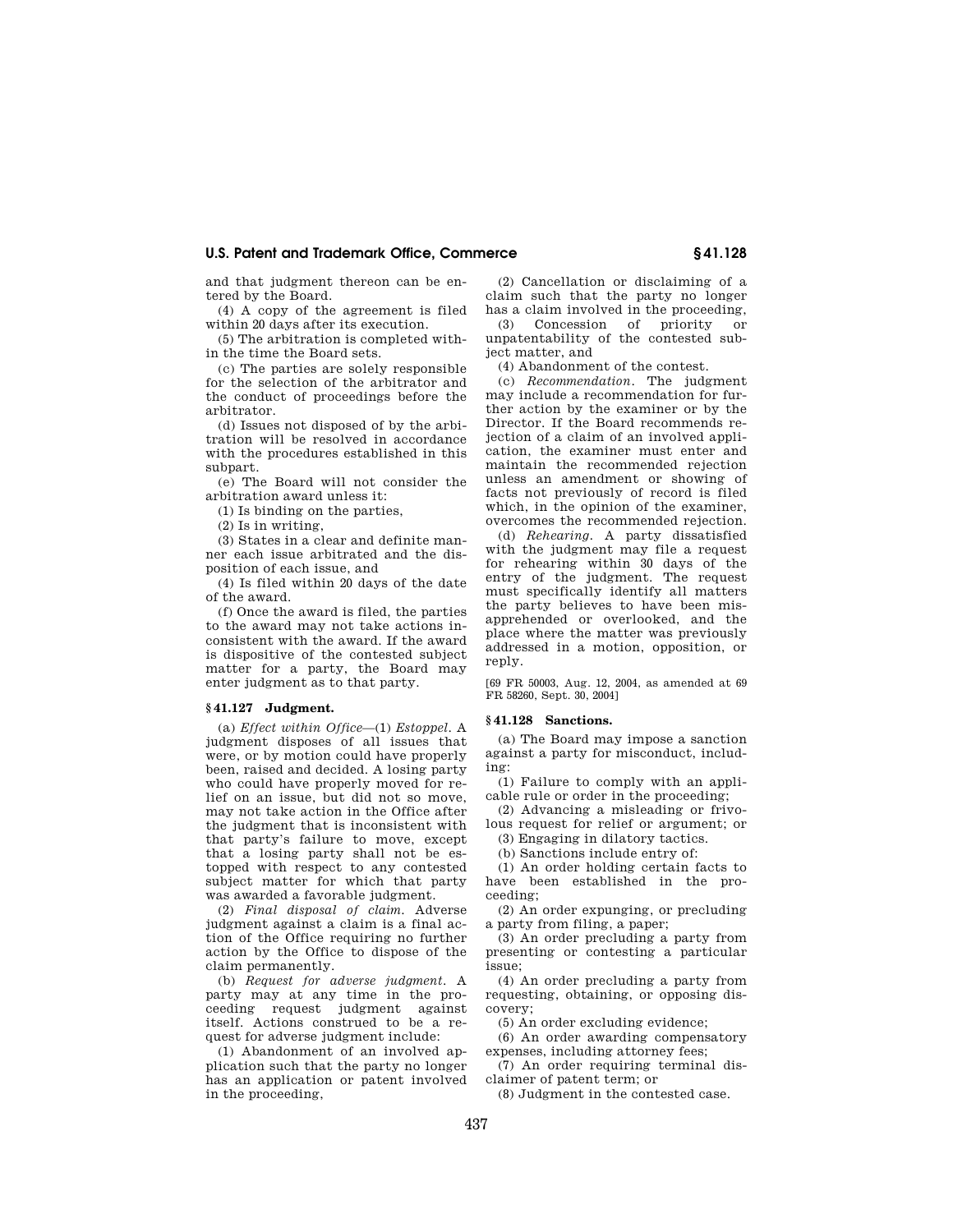### **§ 41.150 Discovery.**

(a) *Limited discovery*. A party is not entitled to discovery except as authorized in this subpart. The parties may agree to discovery among themselves at any time.

(b) *Automatic discovery*. (1) Within 21 days of a request by an opposing party, a party must:

(i) Serve a legible copy of every requested patent, patent application, literature reference, and test standard mentioned in the specification of the party's involved patent or application, or application upon which the party will rely for benefit, and, if the requested material is in a language other than English, a translation, if available, and

(ii) File with the Board a notice (without copies of the requested materials) of service of the requested materials.

(2) Unless previously served, or the Board orders otherwise, any exhibit cited in a motion or in testimony must be served with the citing motion or testimony.

(c) *Additional discovery*. (1) A party may request additional discovery. The requesting party must show that such additional discovery is in the interests of justice. The Board may specify conditions for such additional discovery.

(2) When appropriate, a party may obtain production of documents and things during cross examination of an opponent's witness or during testimony authorized under §41.156.

#### **§ 41.151 Admissibility.**

Evidence that is not taken, sought, or filed in accordance with this subpart shall not be admissible.

#### **§ 41.152 Applicability of the Federal Rules of Evidence.**

(a) *Generally*. Except as otherwise provided in this subpart, the Federal Rules of Evidence shall apply to contested cases.

(b) *Exclusions*. Those portions of the Federal Rules of Evidence relating to criminal proceedings, juries, and other matters not relevant to proceedings under this subpart shall not apply.

(c) *Modifications in terminology*. Unless otherwise clear from context, the following terms of the Federal Rules of Evidence shall be construed as indicated:

*Appellate court* means United States Court of Appeals for the Federal Circuit or a United States district court when judicial review is under 35 U.S.C. 146.

*Civil action, civil proceeding, action,*  and *trial* mean contested case.

*Courts of the United States, U.S. Magistrate, court, trial court,* and *trier of fact*  mean Board.

*Hearing* means:

(i) In Federal Rule of Evidence 703, the time when the expert testifies.

(ii) In Federal Rule of Evidence 804(a)(5), the time for taking testimony.

*Judge* means the Board.

*Judicial notice* means official notice.

*Trial or hearing* means, in Federal Rule of Evidence 807, the time for taking testimony.

(d) The Board, in determining foreign law, may consider any relevant material or source, including testimony, whether or not submitted by a party or admissible under the Federal Rules of Evidence.

#### **§ 41.153 Records of the Office.**

Certification is not necessary as a condition to admissibility when the evidence to be submitted is a record of the Office to which all parties have access.

#### **§ 41.154 Form of evidence.**

(a) Evidence consists of affidavits, transcripts of depositions, documents, and things. All evidence must be submitted in the form of an exhibit.

(b) *Translation required*. When a party relies on a document or is required to produce a document in a language other than English, a translation of the document into English and an affidavit attesting to the accuracy of the translation must be filed with the document.

(c) An exhibit must conform with the requirements for papers in §41.106 of this subpart and the requirements of this paragraph.

(1) Each exhibit must have an exhibit label with a unique number in a range assigned by the Board, the names of the parties, and the proceeding number in the following format: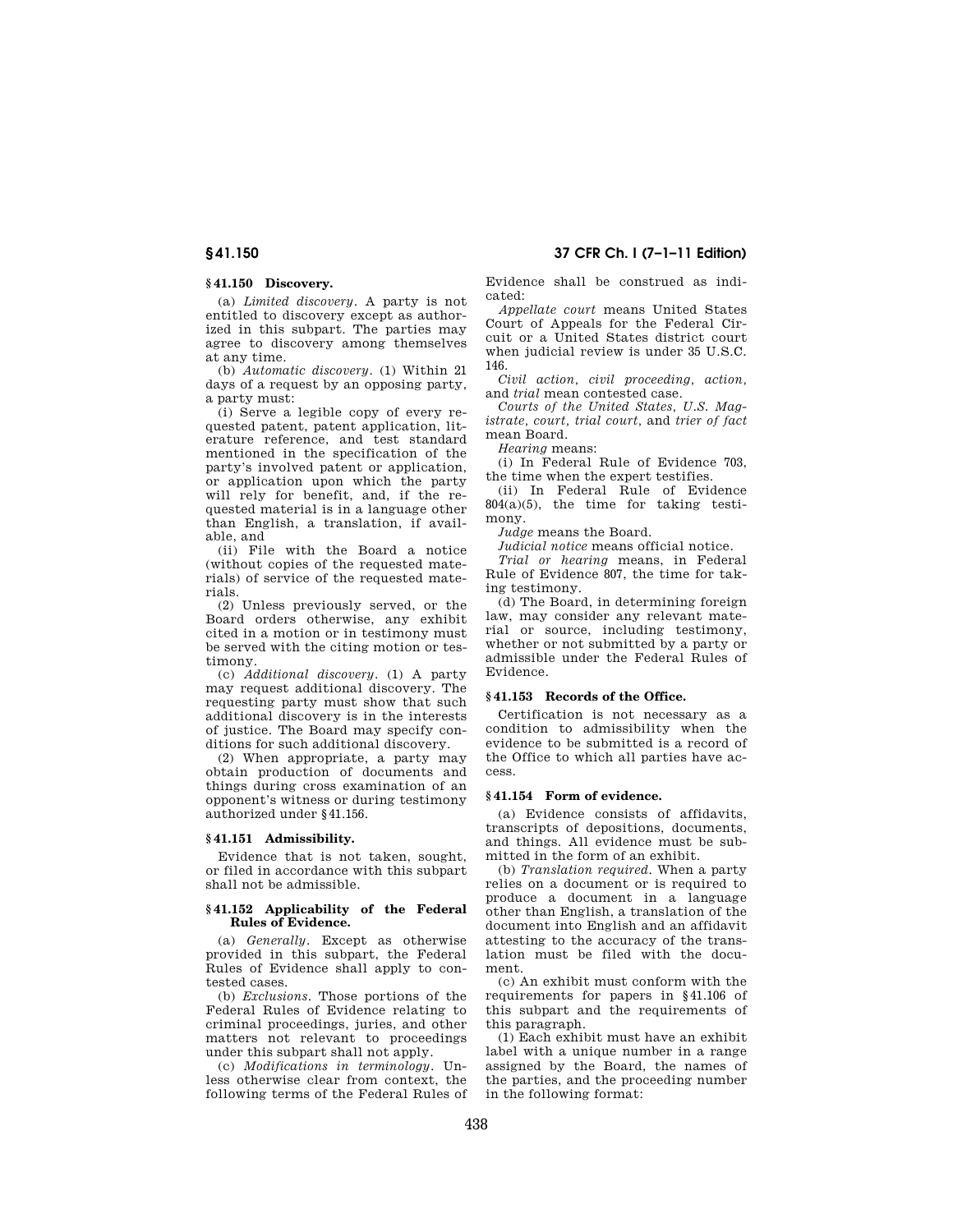JONES EXHIBIT 2001

Jones v. Smith

Contested Case 104,999

(2) When the exhibit is a paper:

(i) Each page must be uniquely numbered in sequence, and

(ii) The exhibit label must be affixed to the lower right corner of the first page of the exhibit without obscuring information on the first page or, if obscuring is unavoidable, affixed to a duplicate first page.

(d) *Exhibit list*. Each party must maintain an exhibit list with the exhibit number and a brief description of each exhibit. If the exhibit is not filed, the exhibit list should note that fact. The Board may require the filing of a current exhibit list prior to acting on a motion.

[69 FR 50003, Aug. 12, 2004, as amended at 69 FR 58260, Sept. 30, 2004]

#### **§ 41.155 Objection; motion to exclude; motion in limine.**

(a) *Deposition*. Objections to deposition evidence must be made during the deposition. Evidence to cure the objection must be provided during the deposition unless the parties to the deposition stipulate otherwise on the deposition record.

(b) *Other than deposition.* For evidence other than deposition evidence:

(1) *Objection.* Any objection must be served within five business days of service of evidence, other than deposition evidence, to which the objection is directed.

(2) *Supplemental evidence.* The party relying on evidence for which an objection is timely served may respond to the objection by serving supplemental evidence within ten business days of service of the objection.

(c) *Motion to exclude*. A miscellaneous motion to exclude evidence must be filed to preserve any objection. The motion must identify the objections in the record in order and must explain the objections.

(d) *Motion in limine*. A party may file a miscellaneous motion in limine for a ruling on the admissibility of evidence.

[69 FR 50003, Aug. 12, 2004, as amended at 69 FR 58260, Sept. 30, 2004]

#### **§ 41.156 Compelling testimony and production.**

(a) *Authorization required*. A party seeking to compel testimony or production of documents or things must file a miscellaneous motion for authorization. The miscellaneous motion must describe the general relevance of the testimony, document, or thing and must:

(1) In the case of testimony, identify the witness by name or title, and

(2) In the case of a document or thing, the general nature of the document or thing.

(b) *Outside the United States*. For testimony or production sought outside the United States, the motion must also:

(1) *In the case of testimony*. (i) Identify the foreign country and explain why the party believes the witness can be compelled to testify in the foreign country, including a description of the procedures that will be used to compel the testimony in the foreign country and an estimate of the time it is expected to take to obtain the testimony; and

(ii) Demonstrate that the party has made reasonable efforts to secure the agreement of the witness to testify in the United States but has been unsuccessful in obtaining the agreement, even though the party has offered to pay the expenses of the witness to travel to and testify in the United States.

(2) *In the case of production of a document or thing*. (i) Identify the foreign country and explain why the party believes production of the document or thing can be compelled in the foreign country, including a description of the procedures that will be used to compel production of the document or thing in the foreign country and an estimate of the time it is expected to take to obtain production of the document or thing; and

(ii) Demonstrate that the party has made reasonable efforts to obtain the agreement of the individual or entity having possession, custody, or control of the document to produce the document or thing in the United States but has been unsuccessful in obtaining that agreement, even though the party has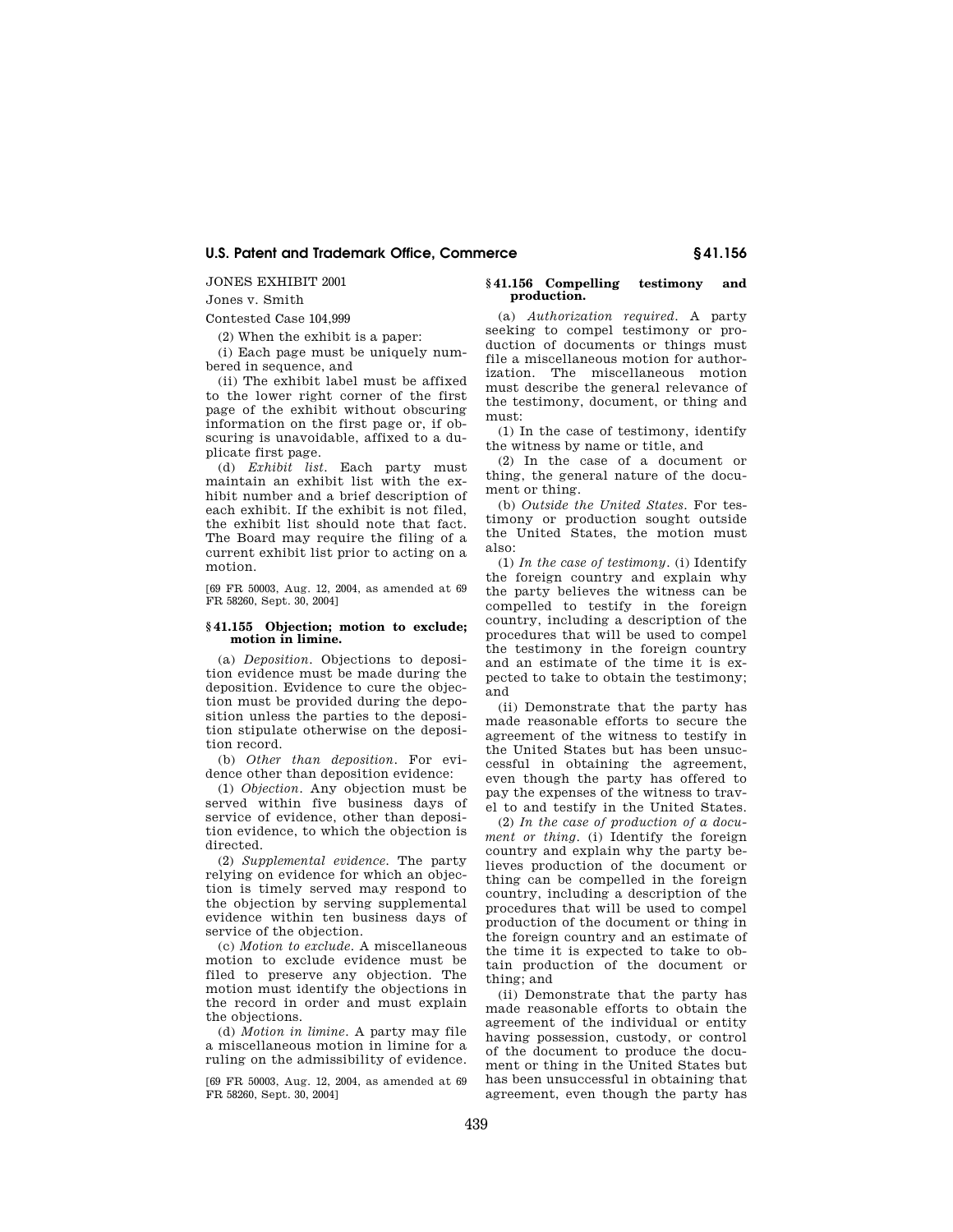offered to pay the expenses of producing the document or thing in the United States.

#### **§ 41.157 Taking testimony.**

(a) *Form*. Direct testimony must be submitted in the form of an affidavit except when the testimony is compelled under 35 U.S.C. 24, in which case it may be in the form of a deposition transcript.

(b) *Time and location*. (1) *Uncompelled direct testimony* may be taken at any time; otherwise, testimony may only be taken during such time period as the Board may authorize.

(2) *Other testimony*. (i) Except as the Board otherwise orders, authorized testimony may be taken at any reasonable time and location within the United States before any disinterested official authorized to administer oaths at that location.

(ii) Testimony outside the United States may only be taken as the Board specifically directs.

(c) *Notice of deposition*. (1) Prior to the taking of testimony, all parties to the proceeding must agree on the time and place for taking testimony. If the parties cannot agree, the party seeking the testimony must initiate a conference with the Board to set a time and place.

(2) Cross-examination should ordinarily take place after any supplemental evidence relating to the direct testimony has been filed and more than a week before the filing date for any paper in which the cross-examination testimony is expected to be used. A party requesting cross-examination testimony of more than one witness may choose the order in which the witnesses are to be cross-examined.

(3) In the case of direct testimony, at least three business days prior to the conference in paragraph (c)(1) of this section, the party seeking the direct testimony must serve:

(i) A list and copy of each document under the party's control and on which the party intends to rely, and

(ii) A list of, and proffer of reasonable access to, any thing other than a document under the party's control and on which the party intends to rely.

(4) Notice of the deposition must be filed at least two business days before a deposition. The notice limits the scope of the testimony and must list:

(i) The time and place of the deposition,

(ii) The name and address of the witness,

(iii) A list of the exhibits to be relied upon during the deposition, and

(iv) A general description of the scope and nature of the testimony to be elicited.

(5) *Motion to quash.* Objection to a defect in the notice is waived unless a miscellaneous motion to quash is promptly filed.

(d) *Deposition in a foreign language.* If an interpreter will be used during the deposition, the party calling the witness must initiate a conference with the Board at least five business days before the deposition.

(e) *Manner of taking testimony.* (1) Each witness before giving a deposition shall be duly sworn according to law by the officer before whom the deposition is to be taken. The officer must be authorized to take testimony under 35 U.S.C. 23.

(2) The testimony shall be taken in answer to interrogatories with any questions and answers recorded in their regular order by the officer, or by some other disinterested person in the presence of the officer, unless the presence of the officer is waived on the record by agreement of all parties.

(3) Any exhibits relied upon must be numbered according to the numbering scheme assigned for the contested case and must, if not previously served, be served at the deposition.

(4) All objections made at the time of the deposition to the qualifications of the officer taking the deposition, the manner of taking it, the evidence presented, the conduct of any party, and any other objection to the proceeding shall be noted on the record by the officer. Evidence objected to shall be taken subject to a ruling on the objection.

(5) When the testimony has been transcribed, the witness shall read and sign (in the form of an affidavit) a transcript of the deposition unless:

(i) The parties otherwise agree in writing, (ii) The parties waive reading and signature by the witness on the record at the deposition, or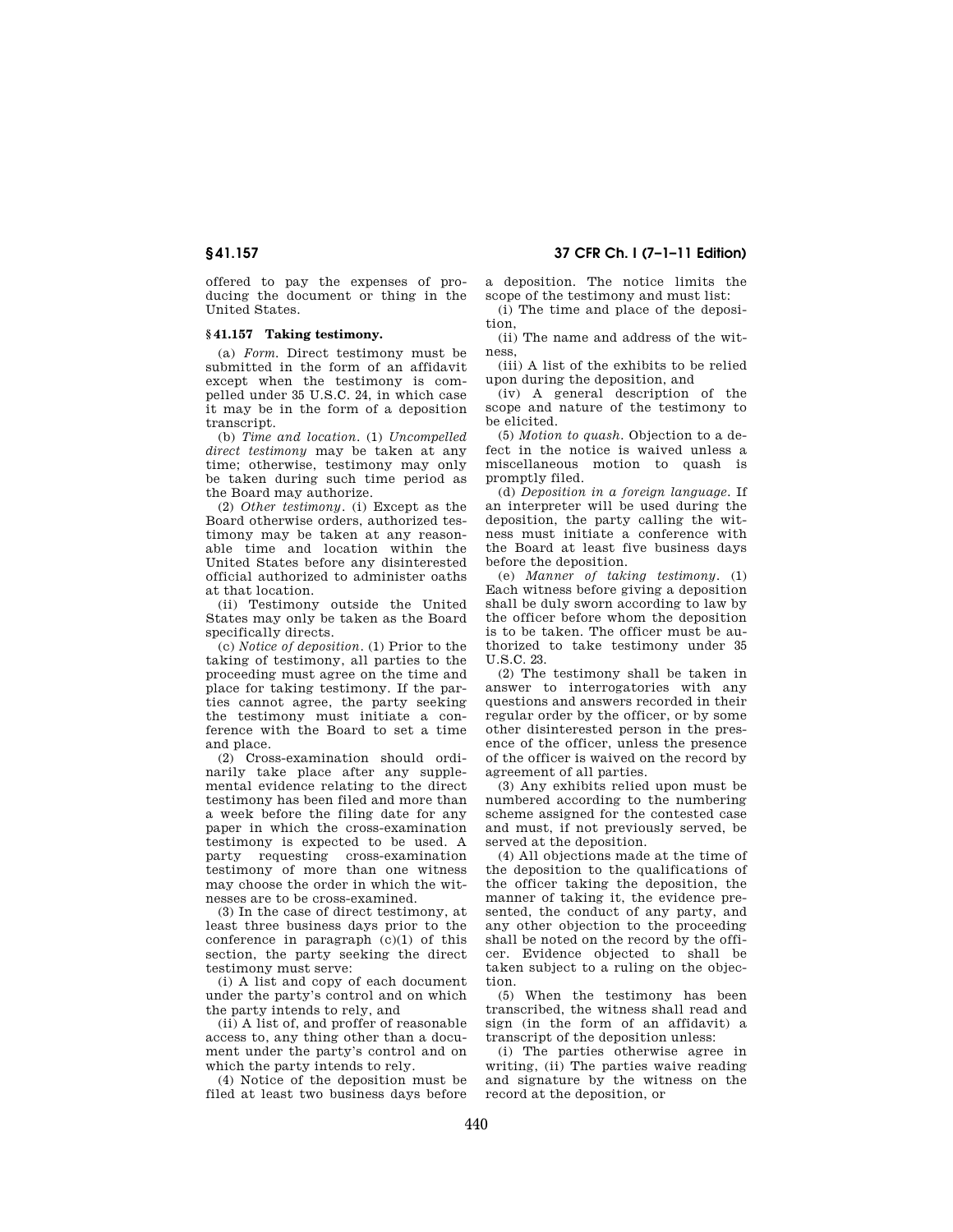(iii) The witness refuses to read or sign the transcript of the deposition.

(6) The officer shall prepare a certified transcript by attaching to the transcript of the deposition a certificate in the form of an affidavit signed and sealed by the officer. Unless the parties waive any of the following requirements, in which case the certificate shall so state, the certificate must state:

(i) The witness was duly sworn by the officer before commencement of testimony by the witness;

(ii) The transcript is a true record of the testimony given by the witness;

(iii) The name of the person who recorded the testimony and, if the officer did not record it, whether the testimony was recorded in the presence of the officer;

(iv) The presence or absence of any opponent;

(v) The place where the deposition was taken and the day and hour when the deposition began and ended;

(vi) The officer has no disqualifying interest, personal or financial, in a party; and

(vii) If a witness refuses to read or sign the transcript, the circumstances under which the witness refused.

(7) The officer must promptly provide a copy of the transcript to all parties. The proponent of the testimony must file the original as an exhibit.

(8) Any objection to the content, form, or manner of taking the deposition, including the qualifications of the officer, is waived unless made on the record during the deposition and preserved in a timely filed miscellaneous motion to exclude.

(f) *Costs.* Except as the Board may order or the parties may agree in writing, the proponent of the testimony shall bear all costs associated with the testimony, including the reasonable costs associated with making the witness available for the cross-examination.

#### **§ 41.158 Expert testimony; tests and data.**

(a) Expert testimony that does not disclose the underlying facts or data on which the opinion is based is entitled to little or no weight. Testimony on United States patent law will not be admitted.

(b) If a party relies on a technical test or data from such a test, the party must provide an affidavit explaining:

(1) Why the test or data is being used, (2) How the test was performed and the data was generated,

(3) How the data is used to determine a value,

(4) How the test is regarded in the relevant art, and

(5) Any other information necessary for the Board to evaluate the test and data.

## **Subpart E—Patent Interferences**

#### **§ 41.200 Procedure; pendency.**

(a) A patent interference is a contested case subject to the procedures set forth in subpart D of this part.

(b) [Reserved]

(c) Patent interferences shall be administered such that pendency before the Board is normally no more than two years.

[69 FR 50003, Aug. 12, 2004, as amended at 75 FR 19559, Apr. 15, 2010]

#### **§ 41.201 Definitions.**

In addition to the definitions in §§41.2 and 41.100, the following definitions apply to proceedings under this subpart:

*Accord benefit* means Board recognition that a patent application provides a proper constructive reduction to practice under 35 U.S.C. 102(g)(1).

*Constructive reduction to practice*  means a described and enabled anticipation under 35 U.S.C.  $102(g)(1)$  in a patent application of the subject matter of a count. *Earliest constructive reduction to practice* means the first constructive reduction to practice that has been continuously through a chain of patent applications including in the involved application or patent. For the chain to be continuous, each subsequent application must have been co-pending under 35 U.S.C. 120 or 121 or timely filed under 35 U.S.C. 119 or 365(a).

*Count* means the Board's description of the interfering subject matter that sets the scope of admissible proofs on priority. Where there is more than one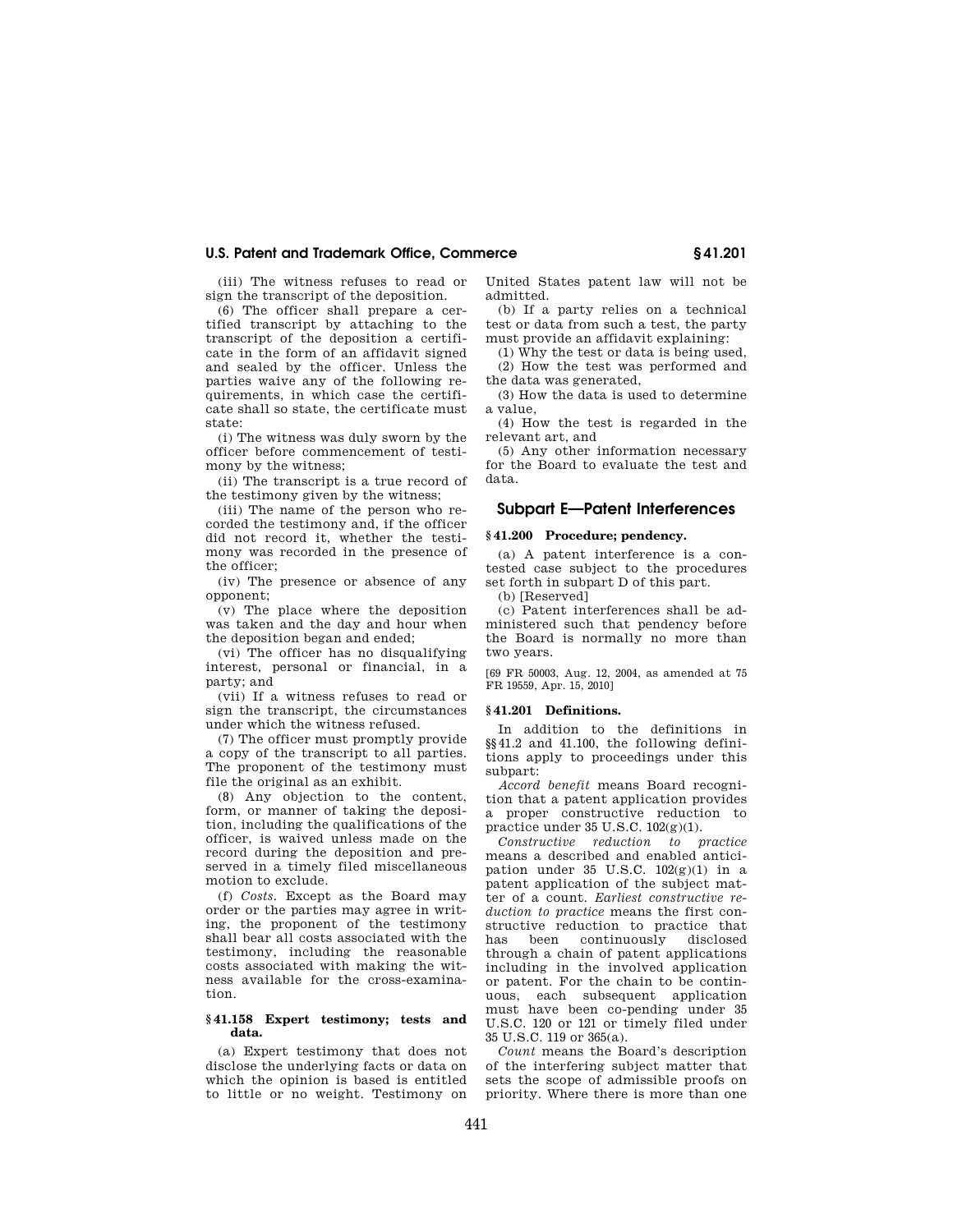**§ 41.202 37 CFR Ch. I (7–1–11 Edition)** 

count, each count must describe a patentably distinct invention.

*Involved claim* means, for the purposes of 35 U.S.C. 135(a), a claim that has been designated as corresponding to the count.

*Senior party* means the party entitled to the presumption under  $§41.207(a)(1)$ that it is the prior inventor. Any other party is a *junior party.* 

*Threshold issue* means an issue that, if resolved in favor of the movant, would deprive the opponent of standing in the interference. Threshold issues may include:

(1) No interference-in-fact, and

(2) In the case of an involved application claim first made after the publication of the movant's application or issuance of the movant's patent:

(i) Repose under 35 U.S.C. 135(b) in view of the movant's patent or published application, or

(ii) Unpatentability for lack of written description under 35 U.S.C. 112(1) of an involved application claim where the applicant suggested, or could have suggested, an §41.202(a).

### **§ 41.202 Suggesting an interference.**

(a) *Applicant.* An applicant, including a reissue applicant, may suggest an interference with another application or a patent. The suggestion must:

(1) Provide sufficient information to identify the application or patent with which the applicant seeks an interference,

(2) Identify all claims the applicant believes interfere, propose one or more counts, and show how the claims correspond to one or more counts,

(3) For each count, provide a claim chart comparing at least one claim of each party corresponding to the count and show why the claims interfere within the meaning of §41.203(a),

(4) Explain in detail why the applicant will prevail on priority,

(5) If a claim has been added or amended to provoke an interference, provide a claim chart showing the written description for each claim in the applicant's specification, and

(6) For each constructive reduction to practice for which the applicant wishes to be accorded benefit, provide a chart showing where the disclosure

provides a constructive reduction to practice within the scope of the interfering subject matter.

(b) *Patentee.* A patentee cannot suggest an interference under this section but may, to the extent permitted under §1.99 and §1.291 of this title, alert the examiner of an application claiming interfering subject matter to the possibility of an interference.

(c) *Examiner.* An examiner may require an applicant to add a claim to provoke an interference. Failure to satisfy the requirement within a period (not less than one month) the examiner sets will operate as a concession of priority for the subject matter of the claim. If the interference would be with a patent, the applicant must also comply with paragraphs (a)(2) through  $(a)(6)$  of this section. The claim the examiner proposes to have added must, apart from the question of priority under 35 U.S.C. 102(g):

(1) Be patentable to the applicant, and

(2) Be drawn to patentable subject matter claimed by another applicant or patentee.

(d) *Requirement to show priority under 35 U.S.C. 102(g).* (1) When an applicant has an earliest constructive reduction to practice that is later than the apparent earliest constructive reduction to practice for a patent or published application claiming interfering subject matter, the applicant must show why it would prevail on priority.

(2) If an applicant fails to show priority under paragraph (d)(1) of this section, an administrative patent judge may nevertheless declare an interference to place the applicant under an order to show cause why judgment should not be entered against the applicant on priority. New evidence in support of priority will not be admitted except on a showing of good cause. The Board may authorize the filing of motions to redefine the interfering subject matter or to change the benefit accorded to the parties.

(e) *Sufficiency of showing.* (1) A showing of priority under this section is not unless it would, if unrebutted, support a determination of priority in favor of the party making the showing.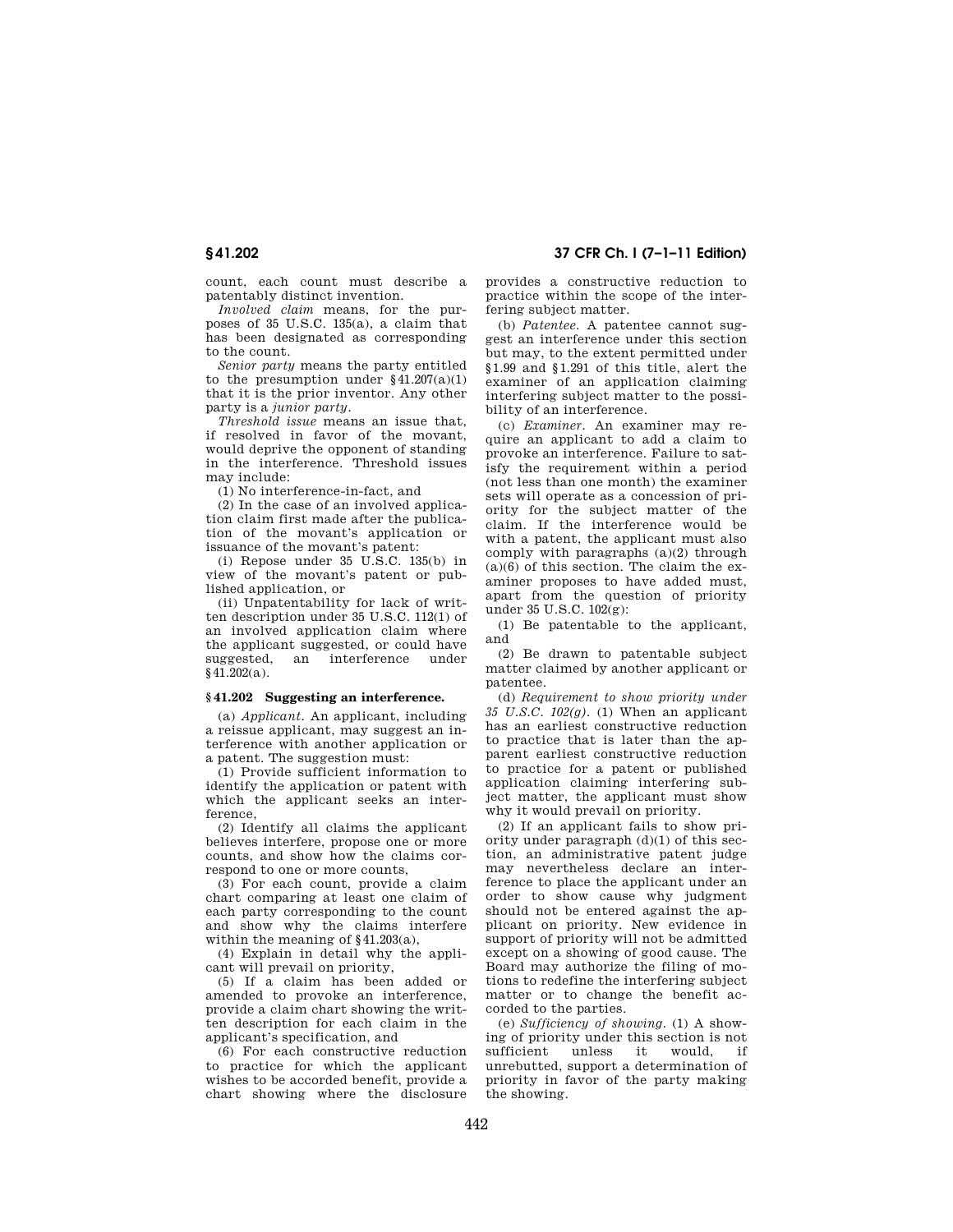(2) When testimony or production necessary to show priority is not available without authorization under §41.150(c) or §41.156(a), the showing shall include:

(i) Any necessary interrogatory, request for admission, request for production, or deposition request, and

(ii) A detailed proffer of what the response to the interrogatory or request would be expected to be and an explanation of the relevance of the response to the question of priority.

#### **§ 41.203 Declaration.**

(a) *Interfering subject matter.* An interference exists if the subject matter of a claim of one party would, if prior art, have anticipated or rendered obvious the subject matter of a claim of the opposing party and vice versa.

(b) *Notice of declaration.* An administrative patent judge declares the patent interference on behalf of the Director. A notice declaring an interference identifies:

(1) The interfering subject matter;

(2) The involved applications, patents, and claims;

(3) The accorded benefit for each count; and

(4) The claims corresponding to each count.

(c) *Redeclaration.* An administrative patent judge may redeclare a patent interference on behalf of the Director to change the declaration made under paragraph (b) of this section.

(d) A party may suggest the addition of a patent or application to the interference or the declaration of an additional interference. The suggestion should make the showings required under §41.202(a) of this part.

#### **§ 41.204 Notice of basis for relief.**

(a) *Priority statement.* (1) A party may not submit evidence of its priority in addition to its accorded benefit unless it files a statement setting forth all bases on which the party intends to establish its entitlement to judgment on priority.

(2) The priority statement must:

(i) State the date and location of the party's earliest corroborated conception,

(ii) State the date and location of the party's earliest corroborated actual reduction to practice,

(iii) State the earliest corroborated date on which the party's diligence began, and

(iv) Provide a copy of the earliest document upon which the party will rely to show conception.

(3) If a junior party fails to file a priority statement overcoming a senior party's accorded benefit, judgment shall be entered against the junior party absent a showing of good cause.

(b) *Other substantive motions.* The Board may require a party to list the motions it intends to file, including sufficient detail to place the Board and the opponent on notice of the precise relief sought.

(c) *Filing and service.* The Board will set the times for filing and serving statements required under this section.

#### **§ 41.205 Settlement agreements.**

(a) *Constructive notice; time for filing.*  Pursuant to 35 U.S.C. 135(c), an agreement or understanding, including collateral agreements referred to therein, made in connection with or in contemplation of the termination of an interference must be filed prior to the termination of the interference between the parties to the agreement. After a final decision is entered by the Board, an interference is considered terminated when no appeal (35 U.S.C. 141) or other review (35 U.S.C. 146) has been or can be taken or had. If an appeal to the U.S. Court of Appeals for the Federal Circuit (under 35 U.S.C. 141) or a civil action (under 35 U.S.C. 146) has been filed the interference is considered terminated when the appeal or civil action is terminated. A civil action is terminated when the time to appeal the judgment expires. An appeal to the U.S. Court of Appeals for the Federal Circuit, whether from a decision of the Board or a judgment in a civil action, is terminated when the mandate is issued by the Court.

(b) *Untimely filing.* The Chief Administrative Patent Judge may permit the filing of an agreement under paragraph (a) of this section up to six months after termination upon petition and a showing of good cause for the failure to file prior to termination.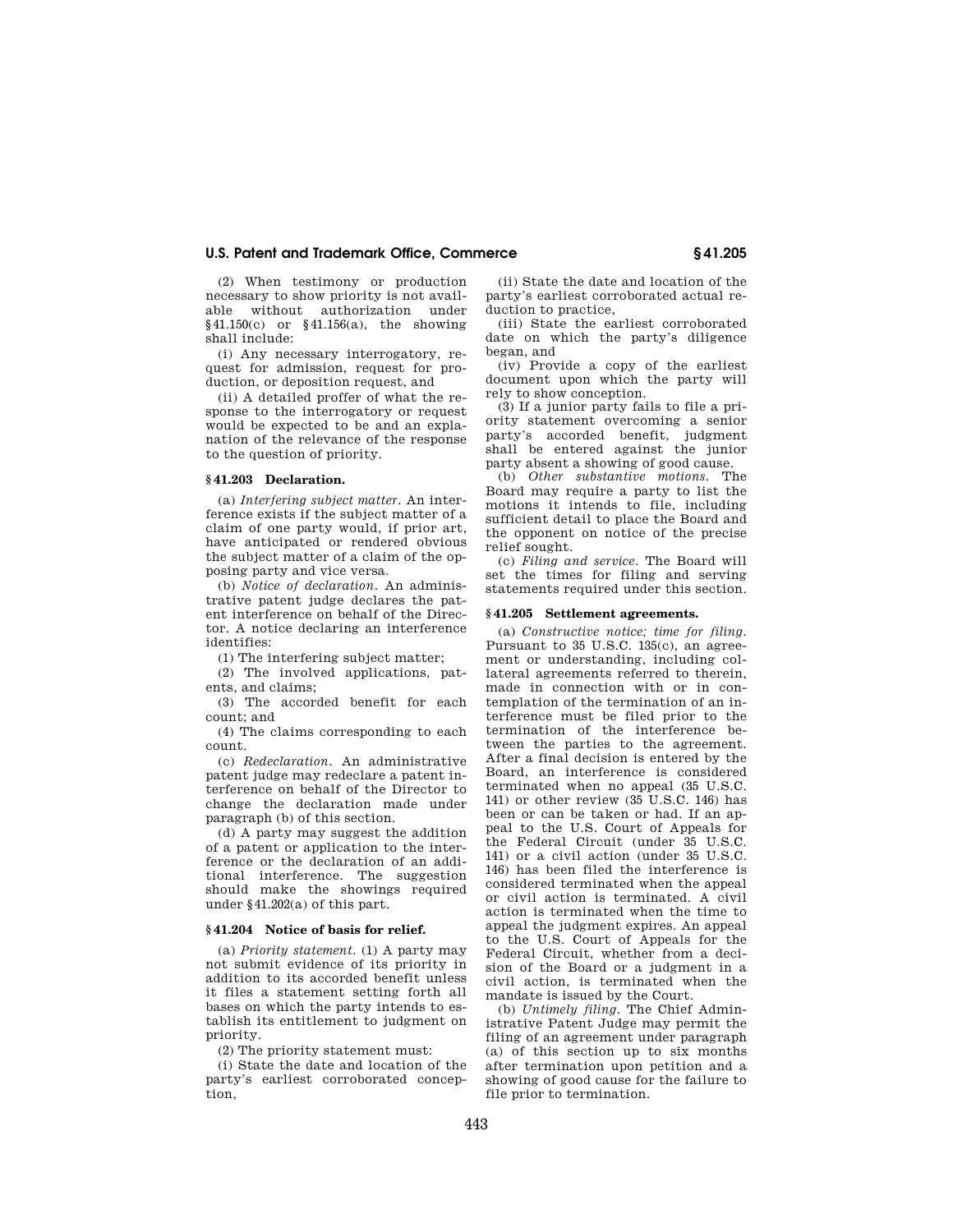(c) *Request to keep separate.* Any party to an agreement under paragraph (a) of this section may request that the agreement be kept separate from the interference file. The request must be filed with or promptly after the agreement is filed.

(d) *Access to agreement.* Any person, other than a representative of a Government agency, may have access to an agreement kept separate under paragraph (c) of this section only upon petition and on a showing of good cause. The agreement will be available to Government agencies on written request.

#### **§ 41.206 Common interests in the invention.**

An administrative patent judge may decline to declare, or if already declared the Board may issue judgment in, an interference between an application and another application or patent that are commonly owned.

#### **§ 41.207 Presumptions.**

(a) *Priority*—(1) *Order of invention.*  Parties are presumed to have invented interfering subject matter in the order of the dates of their accorded benefit for each count. If two parties are accorded the benefit of the same earliest date of constructive reduction to practice, then neither party is entitled to a presumption of priority with respect to the other such party.

(2) *Evidentiary standard.* Priority may be proved by a preponderance of the evidence except a party must prove priority by clear and convincing evidence if the date of its earliest constructive reduction to practice is after the issue date of an involved patent or the publication date under 35 U.S.C. 122(b) of an involved application or patent.

(b) *Claim correspondence.* (1) For the purposes of determining priority and derivation, all claims of a party corresponding to the count are presumed to stand or fall together. To challenge this presumption, a party must file a

## **§ 41.206 37 CFR Ch. I (7–1–11 Edition)**

timely substantive motion to have a corresponding claim designated as not corresponding to the count. No presumption based on claim correspondence regarding the grouping of claims<br>exists for other grounds of exists for other grounds unpatentability.

(2) A claim corresponds to a count if the subject matter of the count, treated as prior art to the claim, would have anticipated or rendered obvious the subject matter of the claim.

(c) *Cross-applicability of prior art.*  When a motion for judgment of unpatentability against an opponent's claim on the basis of prior art is granted, each of the movant's claims corresponding to the same count as the opponent's claim will be presumed to be unpatentable in view of the same prior art unless the movant in its motion rebuts this presumption.

#### **§ 41.208 Content of substantive and responsive motions.**

The general requirements for motions in contested cases are stated at §41.121(c).

(a) In an interference, substantive motions must:

(1) Raise a threshold issue,

(2) Seek to change the scope of the definition of the interfering subject matter or the correspondence of claims to the count,

(3) Seek to change the benefit accorded for the count, or

(4) Seek judgment on derivation or on priority.

(b) To be sufficient, a motion must provide a showing, supported with appropriate evidence, such that, if unrebutted, it would justify the relief sought. The burden of proof is on the movant.

(c) *Showing patentability.* (1) A party moving to add or amend a claim must show the claim is patentable.

(2) A party moving to add or amend a count must show the count is patentable over prior art.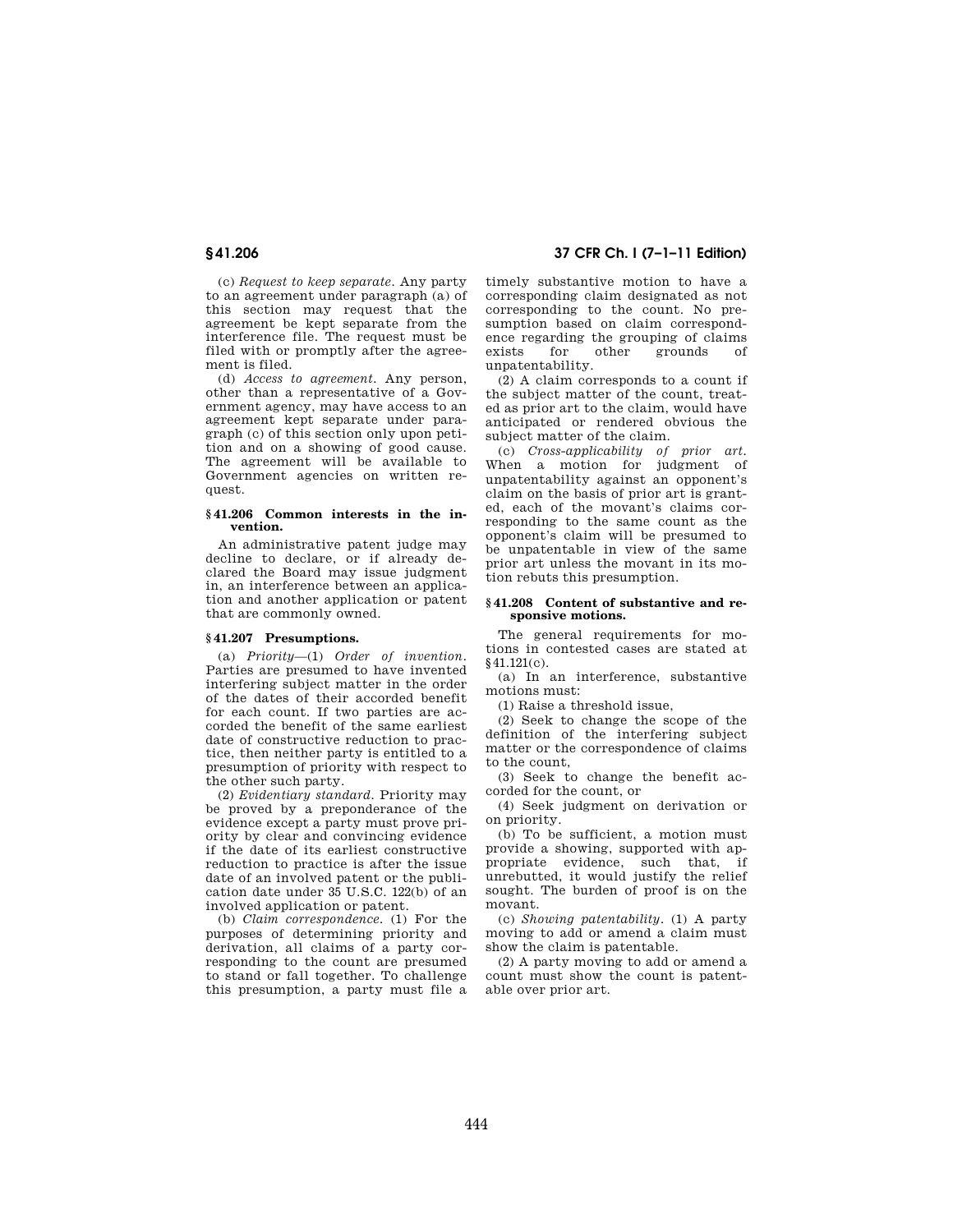# INDEX III—RULES RELATING TO PRACTICE BEFORE THE PATENT AND TRADEMARK OFFICE EDITORIAL NOTE: This listing is provided for informational purposes only. It is compiled and

kept current by the Department of Commerce. This index is updated as of July 1, 2011.

Section

# **A**

# **B**

# **C**

# **D**

| Definitions: |  |
|--------------|--|
|              |  |
|              |  |
|              |  |
|              |  |
|              |  |
|              |  |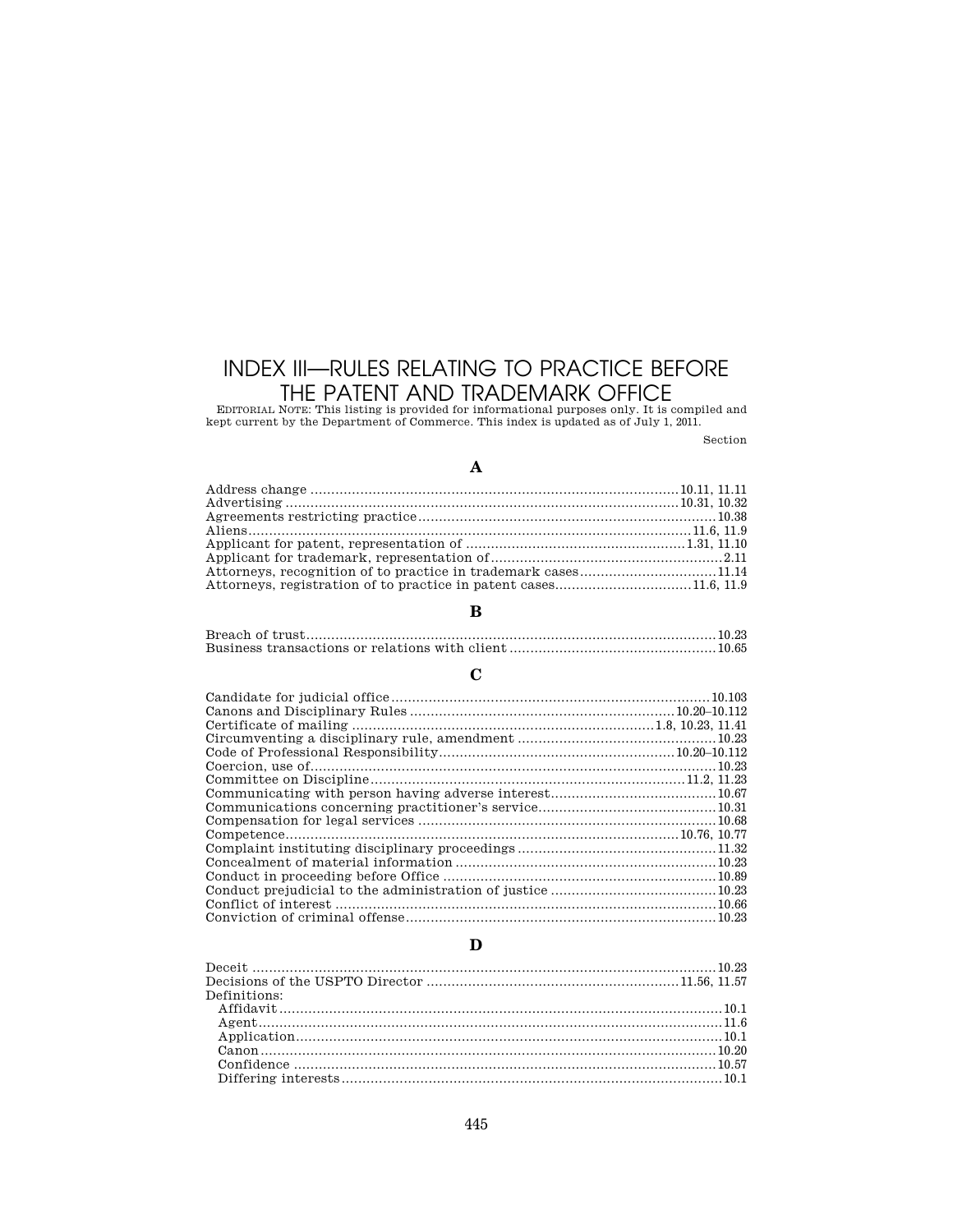# 37 CFR Ch. I (7-1-11 Edition)

| Disciplinary Proceedings and Investigations:                    |  |
|-----------------------------------------------------------------|--|
|                                                                 |  |
|                                                                 |  |
|                                                                 |  |
|                                                                 |  |
|                                                                 |  |
|                                                                 |  |
|                                                                 |  |
|                                                                 |  |
|                                                                 |  |
| Discovery (see also Discovery in Disciplinary Proceedings)11.52 |  |
|                                                                 |  |
|                                                                 |  |
|                                                                 |  |
|                                                                 |  |
|                                                                 |  |
|                                                                 |  |
|                                                                 |  |
|                                                                 |  |
|                                                                 |  |
|                                                                 |  |
|                                                                 |  |
| Reinstatement of suspended or excluded practitioner11.60        |  |
|                                                                 |  |
|                                                                 |  |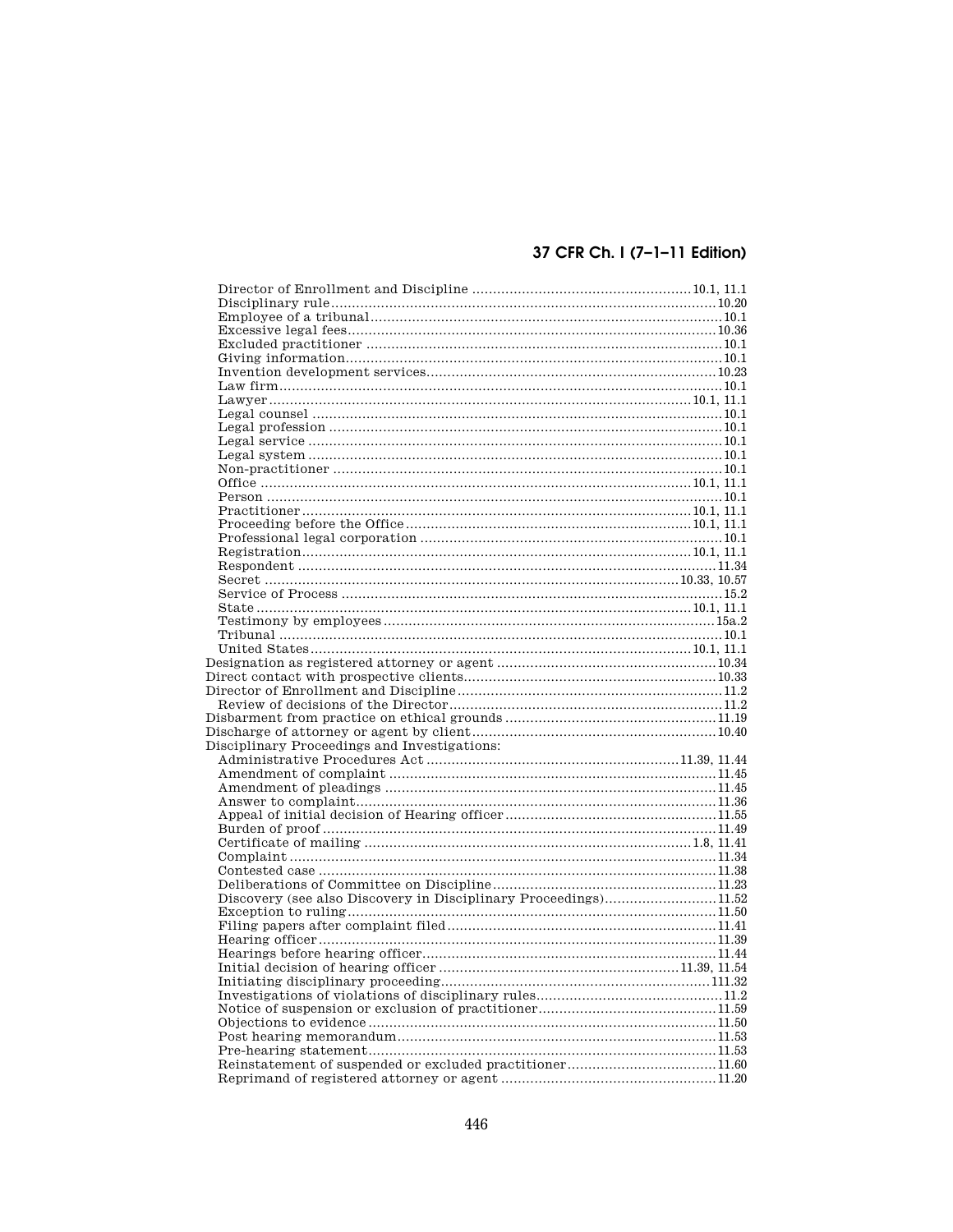# Index III

| Review of interlocutory orders by Administrative Law Judge11.39        |  |
|------------------------------------------------------------------------|--|
|                                                                        |  |
|                                                                        |  |
|                                                                        |  |
|                                                                        |  |
|                                                                        |  |
| Disciplinary rule violation, disclosure of 10.23, 10.24, 10.84, 10.85, |  |
|                                                                        |  |
| Discovery in Disciplinary Proceedings:                                 |  |
|                                                                        |  |
|                                                                        |  |
|                                                                        |  |
|                                                                        |  |
|                                                                        |  |
|                                                                        |  |
|                                                                        |  |
|                                                                        |  |
|                                                                        |  |
|                                                                        |  |
|                                                                        |  |
|                                                                        |  |
|                                                                        |  |

# $\mathbf{E}$

| Employee testimony. (See Testimony by Office employee)<br>Employment: |  |
|-----------------------------------------------------------------------|--|
|                                                                       |  |
|                                                                       |  |
|                                                                       |  |
|                                                                       |  |
|                                                                       |  |
|                                                                       |  |
|                                                                       |  |

# $\mathbf{F}$

| Fees:                                                          |
|----------------------------------------------------------------|
|                                                                |
| Petition to review decision of Director of Enrollment and Dis- |
|                                                                |
|                                                                |
|                                                                |
|                                                                |
|                                                                |
|                                                                |
|                                                                |
|                                                                |
|                                                                |
|                                                                |
|                                                                |
|                                                                |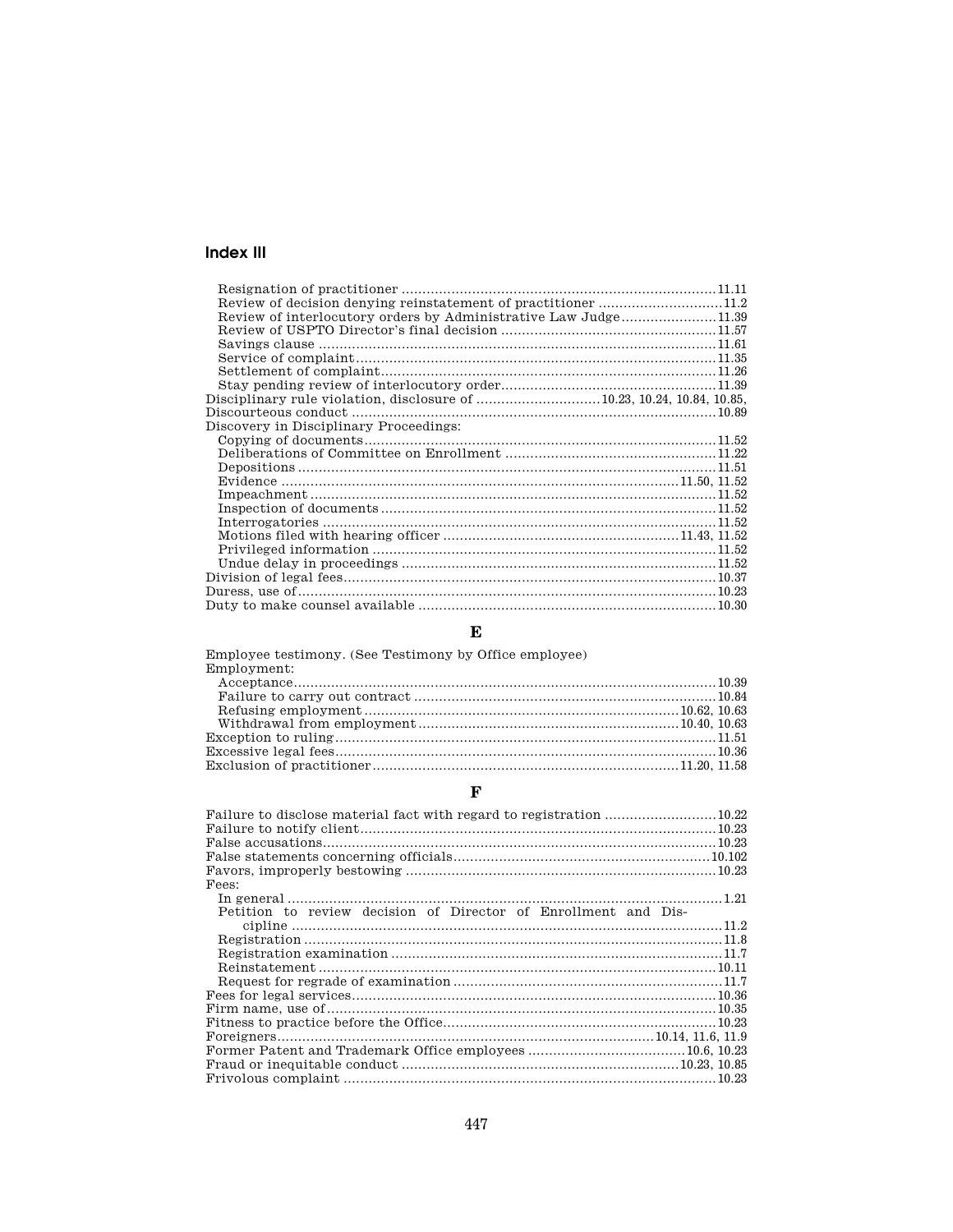# **37 CFR Ch. I (7–1–11 Edition)**

| Government employees, registration of to practice in patent cases 11.10 |  |
|-------------------------------------------------------------------------|--|
|                                                                         |  |

#### Illegal conduct involving moral turpitude ........................................................10.23 Illegal fees for services ......................................................................................10.36 Improper alteration of patent application.........................................................10.23 Improper execution of oath or declaration ........................................................10.23 Improper influence.............................................................................................10.23 Improper signature ...................................................................................10.18, 10.23 Improperly bestowing thing of value.................................................................10.23 Incompetence............................................................................................10.77, 10.78 Indecent statement, making of..........................................................................10.23 Independent professional judgment, exercise of .....................10.61, 10.62, 10.66, 10.68 Individual unqualified in respect to character, education, etc ..................11.7, 10.22 Influence by others than client .........................................................................10.68 Information precluding registration, failure to disclose ...................................10.23 Initial decision of Administrative Law Judge ..........................................11.39, 11.54 Integrity and competence of the legal profession, maintaining of ....................10.22 Interest in litigation or proceeding before Office, acquiring of.........................10.64 Investigations of violations of disciplinary rules................................................11.2

# $\mathbf{J}$

### Joint venture.....................................................................................................10.23 Judicial office, candidate for............................................................................10.103

# **L**

#### Legal Fees: Division of ......................................................................................................10.37 Failure to pay.................................................................................................10.40 Sharing of .......................................................................................................10.48 Legal system, assistance in improving the ......................................................10.100 Letterheads, use of ............................................................................................10.35 Limited recognition to practice in patent cases .................................................11.9

### **M**

# **N**

#### Neglecting legal matters ...................................................................................10.77 Non-practitioner, formation of partnership with ..............................................10.49 Notice of suspension or exclusion......................................................................11.59

# **O**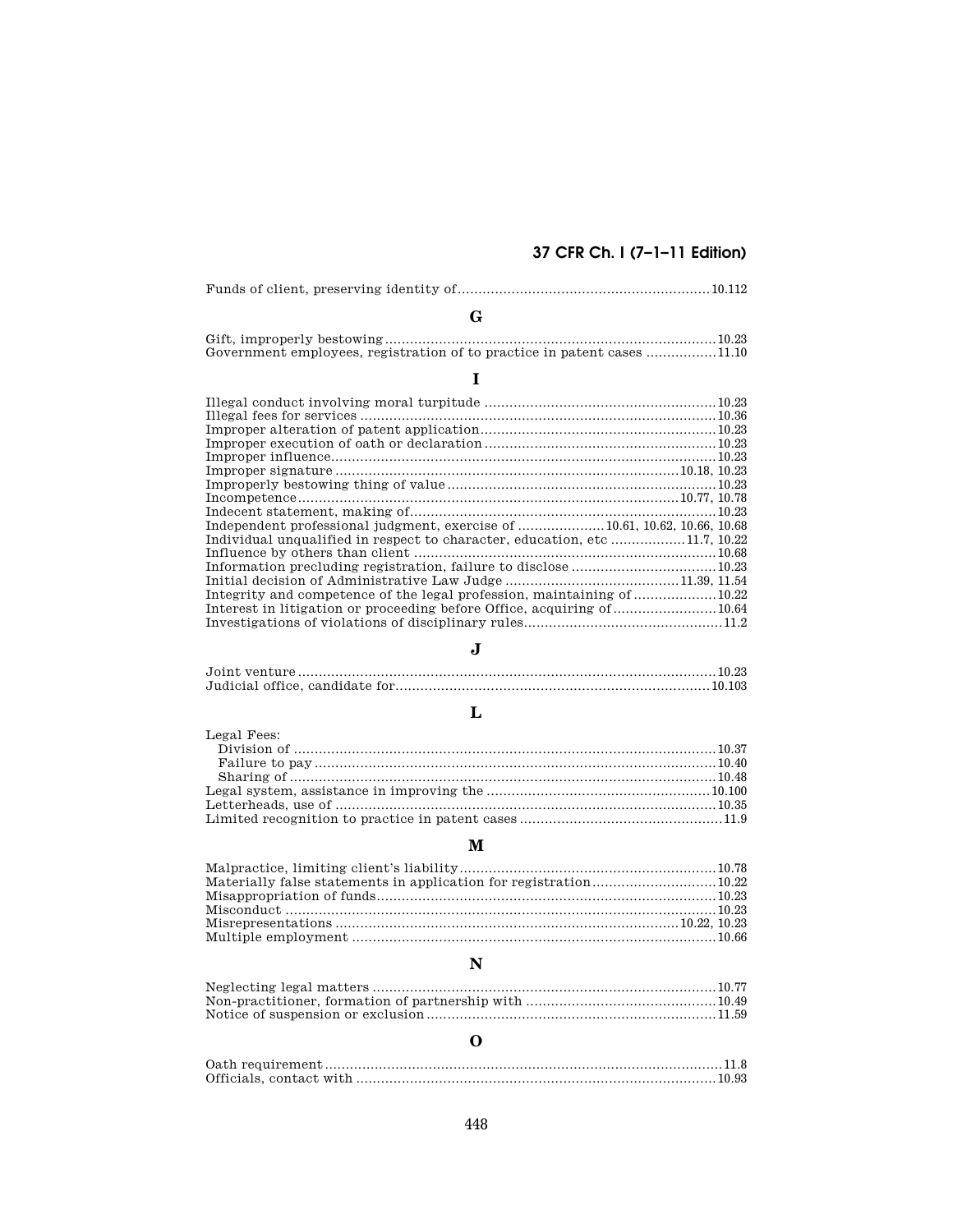# **Index III**

| ۰             |
|---------------|
| ٠             |
| ۰.<br>۰,<br>٠ |
|               |
|               |
|               |

| Petitions: |  |
|------------|--|
|            |  |
|            |  |
|            |  |
|            |  |
|            |  |
|            |  |
|            |  |
|            |  |
|            |  |
|            |  |
|            |  |
|            |  |

# **R**

| Recognition to Practice Before the Patent and Trademark Office: |  |
|-----------------------------------------------------------------|--|
|                                                                 |  |
|                                                                 |  |
|                                                                 |  |
|                                                                 |  |
|                                                                 |  |
|                                                                 |  |
|                                                                 |  |
|                                                                 |  |
|                                                                 |  |
| Former Patent and Trademark Office employees 10.23, 11.7, 11.10 |  |
|                                                                 |  |
|                                                                 |  |
|                                                                 |  |
|                                                                 |  |
|                                                                 |  |
|                                                                 |  |
|                                                                 |  |
|                                                                 |  |
|                                                                 |  |
|                                                                 |  |
|                                                                 |  |
|                                                                 |  |
|                                                                 |  |
|                                                                 |  |
|                                                                 |  |
|                                                                 |  |
|                                                                 |  |
|                                                                 |  |
| Reinstatement of suspended or excluded non-practitioner11.60    |  |
|                                                                 |  |
|                                                                 |  |
|                                                                 |  |
|                                                                 |  |

# **S**

| Service of process: |  |
|---------------------|--|